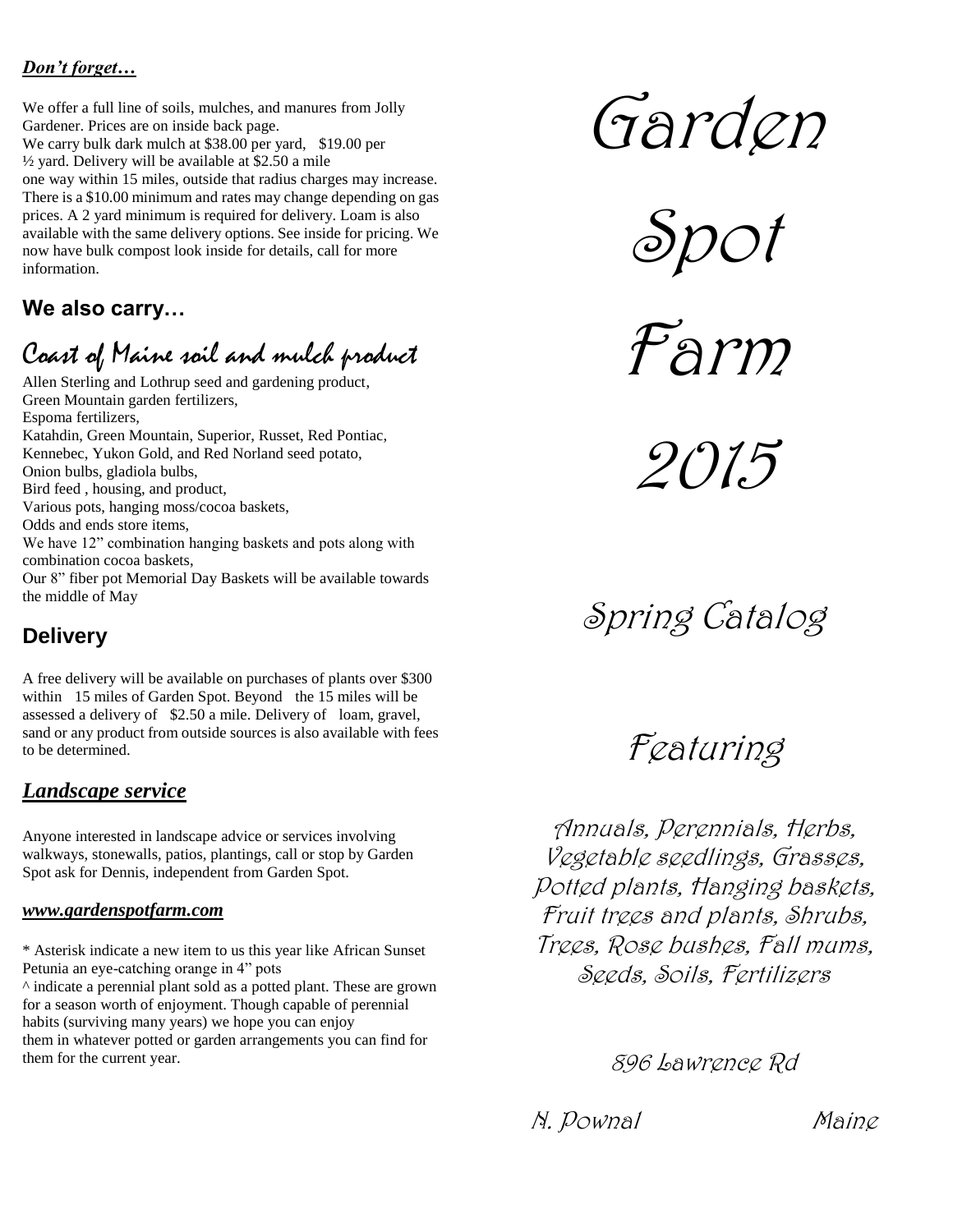### **GENERAL INFORMATION**

### **OUR WARRANTY**

We warrant that seed and plants that we sell are, as described on the containers or labels within recognized tolerance; we limit our liability on this warranty to the amount of the purchased priced of such plants, seeds, or bulbs in credit or exchange materials. Sorry no cash refunds are allowed. We give no other warranty expressed or implied.

### **LIMITATION OF WARRANTY**

On most items a 30 day limitation for credit applies. Under no circumstances do we give credit or replacements on items that have gone through a seasonal cycle, with possible tree and shrub exceptions.

#### **DISCOUNTS**

- 1. Senior citizens of 62 and older receive a 10% discount on Wednesdays and no other day thru the entire season. We do not assume age and it must be mentioned before the sale is final. No discount will be given after finalized sale. **NO ACCEPTIONS**
- 2. Volume discount are available on purchases over \$250.00. A 10% discount will be applied at time of purchase.
- 3. Discounts do not apply to sale items, store items or any nursery plants.

#### **PAYMENT METHODS**

We accept personnel checks made out to **Garden Spot Farm** for the amount of purchase only. A \$20.00 charge will be made on all returned checks. We do not take third party checks or payroll checks and do not establish any lines of credit. We do accept **Discover, Visa, and MasterCard**

### **SALES TAX**

All greenhouse grown plants are subject to a Maine state 5.5% sales tax. All store items that are not involved in the production of food stuffs are taxable. Items sold for resale must be accompanied with a tax exemption sheet or retail sales tax number. As of July 1, 2005 all seed and all fertilizers are taxable. Please see your state of Maine sales tax codes for more information.

#### **ITEM AVAILABILITY**

We sell out early on some items. Early shopping is suggested for those particularly hard to find items. Call to find out availability.

### **PRICING**

Prices described in this catalog are subject to change without notice. We cannot guarantee the price listed in this catalog will be the same at the time of sale. These prices are effective until June 30. All prices are cash and carry. Delivery, shipping, and/or boxing are extra.

### **GIFT CERTIFICATES**

We will have gift certificates available throughout the year.

#### **OUR SEASON**

We will open when season dictates. Hours vary thru the year. From end of April to July 4, 8 am-6 pm, everyday. July 5 to Oct 24, 9 am- 5pm, possible Monday closings after Labor Day. Watch our web site for a Christmas season of trees, wreaths, poinsettias, and other items.

### **OPEN HOUSE**

On **May 10th and 11th** we will have our traditional open house. We will have refreshments, free plants, and door prizes.

### *FOR MORE INFORMATION*

*Call or write: Garden Spot Farm 896 Lawrence Rd Pownal, ME 04069 Tel. (207) 688-4462 Fax (207)688-4688 www.gardenspotfarm.com*

| Cedar                 | 2 cft bag | \$4.49  |
|-----------------------|-----------|---------|
| Dark Bark             | 2 cft bag | \$5.49  |
| <b>Hemlock</b>        | 2 cft bag | \$5.49  |
| Pine                  | 2 cft bag | \$4.49  |
| Red                   | 2 cft bag | \$5.49  |
| <b>POTTING SOIL</b>   |           |         |
| <b>Coast of Maine</b> |           |         |
| Bar Harbor Blend      | 16 gt bag | \$6.49  |
| Bar Harbor Blend      | 1 cft bag | \$7.49  |
| Bar Harbor Blend      | 2 cft bag | \$12.99 |
| potting soil          |           |         |

| potting son       |               |         |
|-------------------|---------------|---------|
| <b>Black Gold</b> | 1 cft bag     | \$9.00  |
| Farfard 2 mix     | 3 cft bag     | \$16.79 |
| Farfard 3B mix    | 3 cft bag     | \$15.99 |
| Farfard 4M mix    | 3 cft bag     | \$17.49 |
| Jolly Gardener    | 40 lb bag     | \$3.69  |
| Jolly Gardener    | 20 lb bag     | \$2.39  |
| Pro Mix           | 2 cft c bale  | \$24.00 |
| Pro Mix veg/herb  | 2.8<br>bag    | \$14.00 |
| Pro Mix w/mycor   | bag<br>2.8    | \$17.00 |
| Pro Mix w/mycor   | 3.8 cftc bale | \$37.00 |
|                   |               |         |

*Notes*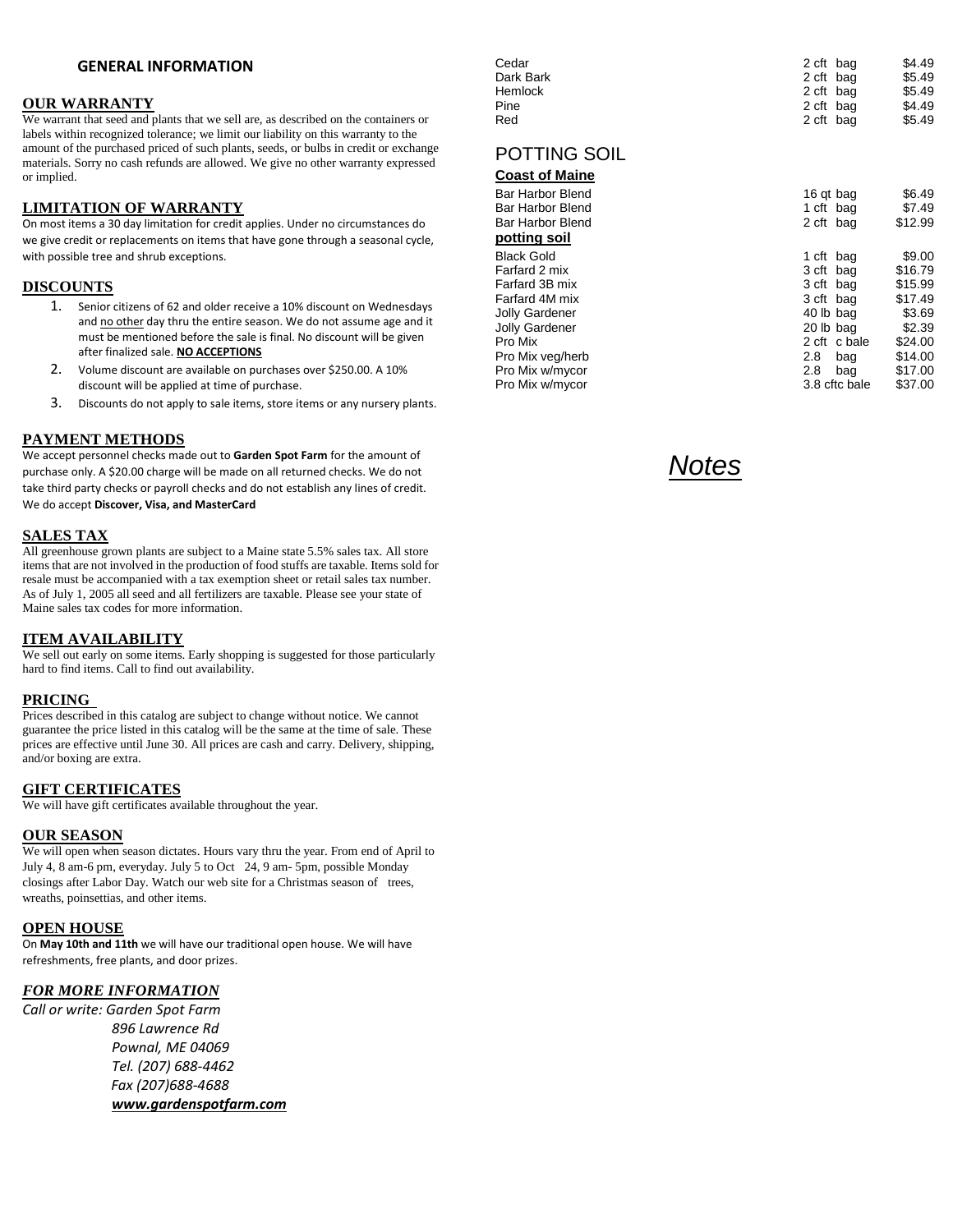|  | <b>FALL MUMS</b> |
|--|------------------|
|--|------------------|

| Chrysanthemum                                        |                                             | 8" pan |      | \$8.00 |         |
|------------------------------------------------------|---------------------------------------------|--------|------|--------|---------|
| Aubrey Orange*                                       |                                             |        |      |        |         |
| <b>Bethany Yellow</b>                                | dec yellow spherical late                   |        |      |        |         |
| Chelsey Coral*                                       |                                             |        |      |        |         |
| <b>Chelsey Pink</b>                                  |                                             |        |      |        |         |
| <b>Chelsey White</b>                                 |                                             |        |      |        |         |
| <b>Chelsey Yellow</b>                                |                                             |        |      |        |         |
| Danielle Purple                                      |                                             |        | 6"   | pots   | \$6.00  |
| Danielle Red                                         |                                             |        |      |        |         |
| Foxy Marjorie Red                                    | early red                                   |        |      |        |         |
| Gigi Dark Pink*                                      |                                             |        |      |        |         |
| Gigi Gold                                            |                                             |        |      |        |         |
| Gigi Orange*                                         |                                             |        |      |        |         |
| Gigi Snow                                            |                                             |        |      |        |         |
| Gigi Yellow                                          |                                             |        |      |        |         |
| Hailey Orange*                                       |                                             |        |      |        |         |
| Hankie Yellow                                        | late yellow                                 |        | 4.5" | pots   | \$4.00  |
| Hannah Orange                                        |                                             |        |      |        |         |
| Harmony Bronze Bicolorlate golden yellow double full |                                             |        |      |        |         |
| Jacqueline Peach Fusion                              | bicolor coral/cream dec, early              |        |      |        |         |
| Jazzy Ursala Coral                                   |                                             |        |      |        |         |
| Mildred White                                        |                                             |        |      |        |         |
| <b>Mildred Yellow</b>                                |                                             |        |      |        |         |
| Miranda Orange                                       | midseason decorative orange                 |        |      |        |         |
| Raquel Ruby Red                                      | mid-season red                              |        | 10"  | basket | \$15.00 |
| Sparkling Cheryl                                     |                                             |        |      |        |         |
| Spicy Cheryl Orange                                  | late season decorative bronze orange        |        |      |        |         |
| Sunny Monica                                         | large rich yellow ctr w/ light yllw petals, |        |      |        |         |
| Tabiltha Scarlet*                                    |                                             |        |      |        |         |
| Vanna Snow                                           | white/yellow ctr daisy mid season           |        |      |        |         |
| Wanda Lavender                                       |                                             |        |      |        |         |
| Wanda Red*                                           |                                             |        |      |        |         |

# Bulk Mulch/Loam/Compost

### **Compost**

| Little River Organic     | Premium grade certified organic    |          | 1 cu yard    | \$65.00 |
|--------------------------|------------------------------------|----------|--------------|---------|
| <b>Quality Gardening</b> | Quality Maine certified fertilizer |          | 1 cu yard    | \$45.00 |
| Loam                     |                                    |          |              |         |
| Screened                 | dark clean topsoil                 |          | 1 cu vard    | \$24.00 |
| Mulch                    |                                    | 1 cuyard | \$38.00      |         |
| Dark Bark                | Jolly Gardener                     |          | $1/2$ cuvard | \$19.00 |

## FERTILIZERS

|                 | 1 cuft | \$7.00     |        |
|-----------------|--------|------------|--------|
| Premium organic |        | 1 cuft bag | \$7.00 |
|                 |        |            |        |
|                 |        | 40 lb bag  | \$3.89 |
|                 |        | 40 lb bag  | \$5.89 |
| Jolly Gardener  |        | 40 lb bag  | \$3.39 |
| Coast of Maine  |        | 40 lb bag  | \$5.29 |
|                 |        |            |        |

# MISC. SOILS/PEAT/MULCH

| <b>Coast of Maine</b> |                 |               |         |
|-----------------------|-----------------|---------------|---------|
| Cobscook Blend        | gardening soil  | 1 cft bag     | \$7.29  |
| Penobscot Blend       | compost & peat  | 1 cft bag     | \$7.29  |
| Quoddy Blend          | lobster compost | 1 cft bag     | \$7.29  |
|                       |                 |               |         |
| Premier               |                 |               |         |
| peat moss             |                 | 1 cft c bale  | \$7.00  |
| peat moss             |                 | 2.2 cftc bale | \$10.00 |
| peat moss             |                 | 3.8 cftc bale | \$14.00 |
| top soil              |                 |               |         |
| <b>Jolly Gardener</b> |                 | 40 lb bag     | \$2.99  |
| Tree and Shrub Mix    |                 | 34 qt bag     | \$4.49  |
|                       |                 |               |         |
| <b>MULCHES</b>        |                 |               |         |
| <b>Jolly Gardener</b> |                 |               |         |
| <b>Black Mulch</b>    |                 | 2 cft bag     | \$5.49  |

# BEDDING PLANTS

| <b>Ageratum</b>                                  | <u>6 plant pak</u>                                                            |    | \$4.25        |        |
|--------------------------------------------------|-------------------------------------------------------------------------------|----|---------------|--------|
| <b>Blue Danube</b>                               |                                                                               |    |               |        |
| Horizon Blue                                     |                                                                               |    |               |        |
| Red Sea<br><b>Allysum</b>                        | 26" first red ageratum good cutting<br>6 plant pak                            |    | \$4.25        |        |
| Easter Bonnet                                    |                                                                               |    |               |        |
| Easter Bonnet Mix                                | pale yellow flowers<br>compact plants 8-10" spread                            |    |               |        |
| Wonderland Deep Rose 4" ht. with long bloom time |                                                                               |    |               |        |
| <b>Wonderland Purple</b>                         | 4" ht. with long bloom time                                                   |    |               |        |
| Wonderland White                                 | 4" ht. with long bloom time                                                   |    |               |        |
| Aster                                            | 6 plant pak                                                                   |    | \$4.25        |        |
| Matsumoto Mix                                    |                                                                               |    |               |        |
| Begonia, Wax                                     | <u>6 plant pak</u>                                                            |    | \$4.25        |        |
| Ambassador Rose                                  |                                                                               |    |               |        |
| Ambassador Scarlet                               | compact 8-10" plants with green leaves                                        |    |               |        |
| Ambassador White<br>Bada Bing White              |                                                                               |    |               |        |
| Senator Mix*                                     | 8-10" glossy green foliage white flowers                                      |    |               |        |
| <b>Sweetheart Pink</b>                           |                                                                               |    |               |        |
| Sweetheart Red*                                  |                                                                               |    |               |        |
| Sweetheart White*                                |                                                                               |    |               |        |
| Valentine Mix                                    | compact 8-10" plants with green leaves                                        |    |               |        |
| <b>Browallia</b>                                 | <u>6 plant pak</u>                                                            |    | \$4.25        |        |
| <b>Bells Blue</b>                                | compact 10" plants with blue flowers                                          |    |               |        |
| Bells Jingle Mix                                 | blue, silver deep blue mix                                                    |    |               |        |
| <b>Bells Marine</b><br><b>Bells Silver</b>       | compact plant It blue flowers for shade                                       |    |               |        |
| Calendula                                        | compact 10" white flowers<br>6 plant pak                                      |    |               |        |
|                                                  |                                                                               |    | \$4.25        |        |
| Bon Bon Mix<br>Costa Mix                         | 10-12" yelllow orange apricot                                                 |    |               |        |
| <b>Carnation</b>                                 | <u>6 plant pak</u>                                                            |    | <u>\$4.25</u> |        |
| Dwarf Fragrance                                  |                                                                               |    |               |        |
| Celosia                                          | Annual type 24" tall flowering late summer<br>6 plant pak                     |    | \$4.25        |        |
| Fresh Look Red                                   |                                                                               |    |               |        |
| Fresh Look Yellow                                | summerlong, vigorous tall plumes 14"<br>14" summerlong vigorous plumes        |    |               |        |
| Kimono Cream                                     | 8" compact cream colored flower                                               |    |               |        |
| Kimono Salmon                                    | 10" plumes on compact plants                                                  |    |               |        |
| Kimono Scarlet                                   | plumes of fire red 10" in ht.                                                 |    |               |        |
| Kimono Yellow                                    | 10" plumes on compact plants                                                  |    |               |        |
| New Look                                         | scarlet plumes on 15" bronze plants                                           |    |               |        |
| Pampas Plume                                     | 30-40" plumes of pink/light pink flowers                                      |    |               |        |
| Smart Look Romantica<br><u>Chrysanthemum</u>     | two toned creamy/salmon/pink plumes                                           |    |               |        |
|                                                  | <u>6 plant pak</u>                                                            |    | \$4.25        |        |
| Paladosum Snowland                               | Annual Mum for bedding, dwarf habit                                           |    |               |        |
| Cleome                                           | 6 plant pak                                                                   |    | \$4.25        |        |
| Royal Queen Mix                                  | tall 42" border plant with bright rose blooms                                 |    |               |        |
| <b>Coleus</b>                                    | <u>6 plant pak</u>                                                            |    | \$4.25        |        |
| <b>Black Dragon</b>                              | 12" deep red w/ purplish-black edges                                          | 4" |               |        |
| Carefree Mix<br>Versa Mix                        | cheerful dwarf mix with many types<br>18-22" varying changing colored foliage |    | pots          | \$3.79 |
| Wizard Coral Sunshine                            | 10" unique pink to olive to green edge                                        |    |               |        |
| <b>Wizard Mix</b>                                | taller mix with larger leaves-colorful                                        |    |               |        |
| <b>Wizard Mosaic</b>                             | 12-14" splotted lime green/dark red                                           |    |               |        |
| <b>Wizard Pineapple</b>                          | 12" green with slight red edged                                               |    |               |        |
| <u>Cosmos</u>                                    | <u>6 plant pak</u>                                                            |    | \$4.25        |        |
| Cosmic Mix*                                      | yellow orange and red shorter mix                                             |    |               |        |
| Double Click                                     | nice mix of double and single blooms 46"                                      |    |               |        |
| <b>Pretty Picotee</b>                            | Early white with red/rose edges                                               |    |               |        |
| Sea Shells<br>Sensation Mix                      | 36" tall with cupped flower mix of colors<br>tall mix                         |    |               |        |
| Sonata Mix                                       | 24" hybrid with a mix of colors                                               |    |               |        |
| Dahlia                                           | <u>6 plant pak</u>                                                            |    | <u>\$4.25</u> |        |
| Figaro Mix                                       | dwarf 10" plants mostly dbl flowers                                           | 6" | pots          | \$6.00 |
| Figaro Violet Shades                             |                                                                               |    |               |        |
| Harlequinn Mix                                   | 12-14" mix of semi double/double, bicolors                                    |    |               |        |
| <b>Dianthus</b>                                  | <u>6 plant pak</u>                                                            |    | \$4.25        |        |
| Diamond Mix                                      | 10" blush pink to scarlet color range                                         |    |               |        |
| <b>Ideal Magic Mix</b>                           | heat tolerant 10" mix                                                         |    |               |        |
| Lavender Picotee                                 | soft white/pink outer petals/lavender ctr                                     |    |               |        |
| Raspberry Parfait                                | slightly larger, soft color ctr. & tips                                       | 4" |               |        |
| Strawberry Parfait                               | slightly larger wonderful colors                                              |    | pots          | \$3.79 |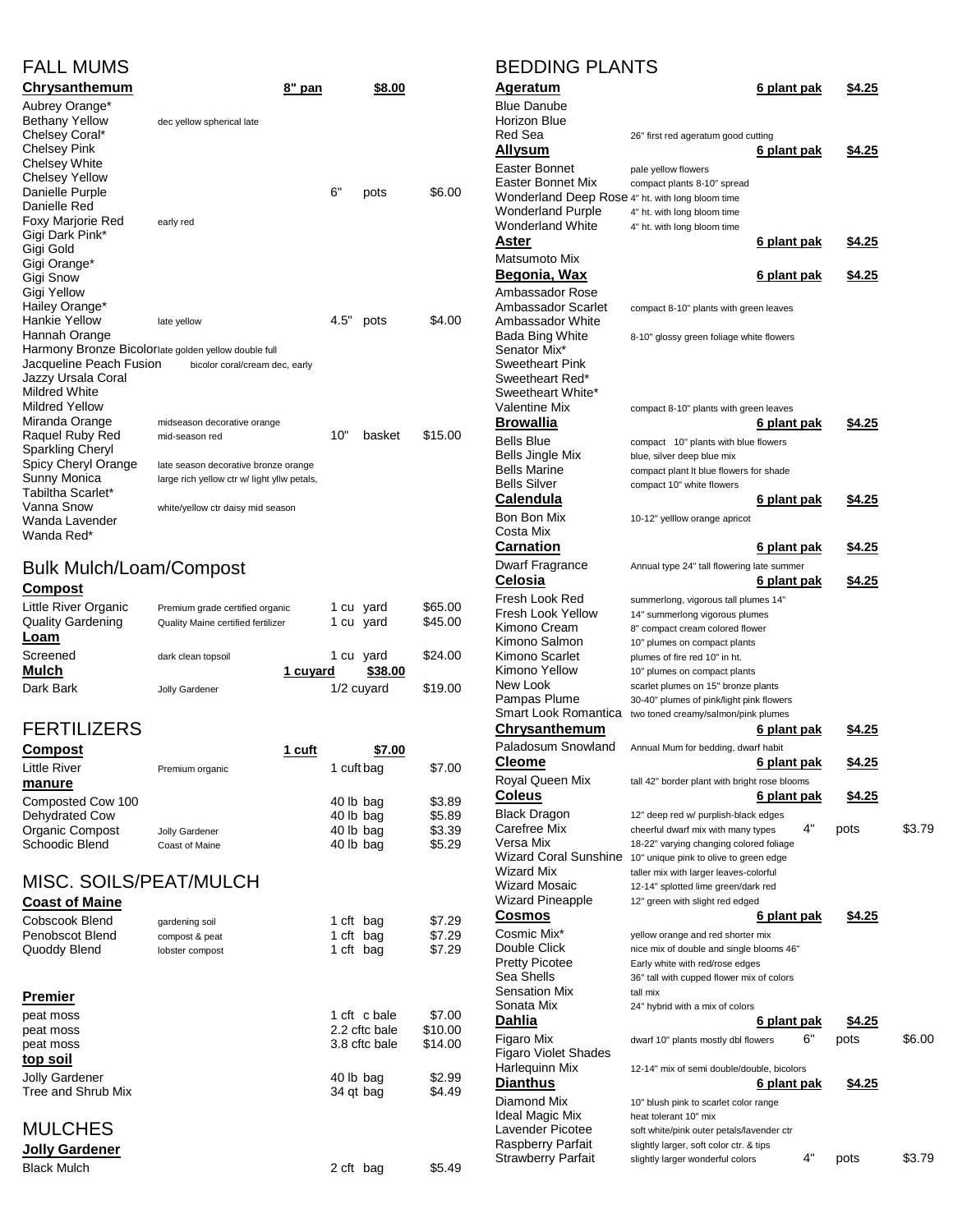| Telstar Mix                             | Dwarf plants with long stems 1.5" flws                                                   |               |         |
|-----------------------------------------|------------------------------------------------------------------------------------------|---------------|---------|
| Wee Willie<br><u>Dusty Miller</u>       | very dwarf sweet william type 1" flws<br><u>6 plant pak</u>                              | \$4.25        |         |
| Cirrus                                  | silver leaved bedding plant                                                              |               |         |
| Silver Dust                             | non flowering filler plant silver leaves                                                 |               |         |
| <b>Flowering Cabbage</b><br>Osaka Mix   | 6 plant pak                                                                              | <u>\$4.25</u> |         |
| <u>Flowering Kale</u>                   | large colorful heads in late summer<br><u>6 plant pak</u>                                | <u>\$4.25</u> |         |
| Chidori Red                             | 8-12" colorful red ctr, purple outer ring                                                |               |         |
| Nagoya Mix                              | 3"<br>fringed leaves of brightly colored heads                                           | pots          | \$1.50  |
| Peacock Red<br>Peacock White            | 8-10" red center dark grn frilled heads<br>6"                                            | pots          | \$6.00  |
| Pigeon Purple                           |                                                                                          |               |         |
| Pigeon Red                              | 8"                                                                                       | pots          | \$8.00  |
| Pigeon Victoria<br>Gazania              | <u>6 plant pak</u>                                                                       | \$4.25        |         |
| Day Mixed                               | dwarf plants with Ig flwrs on 8" stems                                                   |               |         |
| Daybreak Mix Tiger                      |                                                                                          |               |         |
| Gazoo Clear Vanillla*                   |                                                                                          |               |         |
| Kiss Frosty White<br>Kiss Lemon Shades  | sliver foliage w/ white/burgandy bicolr<br>4"<br>8-10" solid light yellow floewers       | pots          | \$3.79  |
| Kiss Orange Flame                       | orange dark orange stripped                                                              |               |         |
| Talent Mix                              | 10" mix solid red/yllw/ornge/wht on silver                                               |               |         |
| Gomphrena                               | 6 plant pak                                                                              | <u>\$4.25</u> |         |
| Audrey Purple Red                       | 20-24" nice cut flower                                                                   |               |         |
| <b>Buddy Purple</b><br>Qis Carmine      | 30" tall good cut flower                                                                 |               |         |
| Qis Orange                              | 24-26" nice orange cut flower                                                            |               |         |
| Strawberry Fields                       | 18-24" tall red 1-1 1/2" drumsticks, good                                                |               |         |
| Tall Mix                                | nice cut flower mix of color 24"                                                         |               |         |
| Woodcreek Mix<br><u>Gypsophilia</u>     | <u>6 plant pak</u>                                                                       |               |         |
| Gypsy Deep Rose                         | 10" mound of airy foliage, deep dbl pink                                                 | <u>\$4.25</u> |         |
| <u>Impatiens, Accent</u>                | <u>6 plant pak</u>                                                                       | \$4.25        |         |
| Deep Pink                               |                                                                                          |               |         |
| Mix                                     |                                                                                          |               |         |
| Mystic Mix                              | violet, white w/rose ctr, lilac, lavender blueGrow Bags                                  |               | \$18.00 |
| Peppermint Mix<br>Premium Violet        | red, pink, rose, bright eye mixed<br>early large flowers on dwarf plants                 |               |         |
| Premium White                           | 10"                                                                                      | Gardens       | \$25.00 |
| <u>Impatiens, Double</u>                | <u>6 plant pak</u>                                                                       | \$4.25        |         |
| Athena Appleblossom                     |                                                                                          |               |         |
| Athena Coral Pink*                      |                                                                                          |               |         |
| Athena Orange<br>Athena Orange Flash    |                                                                                          |               |         |
| Athena Red                              |                                                                                          |               |         |
| Athena Red Flash                        |                                                                                          |               |         |
| Athena Sweetheart Mix<br>Victorian Rose | double rose                                                                              |               |         |
| <b>Impatiens, Super Elfin</b>           | <u>6 plant pak</u>                                                                       | <u>\$4.25</u> |         |
| Seaside Mix                             | nice violet, pearl, white, blue, lilac blend                                             |               |         |
| <b>Impatiens, Xtreme</b>                | 6 plant pak                                                                              | \$4.25        |         |
| Lilac                                   | stunning deep violet-lilac loaded w/ flowers                                             |               |         |
| Mix<br>Red                              | mix of seven colors, more compact                                                        |               |         |
| Tango Mix                               | deep salmon, red, rose, scarlet, violet                                                  |               |         |
| Lobelia                                 | <u>6 plant pak</u>                                                                       | \$4.25        |         |
| <b>Blue Moon</b>                        | big deep blue trailer                                                                    |               |         |
| Crystal Palace                          | compact trailing plants with blue flws                                                   |               |         |
| Palace Blue                             | compact trailing plants with blue flws                                                   |               |         |
| Palace Blue/eye<br>Palace White         | compact trailing plants with blue/eye flws<br>compact trailing plants with white flowers |               |         |
| Riviera Blue Splash                     | compact trailing plants with blue tricolored                                             |               |         |
| Riviera Lilac                           |                                                                                          |               |         |
| Riviera Marine Blue                     | compact trailing plants with a mix of colors                                             |               |         |
| Riviera Midnight Blue<br>Riviera Mix    | deep blue trailer with bronze foliage<br>blu w/ eye, marina, midnight, rose, white mix   |               |         |
| Riviera Sky Blue                        | compact trailing plants with light blue flws                                             |               |         |
| Riviera White                           | dwarf profuse flowering white                                                            |               |         |
| Marigold                                | $2.5"$ pot                                                                               | <u>\$1.00</u> |         |
| Gem Lemon<br>Gem Tangerine              | lemon and tangerine scented with small<br>single flower, edible                          |               |         |
| Red Gem                                 |                                                                                          |               |         |

| <b>Tomato, Heirloom</b>                     |                                                                         | 6 plant pak        | \$4.25        |        |
|---------------------------------------------|-------------------------------------------------------------------------|--------------------|---------------|--------|
| Amish Paste                                 | old fashioned plum, meaty great taste                                   |                    |               |        |
| <b>Black Krim</b>                           | Russian high yield deep color                                           |                    |               |        |
| <b>Brandywine Pink</b>                      | large firm heirloom tomato                                              |                    |               |        |
| Brandywine Potato Leaf<br>Brandywine Yellow |                                                                         | 3"                 | pots          | \$1.50 |
| German Johnson                              | large low acid yellow<br>72 day old beefsteak type Heirloom             |                    |               |        |
| Ox Heart*                                   |                                                                         |                    |               |        |
| <b>Watermelon</b>                           |                                                                         | <u>6 plant pak</u> | <u>\$5.00</u> |        |
| Sugar Baby                                  | 78 day 5-8 lb bush                                                      | 3"                 | jif           | \$1.25 |
| <b>Sweet Favorite</b>                       | 10-12 lb northern oblong striped early                                  |                    |               |        |
|                                             |                                                                         |                    |               |        |
| BULK SEED                                   |                                                                         |                    |               |        |
| Bean, Green Bush                            |                                                                         | 1/4 lb.            | <u>\$1.95</u> |        |
| Burpees Stringless                          | green round pod for fresh or freezing                                   |                    |               |        |
| Improved Tendergreen                        | green round pod for fresh or freezing                                   |                    |               |        |
| Roma Flat<br>Royal Burgandy                 | flat green for fresh and freezing                                       |                    |               |        |
| <u>Bean, Green Pole</u>                     | purple round pod turn green when cooked                                 | 1/4 lb.            | <u>\$1.95</u> |        |
| Kentucky Wonder                             | green pod climber good fresh and frozen                                 |                    |               |        |
| <u>Bean, Wax Bush</u>                       |                                                                         | 1/4 lb.            | <u>\$1.95</u> |        |
| Pencil Pod Wax                              | round podded wax best used fresh                                        |                    |               |        |
| <u>Bean, Wax Pole</u>                       |                                                                         | <u> 1/4 lb</u>     | <u>\$1.95</u> |        |
| Kentucky Wonder                             |                                                                         |                    |               |        |
| <b>Beet</b>                                 |                                                                         | 1 oz.              | <u>\$2.95</u> |        |
| Detriot Dark Red                            | standard early beet good size                                           |                    |               |        |
| Green Top Bunching                          | best for greens but beets also good                                     |                    |               |        |
| <b>Carrot</b>                               |                                                                         | 1 oz.              | <u>\$2.95</u> |        |
| Imperator                                   |                                                                         |                    |               |        |
| Royal Chantenay                             | ideal carrot for hard ground-short stubby                               |                    |               |        |
| <u>Corn, Sweet</u>                          |                                                                         | 1/4 lb             | \$2.95        |        |
| <b>Bilicious</b>                            |                                                                         |                    |               |        |
| Early Golden Bantam                         | early yellow OP corn fairly sweet                                       |                    |               |        |
| Incredible                                  |                                                                         |                    |               |        |
| Silver Queen                                | late season sweet white corn large ears                                 |                    |               |        |
| <u>Cucumber, Pickling</u>                   |                                                                         | <u> 1/4 lb</u>     | <u>\$2.95</u> |        |
| <b>Boston Pickling</b>                      |                                                                         |                    |               |        |
| <u>Cucumber, Slicing</u>                    |                                                                         | 1 oz.              | <u>\$2.95</u> |        |
| Straight 8                                  | standard early slicing cucumber                                         |                    |               |        |
| <u>Peas, Bush</u>                           |                                                                         | 1/4 lb.            | <u>\$1.95</u> |        |
| Sugar Snap<br>Peas, Garden Bush             | all purpose pea for pea or pod eating                                   | 1/4 lb.            | \$1.95        |        |
|                                             |                                                                         |                    |               |        |
| Edible Pod<br>Green Arrow                   | whole pod used when young                                               |                    |               |        |
| Knight                                      | small early pea, very sweet<br>standard early pea for fresh or freezing |                    |               |        |
| Lincoln                                     | mid season pea for fresh or freezing                                    |                    |               |        |
| Progress #9                                 |                                                                         |                    |               |        |
| <u> Pumpkin, Field</u>                      |                                                                         | 1 oz.              | \$3.45        |        |
| Jack O'Lantern                              | standard field for Halloween pumpkin                                    |                    |               |        |
| <b>Pumpkin, Giant</b>                       |                                                                         | <u>1 oz.</u>       | <u>\$3.55</u> |        |
| Big Max                                     | large 100 lb plus pumpkins                                              |                    |               |        |
| <b>Pumpkin, Small</b>                       |                                                                         | 1 oz.              | <u>\$3.45</u> |        |
| Small Sugar                                 |                                                                         |                    |               |        |
| <u>Radish</u>                               |                                                                         | <u>1 oz.</u>       | <u>\$2.95</u> |        |
| <b>Cherry Belle</b>                         | small round all red radish                                              |                    |               |        |
| Scarlet Globe                               | red tapered radish                                                      |                    |               |        |
| <b>Spinach</b>                              |                                                                         | <u>1 oz.</u>       | <u>\$1.95</u> |        |
| Bloomsdale                                  | good spring spinach planted early(April)                                |                    |               |        |
| New Zealand                                 |                                                                         |                    |               |        |
| <u>Squash, Acorn</u>                        |                                                                         | 1 oz               | <u>\$3.85</u> |        |
| Table Queen                                 |                                                                         |                    |               |        |
| <u>Squash, Summer</u>                       |                                                                         | 1 oz.              | <u>\$2.95</u> |        |
| <b>Black Beauty</b><br>Straightneck         | Early standard Zucchini dark green<br>Early yellow summer squah         |                    |               |        |
| <u>Squash, Winter</u>                       |                                                                         | 1 oz.              | <u>\$3.85</u> |        |
| Blue Hubbard                                | large grey squash for pies or table                                     |                    |               |        |
| Buttercup                                   | green round with Knob for table use                                     |                    |               |        |
| <b>Butternut</b>                            | long tan for table use                                                  |                    |               |        |
| <b>Swiss Chard</b>                          |                                                                         | <u>1 oz.</u>       | <u>\$2.95</u> |        |
| Lucullus                                    | 50 days upright Heirloom                                                |                    |               |        |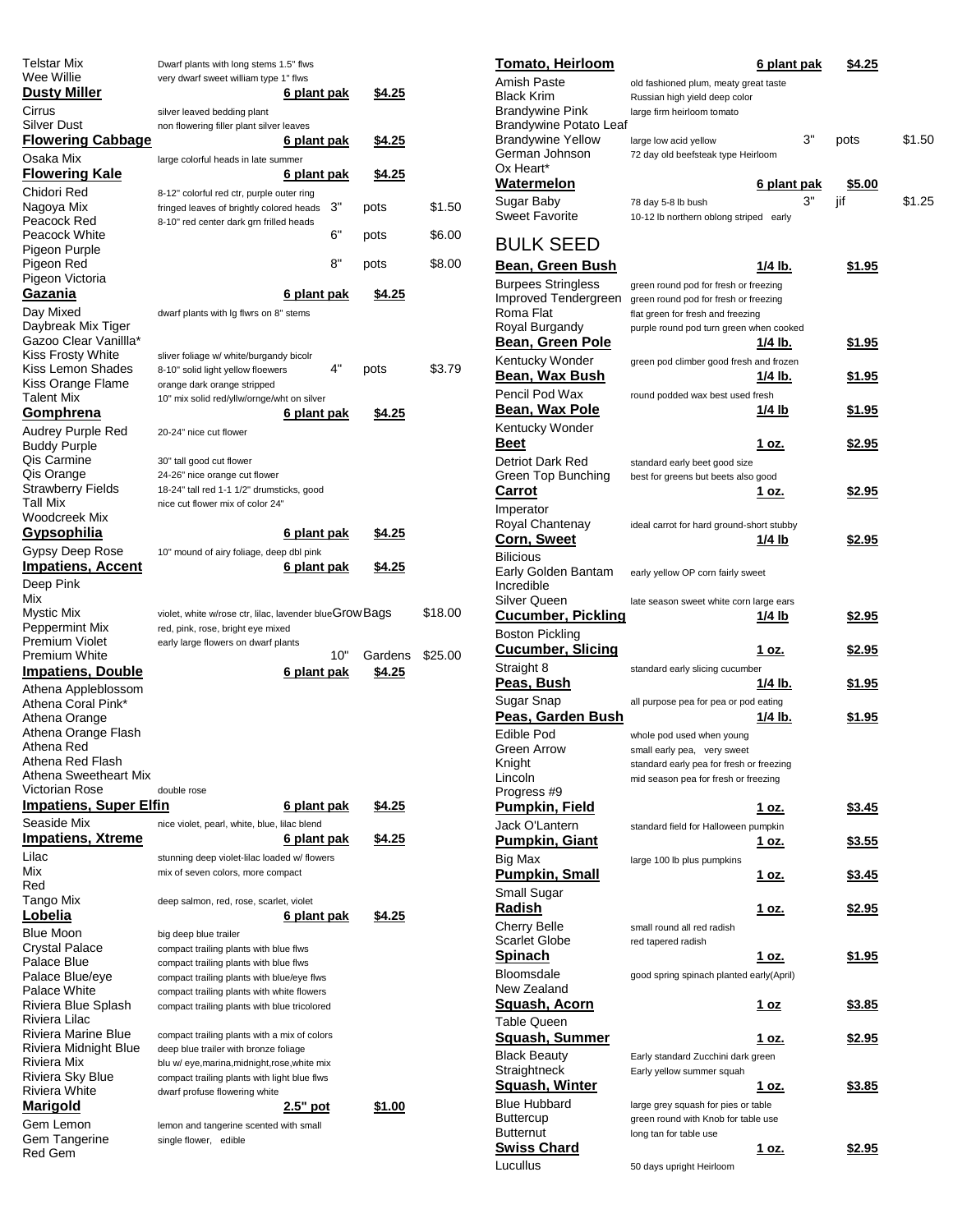| Jarrahdale                           | grey very textured unique                                                         |                    |          |               |                  |
|--------------------------------------|-----------------------------------------------------------------------------------|--------------------|----------|---------------|------------------|
| Lumina                               | white skinned                                                                     |                    |          |               |                  |
| New England Pie*                     |                                                                                   |                    |          |               |                  |
| Orange Smoothie<br>Polar Bear        | medium sized with smooth surface                                                  |                    |          |               |                  |
| Racer                                | large white<br>early, well ribbed rounded, 12-16 lb, 2-3                          |                    |          |               |                  |
| Rock Star                            | large and tall nice jack o lantern                                                |                    |          |               |                  |
| Small Sugar                          | pie making                                                                        |                    |          |               |                  |
| Spirit Hybrid                        | 98 day 10-15 lb                                                                   |                    |          |               |                  |
| Summer Ball                          |                                                                                   |                    |          |               |                  |
| <b>Pumpkin, Giant</b>                |                                                                                   | 3" pots            |          | <u>\$2.50</u> |                  |
| <b>Dill's Atlantic Giant</b>         | competitor type reaching 400 lbs +                                                |                    | 3"       | jif           | \$2.50           |
| <b>Pumpkin, Small</b>                |                                                                                   | 6 plant pak        |          | \$5.00        |                  |
| <b>Baby Bear</b><br>Jack Be Little   | miniture pumpkin                                                                  |                    | 3"<br>3" | jif<br>jif    | \$1.25<br>\$1.25 |
| Squash, Summer                       | mini 3" pumpkin                                                                   | 6 plant pak        |          | \$5.00        |                  |
| Aristocrat                           |                                                                                   |                    |          |               |                  |
| <b>Balls Zucchini</b>                | nice medium fruit easy to take care<br>productive 8-10" dark green                |                    |          |               |                  |
| <b>Black Beauty</b>                  | 48 day zucchini                                                                   |                    |          |               |                  |
| Goldrush                             | hybrid yellow zucchini                                                            |                    | 3"       | jif           | \$1.25           |
| Jasper                               | zucchini green/black                                                              |                    |          |               |                  |
| Straightneck                         | 52 day yellow                                                                     |                    |          |               |                  |
| Summer Ball                          | black/green zucchini                                                              |                    |          |               |                  |
| Squash, Winter                       |                                                                                   | <u>6 plant pak</u> |          | \$5.00        |                  |
| <b>Blue Hubbard</b>                  | 110 day 16 lb winter squash                                                       |                    | 3"       | jij           | \$1.25           |
| <b>Buttercup</b><br><b>Butternut</b> | 90 day green<br>82 day tan skin                                                   |                    |          |               |                  |
| Cream of the Crop                    | 90 day white Acorn type                                                           |                    | 3"       | jif           | \$1.25           |
| Jarrahardale                         | blue unique pumpkin type knobbed                                                  |                    |          |               |                  |
| Spaghetti                            | mildly sweet, stringy contents                                                    |                    |          |               |                  |
| Table Ace                            | 80 day bush acorn                                                                 |                    |          |               |                  |
| <b>Strawberry</b>                    |                                                                                   | <u>6 plant pak</u> |          | \$4.25        |                  |
| Temptation                           | everbearing                                                                       |                    |          |               |                  |
| <b>Sweet Potato</b>                  |                                                                                   | 4" pots            |          | <u>\$3.00</u> |                  |
| Beaureguard                          | red/orange color, great taste                                                     |                    | slip     | each          | \$2.00           |
| <u>Tomatillo</u>                     |                                                                                   | <u>6 plant pak</u> |          | \$4.25        |                  |
|                                      |                                                                                   |                    |          |               |                  |
| Verde                                | green husked medium to small size                                                 |                    | 3"       | pots          | \$1.50           |
| Tomato                               |                                                                                   | 6 plant pak        |          | \$4.25        |                  |
| Beefmaster                           | 60 day 20 oz                                                                      |                    |          |               |                  |
| Beefsteak                            | 80 day bush type                                                                  |                    |          |               |                  |
| Big Beef                             | extra large up to 1 lb fruit                                                      |                    |          |               |                  |
| Big Boy                              | 78 day large fruit                                                                |                    |          |               |                  |
| Celebrity<br>Defiant                 | med./large fruit early season hybrid<br>Exclusive late blight resistant mid, det. |                    |          |               |                  |
| Early Girl                           | 52 day early medium fruit                                                         |                    | 3"       | pots          | \$1.50           |
| Early Girl Bush                      | 62 day hybrid                                                                     |                    |          |               |                  |
| First Lady VFNT                      | same as Early Girl                                                                |                    |          |               |                  |
| Glamour                              | 75 day canner                                                                     |                    |          |               |                  |
| Husky Red                            | nice small to mid-size round fruits, stalky 12"                                   |                    |          | pots          | \$16.00          |
| Jet Star VF<br>Lemon Boy Hybrid      | 70 day hybrid heavy producer<br>72 day hybrid 6 oz. Yellow fruit                  |                    |          |               |                  |
| Lunch Box                            | 62 days egg size saladette type                                                   |                    |          |               |                  |
| Marglobe                             | 71 day John Baer type                                                             |                    |          |               |                  |
| Patio Hybrid                         | 50 day bush type                                                                  |                    | 5"       | pots          | \$3.50           |
| Roma                                 | 75 day plum type                                                                  |                    |          |               |                  |
| Rutgers Select                       | 70 day old time canner                                                            |                    |          |               |                  |
| San Marzano*<br>Stripey              | plum paste good for salsas and sauses                                             |                    |          |               |                  |
| Ultra Girl Hybrid                    | 80 day bicolored with fruity flavor Heirloom<br>62 day 8 oz. fruit                |                    |          |               |                  |
| Ultra Sweet                          | early mid-size sweet beefsteak-type                                               |                    |          |               |                  |
| Viva Italian                         | 75 day hybrid plum type                                                           |                    |          |               |                  |
| <b>Yellow Pear</b>                   | yellow caning, sauses, salsas                                                     |                    |          |               |                  |
| <b>Tomato, Cherry</b>                |                                                                                   | <u>6 plant pak</u> |          | <u>\$4.25</u> |                  |
| Husky Cherry Gold                    | golden cherry tomato                                                              |                    |          |               |                  |
| Husky Cherry Red                     | 70 day red bush cherry tomato                                                     |                    | 5"       | pots          | \$3.49           |
| Juliet<br>Red Grape                  | 60 day cherry grape shape, sweet                                                  |                    |          |               |                  |
| Sungold                              | sweet clusters of oblong cherries<br>golden orange cherry sweet                   |                    | 12"      | pots          | \$16.00          |
| Sunsugar                             | sweet yellow golden cherry bountiful                                              |                    |          |               |                  |
| Super Sweet 100                      | 60 day 1" cherry                                                                  |                    | 3"       | pots          | \$1.50           |
| <b>Sweet Million</b>                 | 60 day dark red sweet cherry                                                      |                    |          |               |                  |
| Sweet Olive                          | sweet, grape shaped cherry                                                        |                    |          |               |                  |
| Tomatoberry<br>Tumblin Tom Red*      | strawberry shape very sweet 1" fruit<br>cascading cherry good for hanging         |                    | 8"       | basket        | \$15.00          |

| <u>Marigold, African</u>              | <u>6 plant pak</u>                                                                         | \$4.25        |        |
|---------------------------------------|--------------------------------------------------------------------------------------------|---------------|--------|
| Antiqua Orange                        | medium tall plants with 4" blooms                                                          |               |        |
| Antiqua Yellow                        | plants replacement to Atlantis Yellow                                                      |               |        |
| Discover Mix<br>Discovery Orange      | dwarf plants with large 3" blooms                                                          |               |        |
| Discovery Yellow                      | dwarf plants with large 3" blooms                                                          |               |        |
| <b>Giant Orange</b>                   |                                                                                            |               |        |
| <b>Giant Yellow</b><br>Inca II Gold   | 2-3' tall. Large yellow bloom                                                              |               |        |
| Inca II Orange                        | medium height with large 4" blooms<br>large 4" flowers on dwarf 10-12" plants              |               |        |
| Inca II Yellow                        | large 4" flowers on dwarf 10-12" plants                                                    |               |        |
| Lady Gold                             | medium tall plants with 3.5" gold flowers                                                  |               |        |
| Lady Orange<br>Lady, Primrose         | medium tall plants with 3.5" orange flowers<br>medium tall plants with 3.5" yellow flowers |               |        |
| Vanilla                               | 16" vanilla-cream                                                                          |               |        |
| Marigold, French                      | <u>6 plant pak</u>                                                                         | \$4.25        |        |
| Bonanza Bolero                        | bicolored flower on dwarf plants                                                           |               |        |
| Bonanza Flame                         | dwarf 10" plants with 2" double blooms                                                     |               |        |
| Bonanza Gold                          | dwarf 10" plants with 2" double blooms                                                     |               |        |
| Bonanza Mix<br>Bonanza Orange         | 2.5"<br>dwarf 10" plants with 2" double blooms<br>dwarf 10" plants with 2" double blooms   | pots          | \$1.00 |
| Bonanza Yellow                        | dwarf 10" plants with 2" double blooms                                                     |               |        |
| Hero Harmony                          | dwarf 10" plants with 2" double blooms                                                     |               |        |
| Janie Primrose                        | dwarf 10" plants with 2" double blooms                                                     |               |        |
| Little Hero Mix<br>Mr. Majetic        | extra dwarf mix                                                                            |               |        |
| <u>Marigold, Triplode</u>             | orange and yellow stripped french<br>6 plant pak                                           | <u>\$4.25</u> |        |
| Disco Mix                             | 8" plants with 2" single flowers                                                           |               |        |
| Safari Gold                           | 12" plants with 2" semi-double flowers                                                     |               |        |
| Safari Orange                         | 12" plants with 2" semi-double flowers                                                     |               |        |
| Safari Scarlet                        | 12" plants with 2" semi-double flowers                                                     |               |        |
| Safari Yellow<br><b>Mimulus</b>       | 12" plants with 2" semi-double flowers                                                     |               |        |
|                                       | <u>6 plant pak</u>                                                                         | \$4.25        |        |
| Ball Magic Mix<br>Maximus Red Shades  | nice colorful mix<br>nice for the cooler temps and shade                                   |               |        |
| Mystic Mix                            |                                                                                            |               |        |
| <b>Morning Glory</b>                  | <u>3" pots</u>                                                                             | <u>\$1.75</u> |        |
| <b>Cardinal Climber</b>               |                                                                                            |               |        |
| Clark's Heavenly Blue                 | large light blue, white centers                                                            |               |        |
| Grand Pa Ott<br>Kniola Black          | dark purple with five point red star                                                       |               |        |
| Milky Way                             | purple-black petal w/ pink to wht throat 6-<br>3"<br>white with five point rose star       | pots          | \$1.75 |
| President Tyler                       | first to bloom white vein deep maroon                                                      |               |        |
| Scarlet O'Hara                        |                                                                                            |               |        |
| <b>White Moonflower</b>               | Ige wht fragrant flwr open nights mid                                                      |               |        |
| Nasturtium                            | 6 plant pak                                                                                | \$5.00        |        |
| Tip Top<br><b>Whirlybird Mixed</b>    | 2.5"<br>compact mix with many colors                                                       | jiffy         | \$1.25 |
| <b>New Guinea Impatiens</b>           | <u>6 plant pak</u>                                                                         | <u>\$4.25</u> |        |
| Divine Blue Pearl                     | fantastic multi color pink                                                                 |               |        |
| Divine Bronzeleaf                     |                                                                                            |               |        |
| Divine Burgandy                       |                                                                                            |               |        |
| Divine Mix                            | 6                                                                                          | Paks          | \$4.25 |
| Divine Orange<br>Divine Pink          | first bedding plant New Guniea for us                                                      |               |        |
| Divine Scarlet Red                    | great for hangers, gardens, window boxes                                                   |               |        |
| Divine Violet                         |                                                                                            |               |        |
| Divine White                          |                                                                                            |               |        |
| Florific Sweet Orange*<br>Mystic Mix* |                                                                                            |               |        |
| Nicotiana                             | <u>6 plant pak</u>                                                                         | <u>\$4.25</u> |        |
| Perfume Deep Purple                   | 20" deep blue trumpet flowers                                                              |               |        |
|                                       | Saratoga Appleblossom 10-12" pale pink and white blooms                                    |               |        |
| Saratoga Lime                         | 10-12' pale yellow                                                                         |               |        |
| Saratoga Red<br>Saratoga White        | red flowers on 12" plants                                                                  |               |        |
| <u>Nierembergia</u>                   | white flowers on 12" plants<br>6 plant pak                                                 | <u>\$4.25</u> |        |
| Purple Robe                           | spreading with white/yellow ctr on purple                                                  |               |        |
| White Robe                            | compact plants covered with white flowers                                                  |               |        |
| <b>Pansy</b>                          | 6 plant pak                                                                                | <u>\$4.25</u> |        |
| Chianti Mix                           | medium sized stripped flowers on 8-10"                                                     |               |        |
| Cool Wave Pastel Mix                  | blue, white, yellow, primrose small flower                                                 |               |        |
| Frizzle Zizzle Mix<br>Joker Mixed     | fully mixed doubled flowers<br>2-3" flowers on compact plants                              |               |        |
|                                       |                                                                                            |               |        |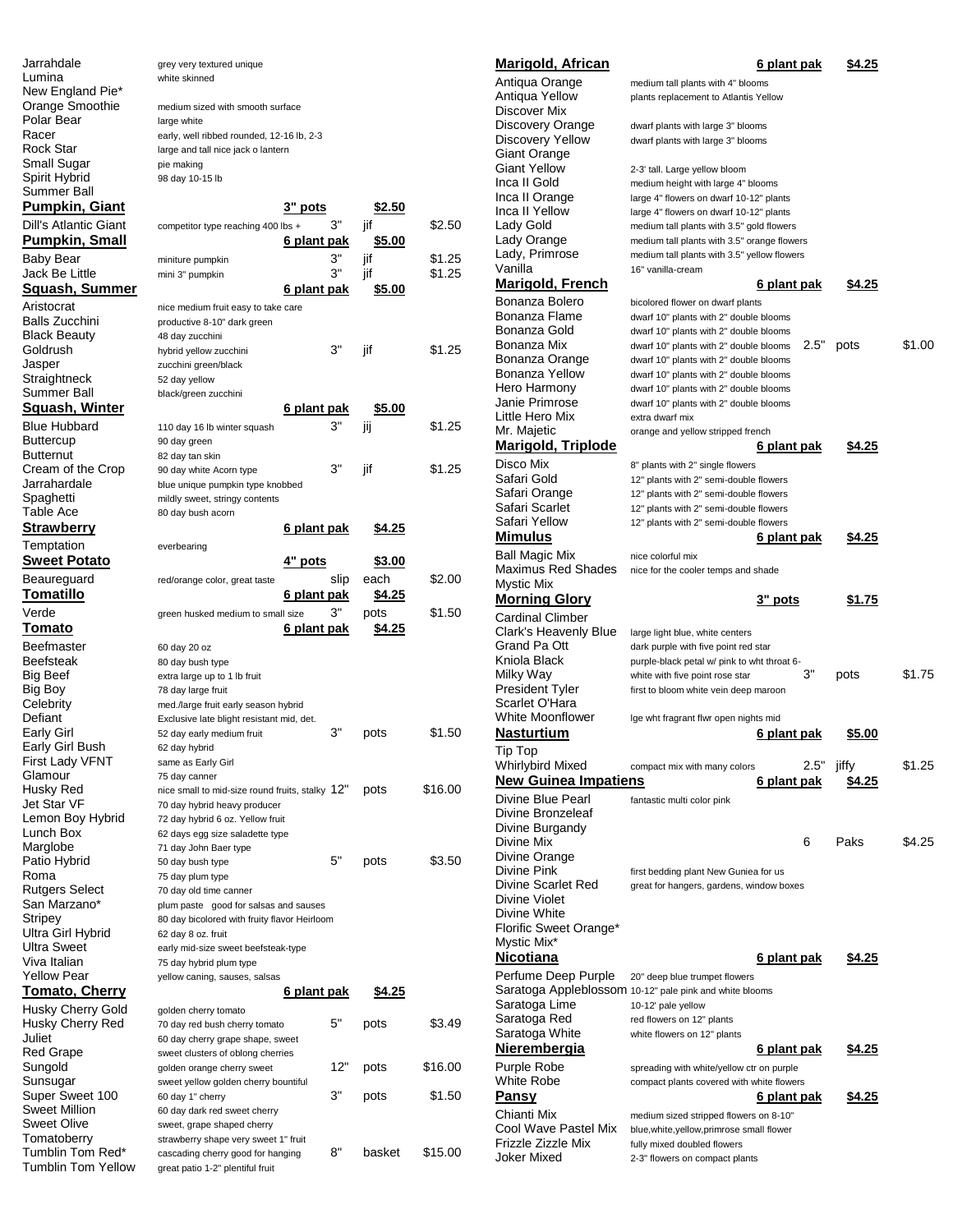| Joker Red & Gold                             | dark eyed purple and white                       |                    |               |         |
|----------------------------------------------|--------------------------------------------------|--------------------|---------------|---------|
| Jolly Joker                                  | orange/purple on compact plants                  |                    |               |         |
| Mambo Mix                                    | compact medium flower viola type colors          |                    |               |         |
| Pansy, Delta                                 |                                                  | <u>6 plant pak</u> | <u>\$4.25</u> |         |
| Lavender Blue Shades                         | medium blue/pink flowers                         |                    |               |         |
| Pink Shades                                  | similar to Antique Mix, softer colors            |                    |               |         |
| Pure Red                                     |                                                  |                    |               |         |
| True Blue                                    | real blue colored flowers                        |                    |               |         |
| Yel. Bltch                                   | yellow with dark blotch                          |                    |               |         |
| Pansy, Delta Premium                         |                                                  | 6 plant pak        | \$4.25        |         |
| Beaconsfield                                 | two tone blue, 3" flowers                        |                    |               |         |
| <b>Blue Bltchd</b>                           | dark blue/blotch, 3" flowers                     |                    |               |         |
| Complete Mix                                 |                                                  |                    |               |         |
| Deep Orange                                  | medium orange, 3" flowers                        |                    |               |         |
| Marina                                       | blue bicolor                                     |                    |               |         |
| <b>Pure Primrose</b>                         | light yellow 3" flowers                          |                    |               |         |
| <b>Pure White</b>                            | pure white flowers                               |                    |               |         |
| <b>Pure Yellow</b>                           | darl yellow 3" flowers                           |                    |               |         |
| Pansy, Hybrid                                |                                                  | 6 plant pak        | \$4.25        |         |
| Acquarella Felix Mix                         | whiskers on clear wht pale yellow golden         |                    |               |         |
| Acquarelle Flambe Mix                        | 2 tone pastel type mix with unique veining       |                    |               |         |
| Acquarelle Strawberry                        | large flower with numerous shades                |                    |               |         |
| Crown Mix                                    | mix of the clear flowers                         |                    |               |         |
| Dynamite Silhoutte Mix                       | Vibrant blend of colors                          |                    |               |         |
| Fama Purple                                  | deep violet, large flowers                       |                    |               |         |
| Halloween                                    | unusual blk flwr almost a deep deep              |                    |               |         |
| Imperial Antique                             | outstanding color mix, very popular              |                    | Hand basket   | \$15.00 |
| <b>Imperial Frosty Cherry</b>                | soft shades mix                                  |                    |               |         |
| Imperial Lavender                            | colorful lavender mix                            |                    |               |         |
| Majestic Giant Mixed                         | very large flowers on dwarf plants               |                    |               |         |
| Majestic Giant Scarlet                       | very large flowers on dwarf plants               |                    |               |         |
| Majestic Giant Yellow                        | large yellow flower with face                    |                    |               |         |
| Pansy, trailing                              |                                                  | <u>6 plant pak</u> | \$4.25        |         |
| Freefall Mix                                 | loads of trailing color                          |                    |               |         |
| <b>Frosty Rain</b>                           | purple yellow white trailing                     |                    |               |         |
| <b>Plentiful Mix Blueberry</b>               | trailing medium sized mix                        | 10"                | basket        | \$15.00 |
| Plentiful Purple Wing                        | white w/ whiskers, purple wing                   |                    |               |         |
| Purple Rain                                  | cascading full purple flowers                    | Gro                | Bags          | \$18.00 |
| Petunia                                      |                                                  | 6 plant pak        | \$4.25        |         |
|                                              | faint yellow blush pink edging                   |                    |               |         |
|                                              |                                                  |                    |               |         |
| Sophistica Antuque<br>Sophisticata           |                                                  |                    |               |         |
| Sophisticata Blue Morn* blue w/ white center | dark maroon compact but free flowing             |                    |               |         |
| Sophisticata Lime                            | striped star rose and yellow                     |                    |               |         |
| Petunia, Double                              |                                                  | <u>6 plant pak</u> | \$4.25        |         |
|                                              |                                                  |                    |               |         |
| Bonanza Tart Mix                             | pink, white, red nice double flower              |                    |               |         |
| Cascade Burgandy                             | cascading with fully double flowers              |                    |               |         |
| Cascade Orchid Mist                          | pure light pink double cascading                 |                    |               |         |
| Glorious Mix<br>Madness Blue                 | GF doubles mix                                   |                    |               |         |
| <b>Madness Summer</b>                        | fully double blue                                |                    |               |         |
|                                              |                                                  |                    |               |         |
| <b>Purple Pirouette</b>                      | large double bicolor                             |                    |               |         |
| Petunia, Grandiflora                         |                                                  | <u>6 plant pak</u> | \$4.25        |         |
| <b>Aladdin Nautical Mix</b>                  | water colors in compact, rain toerant            |                    |               |         |
| Aladdin Red                                  | compact, rain toerant ruffled flowers            |                    |               |         |
| Daddy Blue                                   | medium blue veined flowers                       |                    |               |         |
| Daddy Mix                                    | mix of Daddy series veined colors                |                    |               |         |
| Daddy Sugar                                  | purple veined                                    |                    |               |         |
| Dolcissima Fragolino                         | hints of yellow mixed on strawberry flwr         |                    |               |         |
| Dreams Appleblossom<br>Dreams Mix            | large pink/white flowers                         |                    |               |         |
| Dreams Neon Rose                             | dwarf bushy weather tolerant mix                 |                    |               |         |
| Dreams Patriot Mix                           | deep redish pink                                 |                    |               |         |
| Dreams Pink                                  | true national colors red white blue<br>soft pink |                    |               |         |
| Dreams Salmon                                | soft coral pink                                  |                    |               |         |
| Dreams Waterfall Mix                         | whites,pinks,purples mix                         |                    |               |         |
| Dreams White                                 | large white flowers                              |                    |               |         |
| Lavender Storm                               | new weather resistant pink/blue                  |                    |               |         |
| Primetime Blue                               | MF dark blue flowers                             |                    |               |         |
| <b>Prism Sunshine</b>                        | soft yellow flowers                              |                    |               |         |
| Supercascade Blue                            | trailing blue                                    |                    |               |         |
| Supercascade Blush                           | light pink trailing                              |                    |               |         |
| Supercascade                                 | burgandy flowers                                 |                    |               |         |
| Supercascade Red                             | bright red cascading                             |                    |               |         |
| Supercascade White                           | white cascading                                  |                    |               |         |
| Ultra Blue Sky                               | light blue                                       |                    |               |         |

| <u>Lettuce, Head</u>              |                                                             | 6 plant pak        |      | \$4.25        |        |
|-----------------------------------|-------------------------------------------------------------|--------------------|------|---------------|--------|
| Crispino                          | 57 days                                                     |                    |      |               |        |
| Summertime                        | large crisp heads tolerant to heat and                      |                    |      |               |        |
| <u>Lettuce, Leaf</u>              |                                                             | <u>6 plant pak</u> |      | \$4.25        |        |
| Allstar Gourmet Mix               | A fine mix(12 varieties) of leaf types                      |                    |      |               |        |
| Black Seeded Simpson 53 days      |                                                             |                    |      |               |        |
| Buttercrunch                      | 65 days                                                     |                    |      |               |        |
| Dark Red Lolla Rossa              | full heads of curly red leafs                               |                    |      |               |        |
| Red Sails<br>Waldmanns Dk Green   | 48 days<br>49 days                                          |                    |      |               |        |
| <b>Wildfire Mix</b>               | a mix of 6 kinds                                            |                    |      |               |        |
| Lettuce, Romaine                  |                                                             | 6 plant pak        |      | <u>\$4.25</u> |        |
| Coastal Star                      |                                                             |                    |      |               |        |
| <u>Muskmelon</u>                  | heat tolerant large heavy leafs                             | <u>6 plant pak</u> |      | <u>\$5.00</u> |        |
|                                   |                                                             |                    |      |               |        |
| Athena<br>Diplomat                | orange flesh                                                |                    | 2.5" | jif           | \$1.25 |
| Earlidew Hybrid                   | 80 day honeydew<br>80 day honeydew                          |                    | 2.5" | jif           | \$1.25 |
| Maverick                          | nice round/slight oval, sweet, early                        |                    |      |               |        |
| Onion                             |                                                             | 40 plant           |      | \$4.29        |        |
| Ailsa Craig Exhibition            | large mild yellow short storage                             |                    |      |               |        |
| Copra                             |                                                             |                    |      |               |        |
| Gunnison                          | mid to large, long storage                                  |                    |      |               |        |
| Patterson                         | long storage yellow skin white flesh                        |                    |      |               |        |
| Pontiac                           | large good storer                                           |                    |      |               |        |
| Red Zeppelin                      | 110 large sweet round good storer                           |                    |      |               |        |
| Ruby Ring                         |                                                             |                    |      |               |        |
| Sierra Blanca                     | 100 day sweet 1lb for fresh picking                         |                    |      |               |        |
| White Sweet Span                  | white onion                                                 |                    |      |               |        |
| <b>Yellow Sweet Spanish</b>       | 130 day large fleshy sweet                                  |                    |      |               |        |
| Onion, bunching                   |                                                             | 40 plant           |      | \$4.29        |        |
| Hardy White                       | hardy overwintering long non bulbing                        |                    |      |               |        |
| Nabechan                          | early                                                       |                    |      |               |        |
| Pearl Drop<br>Purplette           | bunching/boiling golf ball size white                       |                    |      |               |        |
| <u>Pepper, Bell</u>               | bunching/boiling golf ball size                             |                    |      | <u>\$4.25</u> |        |
|                                   |                                                             | <u>6 plant pak</u> |      |               |        |
| Bianca                            | near white sweet bell                                       |                    |      |               |        |
| Big Bertha*<br>Cal. Wonder Select | large blocky sub for Super Heavyweight<br>70 day sweet      |                    |      |               |        |
| Chocolate                         | green turns to chocolate brown, sweet                       |                    |      |               |        |
| Giant Marconi                     | large long green                                            |                    | 3"   | pots          | \$1.50 |
| Islander                          | Light purple sweet bell peper                               |                    |      |               |        |
| Orange Bell                       | ripens orange, large and sweet                              |                    |      |               |        |
| Purple Beauty                     |                                                             |                    |      |               |        |
| Rainbow Mix                       | orng,yellow,ivory,purpl,lilac,chocolt                       |                    |      |               |        |
| Pepper, Bell Hybrid               |                                                             | <u>6 plant pak</u> |      | \$4.25        |        |
| Ace Hybrid                        | 62 day sweet                                                |                    | 3"   | pots          | \$1.50 |
| Bell Boy hybrid                   | 68 day sweet                                                |                    |      |               |        |
| Golden Summer F1                  | 70 day sweet yel                                            |                    |      |               |        |
| <b>Red Beauty</b>                 | early green turning red                                     |                    |      |               |        |
| <u>Pepper, Hot</u>                |                                                             | 6 plant pak        |      | \$4.25        |        |
| Bangkok*                          | long red hot cayenne-type                                   |                    |      |               |        |
| Cayenne Long Slim                 | 70 day long very hot good flavor                            |                    |      |               |        |
| Cherry Bomb<br>Chili Grande       | hot cherry type red pepper                                  |                    |      |               |        |
| Habenero                          | 95 day HOT very productive 1" fruit                         |                    | 3"   | pots          | \$1.50 |
| Hungarian Wax                     | 73 day yellow hot                                           |                    |      |               |        |
| Jalapeno                          |                                                             |                    |      |               |        |
| Joes Long Cayenne                 | 65 day grn/red hot                                          |                    |      |               |        |
| Pepperoncini                      | cayenne long pungeant hot                                   |                    |      |               |        |
| Super Chilli                      | mildly hot good for piclking                                |                    |      |               |        |
| Tabasco                           | 90 day tasty for salsas, chillis, etc                       |                    |      |               |        |
|                                   | legandary pepper of pepper sauce                            |                    |      |               |        |
| <u>Pepper, Mild</u>               |                                                             | <u>6 plant pak</u> |      | <u>\$4.25</u> |        |
| Fooled You                        | 70 days mildly pungeant,jalapeno type                       |                    | 3"   | pots          | \$1.50 |
| <b>Pepper, Sweet</b>              |                                                             | <u>6 plant pak</u> |      | \$4.25        |        |
| Lunch Box                         | miniature bell of yellow green red                          |                    |      |               |        |
| Sweet Banana                      | 68 day yellow                                               |                    |      |               |        |
| Sweet Cherry                      | red cherry type but sweet for pickling                      |                    | 3"   | pots          | \$1.50 |
| <u>Pumpkin</u>                    |                                                             | <u>6 plant pak</u> |      | \$5.00        |        |
| Caspenta                          | medium-small size white                                     |                    |      |               |        |
| Champion                          | large jack o lantern                                        |                    |      |               |        |
| Charisma                          | more ribbed, uniform round, deeper ornge                    |                    |      |               |        |
| <b>Conneticut Field</b>           | large Halloween round type                                  |                    |      |               |        |
| Howden<br>Jack O'lantern          | nice round, ribbed, & colored- great 4<br>110 days 10-15 lb |                    | 3"   | jif           | \$1.25 |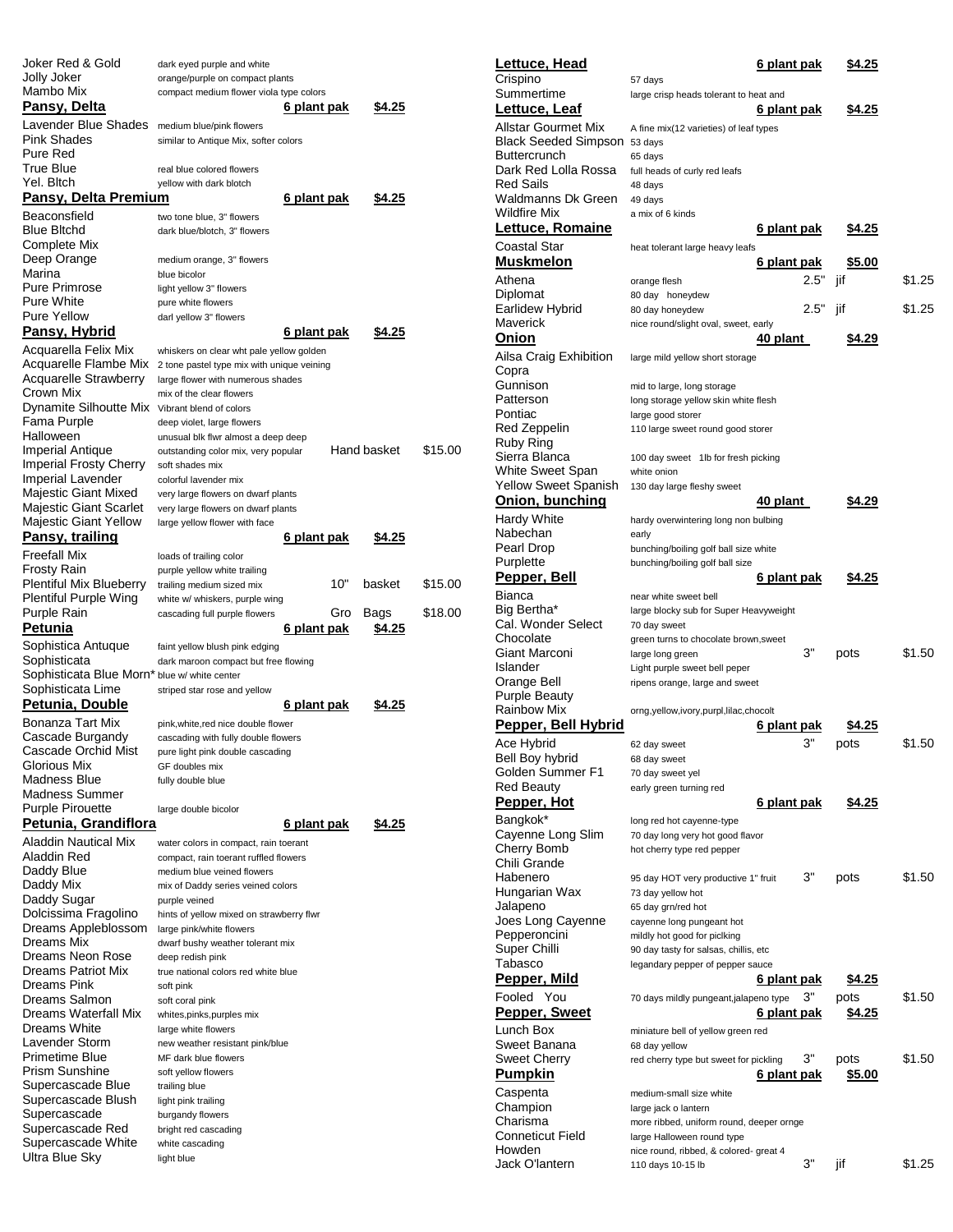| Sonic Bloom Pink*<br>Spilled Wine* |            | 2 gal pots<br>3 gal pots | \$32.50<br>\$36.50 |
|------------------------------------|------------|--------------------------|--------------------|
| Weigela florida                    |            |                          |                    |
| <b>Red Prince</b>                  |            | 3 gal pots               | \$30.00            |
| Wine and Roses                     | $10 - 18"$ | 2 gal pots               | \$27.00            |
| Wisteria                           |            |                          |                    |
| <b>Amethyst Falls</b>              |            | 2 gal pots               | \$31.00            |

# VEGETABLE PLANTS

| <u>Asparagus</u>                      |                                                                        | <u>each root</u>   |      | \$0.89        |         |
|---------------------------------------|------------------------------------------------------------------------|--------------------|------|---------------|---------|
| Jersey Supreme                        | 1 year old roots                                                       |                    | 10   | roots         | \$7.89  |
| Jersey Supreme                        | 1 year old roots                                                       |                    | 25   | roots         | \$17.69 |
| Purple Passion                        |                                                                        |                    |      |               |         |
| Broccoli                              |                                                                        | <u>6 plant pak</u> |      | <u>\$4.25</u> |         |
| Blue Wind                             | early medium size blue-green heads                                     |                    |      |               |         |
| Early Dividend                        | 55 days                                                                |                    |      |               |         |
| Goliath                               |                                                                        |                    |      |               |         |
| Marathon                              |                                                                        |                    |      |               |         |
| Packman                               | early large dark green tight heads                                     |                    | 3"   | pots          | \$1.50  |
| Premium Crop                          | 82 days                                                                |                    |      |               |         |
| <b>Brussel Sprouts</b>                |                                                                        | 6 plant pak        |      | \$4.25        |         |
| <b>Bubbles F1</b>                     | 82 days                                                                |                    | 3"   | pots          | \$1.50  |
| Diablo                                |                                                                        |                    |      |               |         |
| Jade Cross                            | nice tasteing 90 day dark green fruit                                  |                    |      |               |         |
| Long Island*                          |                                                                        |                    |      |               |         |
| <u>Cabbage</u>                        |                                                                        | <u>6 plant pak</u> |      | <u>\$4.25</u> |         |
| Grand Prize                           | 85 days mid-season                                                     |                    |      |               |         |
| Novator                               | 90 days late                                                           |                    |      |               |         |
| Red Dynasty                           | 85 days red type                                                       |                    | 3"   | pots          | \$1.50  |
| Ruby Perfection*<br>Stonehead         | 3.5 lb heads mid season                                                |                    |      |               |         |
| Super Red                             | 50 days early<br>large red good storer                                 |                    |      |               |         |
| Cauliflower                           |                                                                        | <u>6 plant pak</u> |      | <u>\$4.25</u> |         |
| Candid Charm                          |                                                                        |                    | 3"   |               |         |
| Cheddar                               | 75 days<br>yellow cheddar cheese colored                               |                    |      | pots          | \$1.50  |
| Graffiti                              | purple                                                                 |                    |      |               |         |
| Snow Crown F1                         | early self blanching                                                   |                    |      |               |         |
| <b>Celery</b>                         |                                                                        | <u>6 plant pak</u> |      | \$4.25        |         |
| Giant Pascal                          |                                                                        |                    |      |               |         |
| Golden Self-Blanching                 |                                                                        |                    | 3"   | pots          | \$1.50  |
| Tango                                 | early nice tender full clumps                                          |                    |      |               |         |
| <u>Cucumber</u>                       |                                                                        | <u>6 plant pak</u> |      | \$5.00        |         |
| Boston Pickling                       |                                                                        |                    |      |               |         |
| Burpless #26 F1                       | 60 days                                                                |                    | 2.5" | jif           | \$1.25  |
| Diva                                  | sweet, bitterfree, smooth, great for                                   |                    |      |               |         |
| Fanfare F1                            | 50 day bush type                                                       |                    |      |               |         |
| Orient Express                        | burpless 64 days                                                       |                    |      |               |         |
| Patio Snacker                         | compact suited for pots                                                |                    |      |               |         |
| Salad Crop                            | replaces sweet slice, nice slicing cuc                                 |                    |      |               |         |
| Sweet Slice                           | unavailable(SEED CROP FAILURE)                                         |                    | 2.5" | jif           | \$1.25  |
| Tasty Green                           | long slim early fruit sub for Oreint Express                           |                    |      |               |         |
| <u>Cucumber, Pickling</u>             |                                                                        | 6 plant pak        |      | \$5.00        |         |
| Alibi                                 | fresh eating/pickling replacement for                                  |                    | 2.5" | jif           | \$1.25  |
| <b>Bush Pickle</b><br>Homemade Pickle | 48 day bush type                                                       |                    |      |               |         |
| Northern Pickling                     | great for those home picklings<br>early mid size fruit for our seasons |                    |      |               |         |
| <b>Eggplant</b>                       |                                                                        | <u>6 plant pak</u> |      | \$4.25        |         |
| <b>Black Bell Hybr</b>                |                                                                        |                    |      |               |         |
| Long Purple*                          | 68 day<br>long slim purple fruit                                       |                    |      |               |         |
| Nadia                                 | nice black fruit                                                       |                    |      |               |         |
| Patio Baby*                           | suited for pot                                                         |                    |      |               |         |
| <u>Gourds</u>                         |                                                                        | 6 plant pak        |      | <u>\$5.00</u> |         |
| Large                                 | assortment of large blends                                             |                    | 3"   | jif           | \$1.25  |
| Small                                 | assortment of small blends                                             |                    |      |               |         |
| Kale                                  |                                                                        | <u>6 plant pak</u> |      | <u>\$4.25</u> |         |
| Afro                                  |                                                                        |                    |      |               |         |
| Winterbor                             |                                                                        |                    | 3"   | pots          | \$1.50  |
| <b>Leek</b>                           |                                                                        | <u>36 plant</u>    |      | \$4.29        |         |
| King Richard                          |                                                                        |                    |      |               |         |
| Tadorna                               | longer white stock<br>98 days                                          |                    |      |               |         |
| <u>Lettuce</u>                        |                                                                        | <u>6 plant pak</u> |      | <u>\$4.25</u> |         |
| Mesclun Mix                           |                                                                        |                    |      |               |         |
|                                       |                                                                        |                    |      |               |         |

| Ultra Mix                                         | early flowering mix                                                               |               |        |
|---------------------------------------------------|-----------------------------------------------------------------------------------|---------------|--------|
| Petunia, Multiflora                               | <u>6 plant pak</u>                                                                | 54.25         |        |
| Carpet Bright Red                                 | dwarf plants with deep red flowers                                                |               |        |
| Carpet Buttercream                                | pale yellow                                                                       |               |        |
| Carpet Mix                                        | dwarf small flowered mix                                                          |               |        |
| Carpet Plum                                       | purple veined flowers                                                             |               |        |
| Carpet Velvet<br>Carpet White                     | dwarf plants with purple veined flowers<br>dwarf plants with small white flowers  |               |        |
| Celebrity Blue Ice                                | veined blue flowers                                                               |               |        |
| Celebrity Burgandy                                | burgandy center surrounded white                                                  |               |        |
| Celebrity Pink Morn                               | pink with white center                                                            |               |        |
| Celebrity Yellow                                  | brilliant yellow flower                                                           |               |        |
| Madness Burgandy Star*                            | burgandy/white star flower                                                        |               |        |
| Madness Moonlight Mix lavender, yellow, lilac mix |                                                                                   |               |        |
| Madness Royal                                     | deep large purple showcase flowers                                                |               |        |
| Madness Summer                                    | red veining on pink petals                                                        |               |        |
| Madness Yellow<br>Merlin Blue Morn                | striking yellow flowers                                                           |               |        |
| Picobella Mix                                     | white center to light purple to dark edges<br>4"<br>new mini petunia, extra dwarf | pots          | \$3.59 |
| Raspberry Ice*                                    | red star center white edges                                                       |               |        |
| <b>Phlox</b>                                      | <u>6 plant pak</u>                                                                | \$4.25        |        |
| 21st Century Blue                                 | 4"                                                                                | pots          | \$3.59 |
| 21st Century Blue Star                            | earlyseason long<br>blue centered star on pale lavender flwr                      |               |        |
| 21st Century Pink                                 |                                                                                   |               |        |
| 21st Century Salmon                               |                                                                                   |               |        |
| 21st Century Scarlet                              | brilliant colors                                                                  |               |        |
| 21st Century White                                |                                                                                   |               |        |
| Portulaca                                         | 6 plant pak                                                                       | \$4.25        |        |
| <b>Sundial Cream</b>                              |                                                                                   |               |        |
| Sundial Fuschia                                   | trailing plants with double flowers                                               |               |        |
| <b>Sundial Gold</b>                               |                                                                                   |               |        |
| Sundial Mix                                       | double flowers                                                                    |               |        |
| Sundial Orange                                    |                                                                                   |               |        |
| Sundial Peach                                     |                                                                                   |               |        |
| Sundial Peppermint                                | double flowers of white/red                                                       |               |        |
| Sundial Pink<br>Sundial Scarlet                   | F1 double flowers with spreading plants                                           |               |        |
| Sundial Tangerine                                 | F1 double flowers with spreading plants                                           |               |        |
| Sundial White                                     | creamy white double flowers, trailing                                             |               |        |
| Sundial Yellow                                    | F1 double flowers with spreading plants                                           |               |        |
| Rudbeckia                                         | <u>6 plant pak</u>                                                                | <u>\$4.25</u> |        |
| Cherry Bomb                                       | wine red                                                                          |               |        |
| Indian Summer                                     | 4"<br>3-3.5' black eyed susan great cut                                           | pots          | \$3.79 |
| Irish Eyes                                        | large yellow daisies for cuts or garden                                           |               |        |
| Prairie Sun                                       | lite 2 toned yellow cut flower w/ green ctr                                       |               |        |
| Tiger Eyes                                        |                                                                                   |               |        |
| <u>Salpiglossis</u>                               | <u>6 plant pak</u>                                                                | <u>\$4.25</u> |        |
| <b>Bolero Hybrid Mix</b>                          |                                                                                   |               |        |
| Salvia                                            | <u>6 plant pak</u>                                                                | \$4.25        |        |
| Coral Nymph                                       |                                                                                   |               |        |
| <b>Evolution Violet Blue*</b>                     | 12-14" striking blue towers                                                       |               |        |
| Jewel Pink*                                       | light pink towers on 12" plants                                                   |               |        |
| Lighthouse                                        | 24-30" nice garden performer, red up and                                          |               |        |
| New Dimension Blue                                | 12-16" striking blue blooms                                                       |               |        |
| Patio Deep Blue                                   |                                                                                   |               |        |
| Rhea Blue                                         | 18" towering deep blue compact flwrs                                              |               |        |
| Sahara Red<br>Salsa White                         | 10-12" very heat tolerant seasonlong                                              |               |        |
| Sizzler Burgandy Halo                             | 8-12" tall plants excellent in garden<br>two toned pink petals/light burgandy     |               |        |
| Sizzler Jedi Purple                               | impressive dp purple to Igt purple                                                |               |        |
| Sizzler Jedi Salmon                               | vibrant bicolor early flowering                                                   |               |        |
| Sizzler Jedi White                                | vibrant bicolor early flowering                                                   |               |        |
| Sizzler Lilac Bicolor                             | 12" nice two toned inner petels then outer                                        |               |        |
| Sizzler Mix                                       |                                                                                   |               |        |
| Vista Red/White                                   |                                                                                   |               |        |
| Snapdragon                                        | 6 plant pak                                                                       | \$4.25        |        |
| <b>Bells Purple</b>                               |                                                                                   |               |        |
| <b>Bells Red</b>                                  |                                                                                   |               |        |
| <b>Black Prince</b>                               | 18" deep red-burgandy near black velvety                                          |               |        |
| Chimes Bronze                                     | dwarf plants with orange colored flowers                                          |               |        |
| Floral Shower Fuschia<br>Floral Shower Lilac      |                                                                                   |               |        |
| <b>Floral Shower Mix</b>                          | 2.5"                                                                              | pots          | \$1.00 |
| <b>Floral Shower Scarlet</b>                      | compact plants for bedding or boxes                                               |               |        |
|                                                   |                                                                                   |               |        |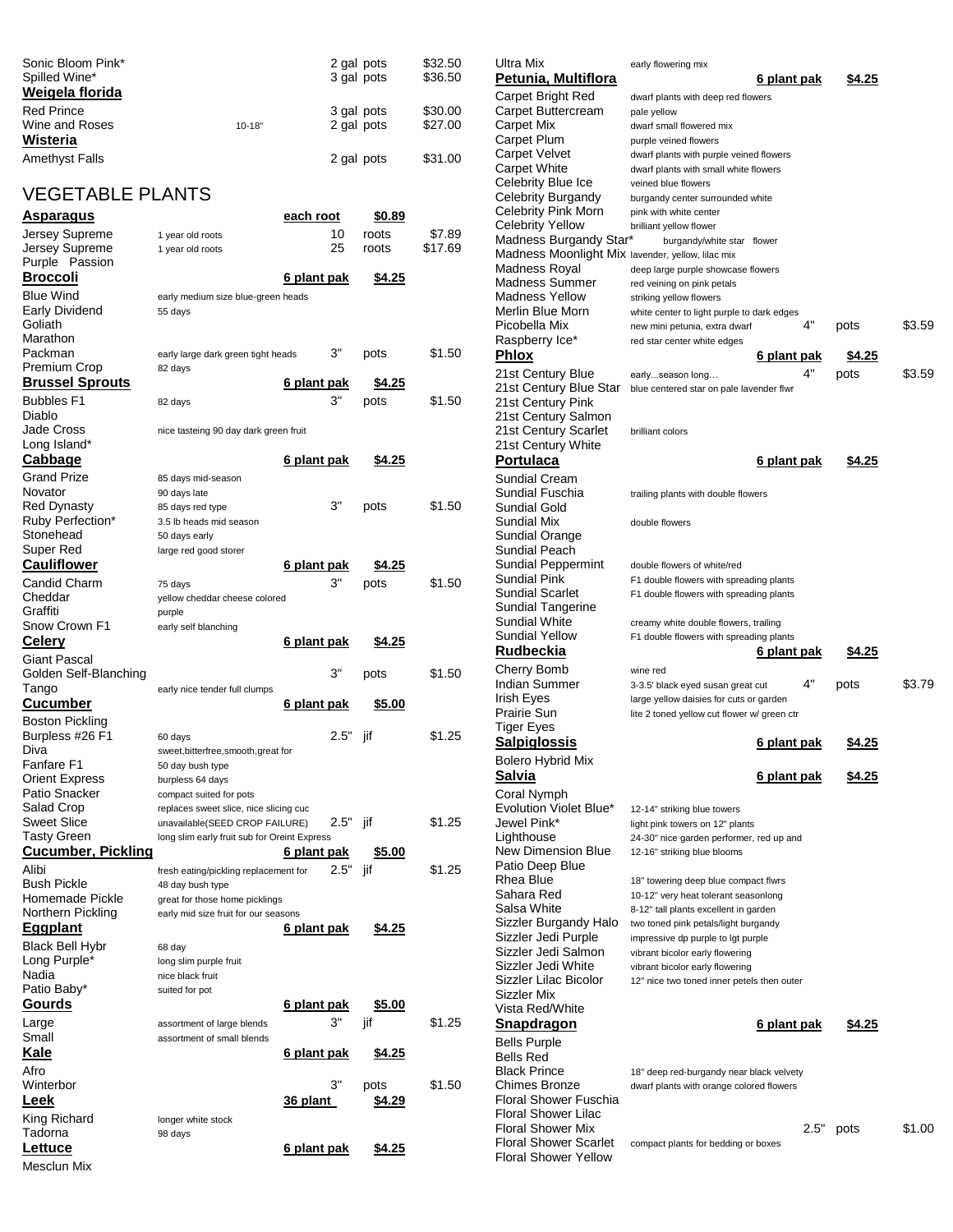| Ribbon Purple                               | with purple tubular flowers                                         |                    |               |         |
|---------------------------------------------|---------------------------------------------------------------------|--------------------|---------------|---------|
| Ribbon Rose<br><b>Ribbon White</b>          |                                                                     |                    |               |         |
| Rocket Bronze                               | white with long tubular flower<br>2 1/2 - 3' excellent cut flowers  |                    |               |         |
| Rocket Mix                                  | 2 1/2 - 3' excellent cut flowers                                    |                    |               |         |
| Rocket Orchid                               | 2 1/2 - 3' excellent cut flowers                                    |                    |               |         |
| Rocket Red                                  | 30-36" nice red cut flower                                          |                    |               |         |
| Rocket White<br><b>Rocket Yellow</b>        | 30-36" nice white cut flower or backdrop                            |                    |               |         |
| Snappy Burgandy                             | 2 1/2 - 3' excellent cut flowers<br>enjoy this new snap             |                    |               |         |
| Snappy Orange Yellow*                       |                                                                     |                    |               |         |
| Snappy Orchid Flame                         |                                                                     |                    |               |         |
| Snappy Red                                  | 8-10" large flower                                                  |                    |               |         |
| Snappy Red/Yellow<br>Snappy Tricolor        |                                                                     |                    |               |         |
| Snappy Yellow                               |                                                                     |                    |               |         |
| Sonnet Yellow                               | mid-size plants with yellow flowers                                 |                    |               |         |
| <u>Snapdragon, Double</u>                   |                                                                     | <u>6 plant pak</u> | <u>\$4.25</u> |         |
| Twinny Appleblossom                         |                                                                     |                    |               |         |
| Twinny Bronze*                              |                                                                     |                    |               |         |
| Twinny Mix                                  | 36" double flower cutters delight                                   |                    | 6 per Pak     | \$4.25  |
| Twinny Peach                                |                                                                     |                    |               |         |
| Twinny Rose<br><b>Twinny Violet</b>         |                                                                     |                    |               |         |
| Twinny White                                |                                                                     |                    |               |         |
| <b>Twinny Yellow</b>                        |                                                                     |                    |               |         |
| Snapdragon, trailing                        |                                                                     | <u>4 plant pak</u> | \$3.50        |         |
| Candy Showers Deep                          | trailing habit for window boxes, hangers                            |                    |               |         |
| Candy Showers Mix*                          |                                                                     | half               | basket        | \$15.00 |
| Candy Showers Orange*                       |                                                                     |                    | hangi basket  | \$25.00 |
| Candy Showers Red*<br>Candy Showers Rose*   |                                                                     | gro                | bag           | \$18.00 |
| Candy Showers White*                        |                                                                     |                    |               |         |
| Candy Showers Yellow*                       |                                                                     |                    |               |         |
| <b>Statice</b>                              |                                                                     | <u>6 plant pak</u> | \$4.25        |         |
| <b>Fortress Mix</b>                         | 24" tall mix for cut flowers                                        |                    |               |         |
| Pastel Shades Mix                           | 12" dwarf mix for cuts and pots                                     |                    |               |         |
|                                             |                                                                     |                    |               |         |
| Stock                                       |                                                                     | <u>6 plant pak</u> | <u>\$4.25</u> |         |
| Cinderella Mix                              | short full mix flower                                               | 4"                 | pots          | \$3.79  |
| Hot Cakes Mix*                              | 10-16" colorful and fragrant mix                                    |                    |               |         |
| Vintage Mix                                 | 18-24" good cut flowers                                             |                    |               |         |
| Torenia                                     |                                                                     | <u>6 plant pak</u> | \$4.25        |         |
| <b>Heat Elite Mix</b><br>Kanai Mix          | heat tolerant nice colors handles shade<br>bicolrd blue, brgndy, dp |                    |               |         |
| Verbena                                     |                                                                     | <u>6 plant pak</u> | \$4.25        |         |
| <b>Obsession Cotton Candy</b>               | mix of pink, lavender, light blue w/eye                             |                    |               |         |
| <b>Obsession Lilac</b>                      |                                                                     |                    |               |         |
| <b>Obsession Mix</b>                        | extra dwarf spreading mix                                           |                    |               |         |
| Obsession Red                               | extra dwarf spreading with bright red                               |                    |               |         |
| Obsession Wine and                          | apricot, bordeaux, purple mix                                       |                    |               |         |
| Peaches & Cream<br><b>Quartz Blue</b>       | nice blend of apricot and pale yellow                               |                    |               |         |
| Quartz Burgandy                             |                                                                     |                    |               |         |
| <b>Quartz Carmine Rose</b>                  | dwarf mix with a spreading habit                                    |                    |               |         |
| <b>Quartz Merlot Mix</b>                    |                                                                     |                    |               |         |
| Quartz Mix                                  |                                                                     |                    |               |         |
| Quartz Pink<br>Quartz Scarlet               | dwarf mix with a spreading habit                                    |                    |               |         |
| Quartz Silver                               |                                                                     |                    |               |         |
| Quartz White                                | dwarf upright plants with large flwr heads                          |                    |               |         |
| Tuscany Blue                                |                                                                     |                    |               |         |
| <b>Tuscany Pink Picotee</b>                 |                                                                     |                    |               |         |
| Waterfal Mix                                |                                                                     |                    |               |         |
| Viola<br><b>Cutie Pie</b>                   |                                                                     | <u>6 plant pak</u> | \$4.25        |         |
| Deep Orange                                 | tricolor flowers, looks like little angels                          |                    |               |         |
| Penny Orchid Frost                          | new! Dwarf plants loaded with flowers                               |                    |               |         |
| <b>Princess Cream</b>                       | extra dwarf plants with large flowers                               |                    |               |         |
| <b>Princess Yellow</b>                      | extra dwarf plants with large flowers                               |                    |               |         |
| Sorbet Coconut Swirl<br>Sorbet Ocean Breeze | wonderful light yellow/purple swirl                                 |                    |               |         |
| Valentine                                   | compact plants, heat tolerant<br>red edged white middle red center  |                    |               |         |
| Velour Yellow                               | mini yellow pansy                                                   |                    |               |         |

| Hydrangea macrophylla                      |                      |                          |                    |
|--------------------------------------------|----------------------|--------------------------|--------------------|
| <b>Cityline Mars</b>                       |                      | 2 gal pots               | \$29.50            |
| Cityline Rio                               |                      | 2 gal pots               | \$29.50            |
| Cityline Venice                            |                      | 2 gal pots               | \$29.50            |
| Endls Smr (Bailmer)<br>Endls Smr (Bailmer) | $12 - 18"$<br>10-15" | 3 gal pots<br>2 gal pots | \$40.00<br>\$32.00 |
| Endls Smr Bloomstruck                      |                      | 2 gal pots               | \$32.00            |
| Endls Smr Blshing Bride                    | $10 - 15"$           | 2 gal pots               | \$32.00            |
| Endls Smr Twist n                          | $10 - 15"$           | 2 gal pots               | \$32.00            |
| <b>Glowing Embers</b>                      |                      | 3 gal pots               | \$35.00            |
| Hydrangea quercifolia                      |                      |                          |                    |
| Snow Queen Oak Lea<br>llex verticillata    | $15 - 18"$           | 2 gal pots               | \$27.00            |
| <b>Red Sprite</b>                          |                      | 2 gal pots               | \$25.50            |
| <b>Winter Red</b>                          | 18-24"               | 3 gal pots               | \$35.00            |
| llex x meserveae                           |                      |                          |                    |
| <b>Blue Prince</b>                         | 15-18"               | 2 gal pots               | \$23.00            |
| <b>Blue Princess</b><br>Kalmia             | 15-18"               | 2 gal pots               | \$24.00            |
| Pink Charm                                 |                      |                          |                    |
| Lonicera                                   |                      | 2 gal pots               | \$33.00            |
| <b>Dropmore Scarlet</b>                    | staked vine          | 2 gal pots               | \$25.50            |
| Peaches & Cream                            |                      | 2 gal pots               | \$25.50            |
| <b>Philadelphus</b>                        |                      |                          |                    |
| Buckeye's Quill*                           |                      | 3 gal pots               | \$31.00            |
| <u>Physocarpus</u>                         |                      |                          |                    |
| Coppertina                                 |                      | 2 gal pots               | \$26.00            |
| Summer Wine                                |                      | 2 gal pots               | \$26.00            |
| Picea abies                                |                      |                          |                    |
| <b>Bird's Nest Spruce</b>                  | $12 - 15"$           | 2 gal pots               | \$26.00            |
| <u>Pieris japonica</u>                     |                      |                          |                    |
| <b>Brouwer's Beauty</b>                    | $12 - 15"$           | 2 gal pots               | \$27.50            |
| Compact Japanese<br>Flaming Silver         | 12-15"<br>12-15"     | 2 gal pots<br>2 gal pots | \$26.00<br>\$29.50 |
| Mountain Fire                              | 12-15"               | 2 gal pots               | \$28.00            |
| Mountain Fire                              | 18-24"               | 3 gal pots               | \$44.00            |
| <b>Prunus x cistena</b>                    |                      |                          |                    |
| <b>Purpleleaf Sand Cherry</b>              | $2 - 3'$             | 3 gal pots               | \$34.50            |
| Rhododendron                               |                      |                          |                    |
| Boule de Neige                             | $12 - 15"$           | 2 gal pots               | \$28.00            |
| Cunningham's White                         |                      | 2 gal pots               | \$26.50            |
| Milky Way*                                 |                      | 2 gal pots               | \$29.00            |
| 'PJM Elite'                                |                      | 3 gal pots               | \$40.50            |
| Rhododendron cat.                          |                      |                          |                    |
| English Roseum                             | $12 - 15"$           | 2 gal pots               | \$26.00            |
| Salix                                      |                      |                          |                    |
| Hakaro Nishiki<br>Hakaro Nishiki           | 18-24"<br>$15 - 24"$ | 2 gal pots               | \$25.00<br>\$30.50 |
| <b>Sambucus</b>                            |                      | 3 gal pots               |                    |
| <b>Black Lace</b>                          | $10 - 18"$           | 2 gal pots               | \$28.50            |
| <b>Spiraea</b>                             |                      |                          |                    |
| Double Play Artisan*                       |                      | 3 gal pots               | \$33.50            |
| Spiraea x bumalda                          |                      |                          |                    |
| Magic Carpet                               | 15-18"               | 3 gal pots               | \$29.50            |
| <b>Syringa 'French Hybrid'</b>             |                      |                          |                    |
| Primrose                                   | 18-24"               | 3 gal pots               | \$37.50            |
| Syringa x hyacinthiflora                   |                      |                          |                    |
| Pocahontas Lilac                           | 18-24"               | 2 gal pots               | \$27.50            |
| Syringa-Lilac                              |                      |                          |                    |
| <b>Bloomerang Purple</b>                   |                      | 2 gal pots               | \$33.00            |
| Dwarf Korean                               | 15-18"               | 3 gal pots               | \$37.00            |
| Miss Kim                                   | 18-24"               | 3 gal pots               | \$37.00            |
| Scent & Sensibility*                       |                      | 2 gal pots               | \$33.00            |
| Tinkerbelle                                | 30-36"               | 3 gal pots               | \$37.00            |
| Viburnum                                   |                      |                          |                    |
| mariesii                                   | 18-24"               | 3 gal pots               | \$32.50            |
| <b>Summer Snowflake</b>                    |                      | 2 gal pots               | \$26.00            |
| <u>Weigela</u>                             |                      |                          |                    |
| Fine Wine                                  |                      | 2 gal pots               | \$27.50            |
| My Monet                                   |                      | 2 gal pots               | \$27.00            |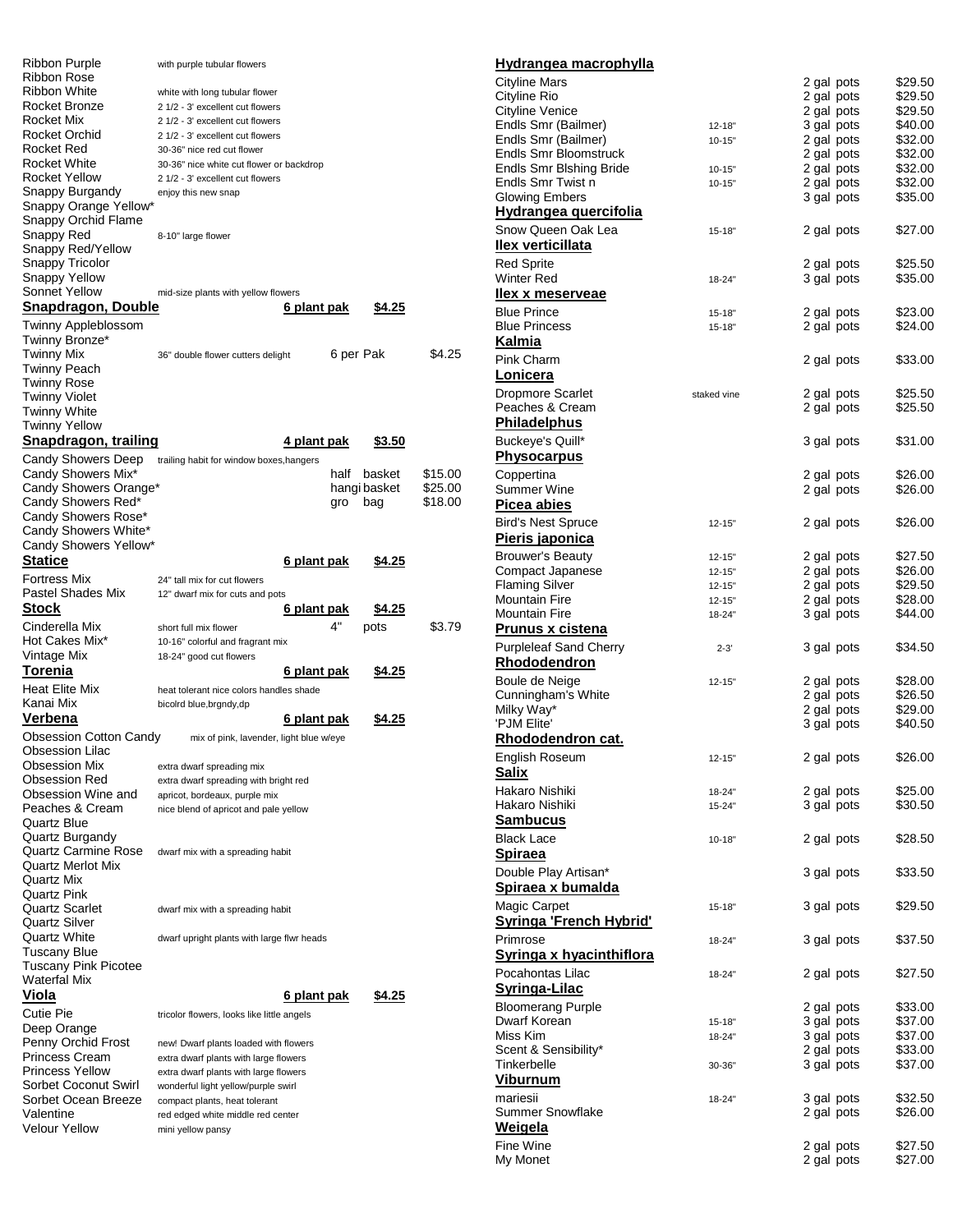| <b>Berberis (Barberry)</b>                         |                     |                          |                    |
|----------------------------------------------------|---------------------|--------------------------|--------------------|
| Crimson Pigmy<br><b>Buxus</b>                      | $15 - 18"$          | 2 gal pots               | \$25.00            |
| Green Gem                                          |                     | 2 gal pots               | \$28.00            |
| Green Velvet                                       |                     | 3 ga; pots               | \$42.00            |
| <u>Campsis</u>                                     |                     |                          |                    |
| Radicans                                           | staked vine         | 2 gal pots               | \$27.00            |
| Summer Jazz Fire Tree*<br>Summer Jazz Fire*        |                     | 5 gal pots<br>3 gal pots | \$90.00<br>\$42.00 |
| <b>Caryopteris</b>                                 |                     |                          |                    |
| Lil Miss Sunshine*                                 |                     | 2 gal pots               | \$26.50            |
| Sapphire Surf*                                     |                     | 2 gal pots               | \$26.50            |
| <u>Chaenomeles (Quince)</u>                        |                     |                          |                    |
| <b>Dbl Take Orange Storm</b>                       |                     | 2 gal pots               | \$28.00            |
| <b>Dbl Take Pink Storm</b><br><b>Chamaecyparis</b> |                     | 2 gal pots               | \$28.00            |
| Aurea (Gold Thread                                 | $10 - 12"$          | 2 gal pots               | \$27.00            |
| Soft Serve*                                        |                     | 2 gal pots               | \$30.00            |
| <b>Clethra</b>                                     |                     |                          |                    |
| Alnifolia 'Ruby Spice'                             | $15 - 18"$          | 3 gal pots               | \$35.00            |
| Hummingbird                                        | $12 - 18"$          | 2 gal pots               | \$25.00            |
| <u>Cornus</u>                                      |                     |                          |                    |
| Baileyi                                            |                     | 3 gal pots               | \$34.00            |
| canadensis                                         | groundcover         | 1 gal pots               | \$20.00            |
| <b>Cotinus</b>                                     |                     |                          |                    |
| Royal Purple<br><b>Cotoneaster</b>                 | 24-30"              | 3 gal pots               | \$42.50            |
| Apiculatus                                         | $12 - 15"$          | 2 gal pots               | \$23.00            |
| Coral Beauty                                       | $12 - 15"$          | 2 gal pots               | \$23.00            |
| <u>Cryptomeria</u>                                 |                     |                          |                    |
| Black Dragon                                       |                     | 2 gal pots               | \$36.00            |
| <u>Cytisus</u>                                     |                     |                          |                    |
| Burkwoodll                                         | $15 - 18"$          | 1 gal pots               | \$15.50            |
| Lena                                               | $6 - 10"$           | 1 gal pots               | \$15.50            |
| Madame Butterfly                                   |                     | 2 gal pots               | \$28.00            |
| Moonlight Scotchbroom<br>Deutzia                   | $6 - 10"$           | 1 gal pots               | \$15.50            |
| gracilis<br><u>Diervilla</u>                       | $12 - 15"$          | 2 gal pots               | \$25.00            |
| Cool Splash*                                       |                     | 3 gal pots               | \$40.00            |
| <u>Enkianthus</u>                                  |                     |                          |                    |
| Campanulatus                                       |                     | 3 gal pots               | \$42.00            |
| <b>Euonymus</b>                                    |                     |                          |                    |
| Dwarf Burning Bush                                 | 18-24"              | 3 gal pots               | \$40.50            |
| Gold Splash*                                       |                     | 2 gal pots               | \$29.00            |
| Forsythia                                          |                     |                          |                    |
| Lynwood                                            | $3 - 4'$            | 3 gal pots               | \$29.00            |
| Lynwood                                            | $4 - 5'$            | 5 gal pots               | \$39.00            |
| Show Off                                           |                     | 3 gal pots               | \$37.00            |
| <u>Fothergilla</u>                                 |                     |                          |                    |
| Blue Shadow*                                       |                     | 3 gal pots               | \$43.50<br>\$31.00 |
| major<br>Mt. Ariy                                  |                     | 2 gal pots<br>3 gal pots | \$43.50            |
| <b>Hibiscus</b>                                    |                     |                          |                    |
| <b>Blue Satin</b>                                  |                     | 3 gal pots               | \$34.50            |
| Fuill Blast*                                       |                     | 3 gal pots               | \$34.50            |
| Lavender Chiffon                                   |                     | 3 gal pots               | \$34.50            |
| <b>Red Heart</b>                                   | 24-30"(avail. June) | 3 gal pots               | \$32.00            |
| Hydrangea                                          |                     |                          |                    |
| Bobo*                                              |                     | 3 gal pots               | \$37.50            |
| Let's Dance Big Easy*<br>Let's Dance               |                     | 3 gal pots<br>3 gal pots | \$38.00<br>\$38.00 |
| Limelight                                          | $10 - 18"$          | 2 gal pots               | \$26.00            |
| Pinky Winky*                                       |                     | 2 gal pots               | \$25.00            |
| <b>Strawberry Sundae</b>                           |                     | 2 gal pots               | \$26.00            |
| Hydrangea arborescens                              |                     |                          |                    |
| Annabelle                                          | 12-24"              | 3 gal pots               | \$37.00            |
| Icrediball                                         |                     | 3 gal pots               | \$37.00            |
| Invincibelle Spirit                                |                     | 2 gal pots               | \$41.00            |

| Zinnia                                              | <u>6 plant pak</u>                                                                  |                        | \$4.25         |                    |
|-----------------------------------------------------|-------------------------------------------------------------------------------------|------------------------|----------------|--------------------|
| Cut and Come Again                                  | cut those zinnia, beautiful flwr                                                    |                        |                |                    |
| Inca                                                | star/cactus type flower on 36" plant                                                |                        |                |                    |
| Magellan Mix                                        | 12-14" fully double mix                                                             |                        |                |                    |
| Oklahoma*                                           | nice range of colors of an old standard                                             |                        |                |                    |
| <b>Profusion Cherry</b>                             | new type of zinnia, dwarf plants                                                    |                        |                |                    |
| Profusion Double Mix                                | Profusion Deep Apricot nice height and spread, summerlong                           |                        |                |                    |
| Profusion Orange                                    | nice double flower mix of the regulars<br>new type of zinnia, dwarf plants          |                        |                |                    |
| Short Stuff Mix                                     | shorter and earlier blind of doubles                                                |                        |                |                    |
| Starbright Mix                                      | dwarf spreading plants with 2" flowers                                              |                        |                |                    |
| State Fair Mix                                      | 30" tall plants with etra large flowers                                             |                        |                |                    |
| Uproar Rose                                         | stunning 24-32" fragrant rose, uniform                                              | 4"                     | pots           | \$3.59             |
| Zahara Double Duo Mix 16-20" double cherry and fire |                                                                                     |                        |                |                    |
| Zahara Mix                                          | 12-18" single                                                                       |                        |                |                    |
| <b>FERNS</b>                                        |                                                                                     |                        |                |                    |
| <u>Athyrium</u>                                     |                                                                                     |                        |                |                    |
| niponicum 'Pictum'                                  |                                                                                     |                        |                |                    |
| Ursula Red                                          | 16" tall with gray, red, green fronds<br>12" pink veining on silver foliage         | #300 pots<br>#300 pots |                | \$7.00<br>\$10.00  |
| <b>Dryopteris</b>                                   |                                                                                     |                        |                |                    |
| <b>Brilliance</b>                                   |                                                                                     | #300 pots              |                | \$10.00            |
|                                                     | 2' orange to yellow fronds                                                          |                        |                |                    |
| <b>FRUIT PLANTS</b>                                 |                                                                                     |                        |                |                    |
|                                                     |                                                                                     |                        |                |                    |
| <b>Blackberry</b>                                   |                                                                                     |                        |                |                    |
| Prime Jan                                           | home owner blackberry, a liitle smaller,                                            | #300 pots              |                | \$12.00            |
| Prime Jim                                           | little larger than jan, nice for home owners#300 pots                               |                        |                | \$12.00            |
| <b>Blueberry</b>                                    | #400                                                                                |                        | <u>\$16.00</u> |                    |
| Bluecrop                                            | tall bush type blueberry plants                                                     |                        |                |                    |
| Blueray<br>Duke                                     | tall bush type blueberry plants                                                     |                        |                | \$23.00            |
| Jersey*                                             | nice midsize fruit 4-6' shrub<br>late season medium size dark blue berry 3 gal pots | 3 gal pots             |                | \$23.00            |
| Northland                                           | great taste hardy midseason                                                         | 3 gal pots             |                | \$23.00            |
| Patriot                                             | tall bush med sweet large fruit                                                     |                        |                |                    |
| <b>Grape, Seedless</b>                              |                                                                                     |                        |                |                    |
| Canadice                                            | red skined, late Aug, Self Pollinating                                              | nurs                   | pots           | \$20.00            |
| Concord                                             | blue-black skin, early Sept., SP                                                    | nurs                   | pots           | \$20.00            |
| Himrod                                              | white yellow skin (SP)                                                              | nurs                   | pots           | \$20.00            |
| <b>Raspberry</b>                                    |                                                                                     |                        |                |                    |
| Anne                                                | large yellow fuit, highly productive                                                | #300 pots              |                | \$8.00             |
| Chester                                             | large black raspberry with good flavor,                                             | #300 pots              |                | \$12.00            |
| Jewel                                               | large black raspberry with good flavor,                                             | #300 pots              |                | \$11.00            |
| Lathum<br>Royalty                                   | July Bearing<br>purple variety very productive                                      | #300 pots<br>#300 pots |                | \$6.00<br>\$11.00  |
| Rhubarb                                             |                                                                                     |                        | \$15.00        |                    |
| Victoria*                                           | very hardy                                                                          | #300 pots              |                | \$15.00            |
| <u>Strawberry</u>                                   | 2 <u>.5" pot</u>                                                                    |                        | <u>\$1.00</u>  |                    |
| Ac Wendy*                                           | early season                                                                        | each root              |                | \$0.80             |
| Cavendish                                           | early mid-season                                                                    |                        |                |                    |
| Earlyglow                                           | early season                                                                        |                        |                |                    |
| Jewel                                               | midseason                                                                           | 25                     | roots          | \$15.00            |
| Sparkle                                             | medium size home owners dream, sweet 32ct                                           |                        | tray           | \$25.00            |
| Temptation                                          | everbearing from seed                                                               | 144                    | Paks           | \$4.25             |
| <b>FRUIT TREES</b>                                  |                                                                                     |                        |                |                    |
|                                                     |                                                                                     |                        |                |                    |
| <u> Apple, Semi Dwarf</u>                           |                                                                                     |                        |                |                    |
| Braeburn                                            | self pollinating late apple                                                         | nurs                   | pots           | \$36.00            |
| Cortland                                            | sweet red apple late Sept                                                           | nurs                   | pots           | \$36.00            |
| Empire<br>Fuji                                      | dark red apple ripen early Oct.<br>NP needs the right location                      | nurs<br>nurs           | pots<br>pots   | \$36.00<br>\$36.00 |
| Macintosh                                           | red early Sept Self pollinating                                                     | nurs                   | pots           | \$36.00            |
| Nectarine, Dwarf                                    |                                                                                     |                        |                |                    |
| Sunglow                                             | red/yellow skin ripens Aug. SP                                                      | nurs pots              |                | \$36.00            |
| <b>Peach, Dwarf</b>                                 |                                                                                     |                        |                |                    |
| Early Elberta                                       | SP ripen late Aug.                                                                  | nurs                   | pots           | \$36.00            |
| Elberta                                             | SP ripen late Aug.                                                                  | nurs                   | pots           | \$36.00            |
| Reliance                                            | SP Dwarf very hardy early Aug                                                       | nurs                   | pots           | \$36.00            |
| <u>Pear, Dwarf</u>                                  |                                                                                     |                        |                |                    |
| <b>Bartlett</b>                                     | Dwarf ripens late Aug                                                               | nurs                   | pots           | \$36.00            |
| D'Anjou                                             | nice green fruit                                                                    | nurs                   | pots           | \$36.00            |
| Seckel                                              | SP Dwarf ripens Sept.                                                               | nurs pots              |                | \$36.00            |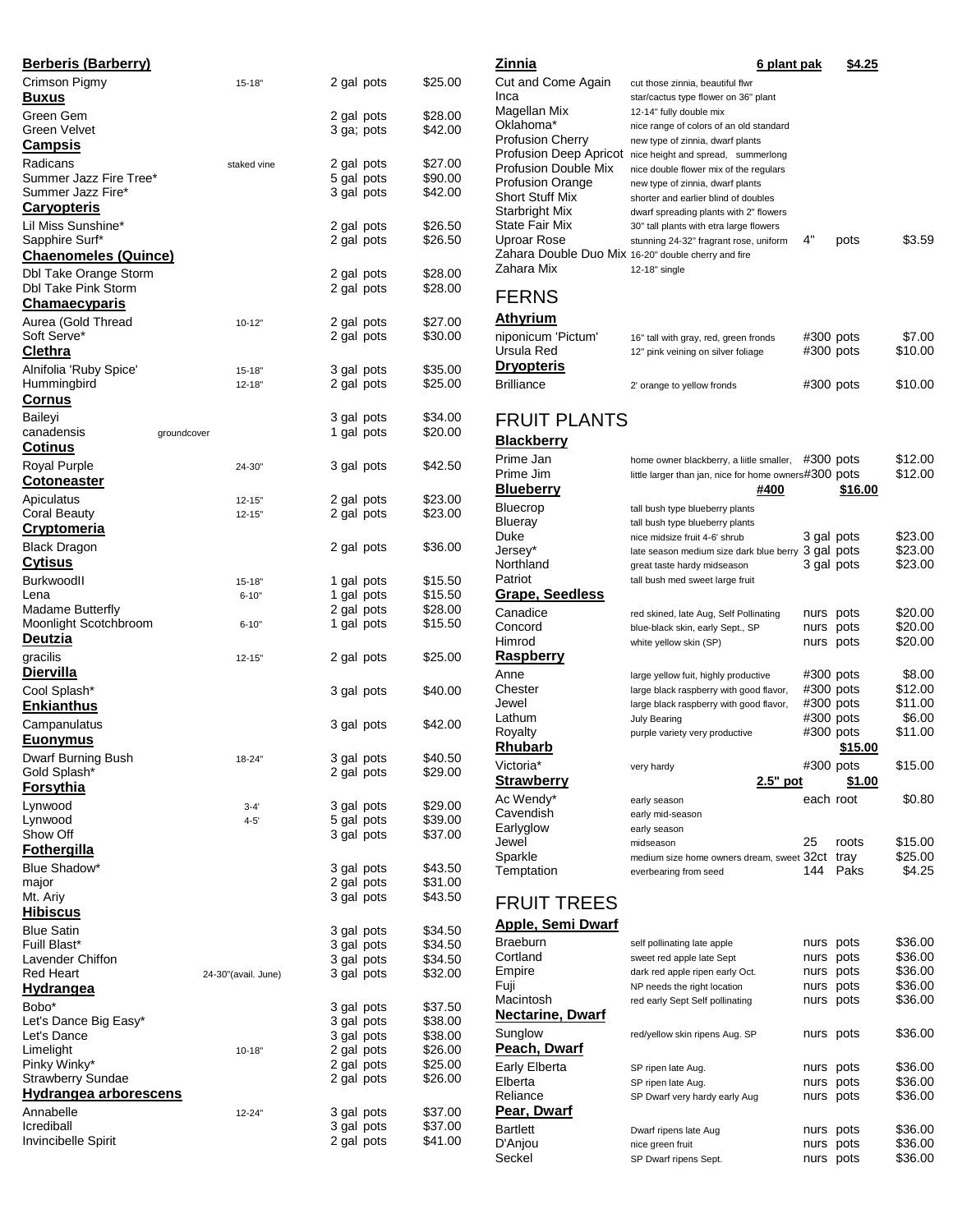| Plum, Dwarf          |                                  |           |         |
|----------------------|----------------------------------|-----------|---------|
| <b>Burbank</b>       | red skinned ripens early Aug.    | nurs pots | \$36.00 |
| Santa Rosa           | SP Dwarf purplish red fruit      | nurs pots | \$36.00 |
| Plum, Prune          |                                  |           |         |
| <b>Dwarf Stanley</b> | SP Dwarf blue skinned            | nurs pots | \$36.00 |
| <b>Sour Cherry</b>   |                                  |           |         |
| Montmorency*         | red sour cherry                  | nurs pots | \$36.00 |
| <b>Sweet Cherry</b>  |                                  |           |         |
| Lapins               | Semi-Dwarf SP dark skinned hardy | nurs pots | \$36.00 |
| Van*                 | red sweet cherry semi dwarf      | nurs pots | \$36.00 |

### GRASSES, ORNAMENTAL

| Carex                    | 6" pots                                    |    | \$6.00        |        |
|--------------------------|--------------------------------------------|----|---------------|--------|
| Rekohu Sunrise           | 30" green with yellow margins, wide        |    |               |        |
| Sedge Orange*            |                                            |    |               |        |
| <b>Cyperus</b>           | 6" pots                                    |    | \$6.00        |        |
| Baby Tut                 |                                            |    |               |        |
| King Tut                 | 4-6' w/ spray blooms atop loves wet cond   |    |               |        |
| Hakonechloa              | 6" pots                                    |    | \$6.00        |        |
| Aureola <sup>^</sup>     | 1-2' variegated yellow/green drooping      |    |               |        |
| <u>Isolpsis</u>          | 6" pots                                    |    | <u>\$6.00</u> |        |
| <b>Fiber Optic Grass</b> | 12" mounding with bulbs on ends            | 6" | pots          | \$6.00 |
| Juncus                   | 6" pots                                    |    | <u>\$6.00</u> |        |
| <b>Blue Mohawk</b>       | 24-36" blue heavy blue tubular blades      |    |               |        |
| <b>Twisted Arrows</b>    | hardy twirling green spikes                |    |               |        |
| <b>Lagurus Ovatus</b>    | 5" pots                                    |    | \$4.50        |        |
| <b>Bunny Tails</b>       | nice compact grass for accents, small      |    |               |        |
| <b>Milium</b>            | 6" pots                                    |    | <u>\$6.00</u> |        |
| Flashlights              | 18" height 24" width bright golden yellow  |    |               |        |
| <b>Millet</b>            | 6" pots                                    |    | \$6.00        |        |
| Jade Princess            |                                            |    |               |        |
| Purple Baron             | shorter, stockier, deeper purple majesty   |    |               |        |
| Purple Jester            | 3 1/2' bronze burgandy version of the      |    |               |        |
| <b>Purple Majesty</b>    | 48" dark purple w/ corn stalk flower       |    |               |        |
| Pennisetum               |                                            |    |               |        |
| Fireworks                | 24-30" brilliant red/green blades          |    |               |        |
| Red Riding Hood          | shorter version of the rubrum              |    |               |        |
| Rubrum                   | 3' full purple shade accent grass          | 6" | pots          | \$6.00 |
| Vertigo                  | 3-6' burgandy large blades, great          | 6" | pots          | \$6.00 |
| Schizachyrium            | 6" pots                                    |    | \$6.00        |        |
| <b>Blue Heavan</b>       | 40-48" blue stem, burgandy tips, perennial |    |               |        |
| Stipa                    | 6" pots                                    |    | \$6.00        |        |
| Angel Hair               | wispy bronze foliage                       |    |               |        |
| Pony Tails               | 3ft wispy background clumps                |    |               |        |

### GRASSES, PERENNIAL **Andropogan**

| Aliul vivuqdi i                          |                                                    |                            |                  |
|------------------------------------------|----------------------------------------------------|----------------------------|------------------|
| Indian Warrior*<br><b>Helictotrichon</b> |                                                    | $#300$ pots                | \$8.00           |
| Sapphire<br><b>Miscanthus</b>            | 18-24" heafty blue, good coastal or rock #300 pots |                            | \$7.00           |
| Huron Sunrise<br>Schizachyrium           | 5-6' northern climate, burgandy flower             | $\#300$ pots               | \$7.00           |
| Smoke Signal*<br><b>Twilight Zone</b>    |                                                    | $#300$ pots<br>$#300$ pots | \$7.00<br>\$7.00 |

# HERB PLANTS

| Arugala                                                 |                            | 3" pots     | \$1.50<br>Paks | \$4.25 |
|---------------------------------------------------------|----------------------------|-------------|----------------|--------|
| <b>Basil</b>                                            |                            | 3" pots     | \$1.50         |        |
| Genova<br>Italian Green<br><b>Purple Ruffles</b>        |                            | 6           | Paks           | \$4.25 |
| <b>Spicey Globe</b>                                     | Spicey with smaller leaves | 6"          | pots           | \$5.00 |
| Sweet Dani<br><b>Borage</b><br>$\overline{\phantom{a}}$ | many uses                  | $3.5"$ pots | \$1.50         |        |

Borage herb used in salads as a green

| <u>Verbena, Upright</u> | 6 plant pak                                       |      | \$15.00 |        |
|-------------------------|---------------------------------------------------|------|---------|--------|
| Bonariensis             | Tall 4' spike plant with blue flowers             | 4.5" | pots    | \$3.99 |
| Sterling Star           | silvery blue flowers on 8" plants                 | 4"   | pots    | \$2.89 |
| Toronto                 | lilac rose flowers on spreading plants            | 4"   | pots    | \$2.89 |
| Vinca Vine              | 4" pots                                           |      | \$3.79  |        |
| Illumination            | white/green leaved                                |      |         |        |
| Maculata                | trailing filler plant with emerald green lvs $4"$ |      | pots    | \$3.79 |
| Variegated              | trailing filler plant                             |      |         |        |
| Wandering Jew*          | 4" pots                                           |      | \$3.79  |        |
| Purple                  | purple/silver-green striped foliage               |      |         |        |
| Zinnia                  | 6" pots                                           |      | \$5.00  |        |
| Benary's Giant Mix      | 40-50" impressive 4-6" flower mix nice cut6"      |      | pots    | \$5.00 |
|                         |                                                   |      |         |        |

### ROSE BUSHES

| Climbing               | black pot                                  | \$20.00 |
|------------------------|--------------------------------------------|---------|
| Blaze                  | medium red. Semi-double. V vigorous.       |         |
| New Dawn               | Pink large fragrant flowers dark leaves    |         |
| William Baffin         | dbl deep pink flowers on 7-9' plants       |         |
| Floribunda np          | black pot                                  | \$20.00 |
| Sea Foam               | White medium double flowers fragrant       |         |
| Landscape              | black pot                                  | \$20.00 |
| Hansa                  | red purple blooms. Hardy medium tall       |         |
| <b>Purple Pavement</b> |                                            | pots    |
| Rosa Rugosa            | pink, large flowers. Very hardy, fragrant  |         |
| Rosa Rugosa Alba       | White, large flowers. Very hardy, fragrnt  |         |
| The Fairy              | Light pink polyantha small double flowers  |         |
| <b>Therese Bugnet</b>  | lilac pink flowers. Very hardy medium tall |         |
| <b>Topaz Jewel</b>     | Creamy yellow flowers medium tall plants   |         |

# FLOWERING TREES

### **Crabapple**

Stewartstonian

| Indian Summer              | $7-8'$                         | 5 gal pots               | \$46.00 |
|----------------------------|--------------------------------|--------------------------|---------|
| Profusion<br>Radiant       | $6 - 7'$                       | 5 gal pots<br>5 gal pots | \$46.00 |
| <u>Magnolia</u>            | Deep pink spring blooms zone 3 |                          |         |
| <b>Leonard Messel</b>      | 24-30"                         | 3 gal pots               | \$35.50 |
| Sunsation                  |                                | 5 gal pots               | \$81.00 |
|                            |                                |                          |         |
| <b>SHADE TREES</b>         |                                |                          |         |
| Acer (Japanese Maple)      |                                |                          |         |
| <b>Baldsmith</b>           |                                | 3 gal pots               | \$77.50 |
| <b>Crimson Queen</b>       | $12 - 15"$                     | 2 gal pots               | \$50.00 |
| Orange Dream               |                                | 3 gal pots               | \$77.50 |
| palmatum'Bloodgood'        | 18"                            | 2 gal pots               | \$50.00 |
| Red Dragon*                |                                | 3 gal pots               | \$77.50 |
| Waterfall                  | $12 - 15"$                     | 2 gal pots               | \$50.00 |
| <b>Picea Conica</b>        |                                |                          |         |
| <b>Dwarf Alberta Sruce</b> | $10 - 12"$                     | 1 gal pots               | \$17.50 |
| <b>Pinus</b>               |                                |                          |         |
| <b>Blue Shag</b>           | $12 - 15"$                     | 2 gal pots               | \$37.00 |
| <b>Pinus strobus</b>       |                                |                          |         |
| <b>Conneticut Slate</b>    |                                | 2 gal pots               | \$37.00 |
| Soft Touch                 |                                | 2 gal pots               | \$37.00 |
| Thuja (Arborvitae)         |                                |                          |         |
| occidentalis'Smargd'       | 18-24"                         | 2 gal pots               | \$22.00 |
| occidentalis'Smargd'       | 30-36"                         | 3 gal pots               | \$32.50 |
|                            |                                |                          |         |
| <b>SHRUBS, FLOWERING</b>   |                                |                          |         |
| Akebia                     |                                |                          |         |
| Silver Bells*              |                                | 2 gal pots               | \$24.00 |
| Azalea                     |                                |                          |         |
| <b>Bloomathon Pink</b>     |                                | 2 gal pots               | \$28.50 |
| Gibraltar                  |                                | 2 gal pots               | \$27.00 |
| Gumpo White*               |                                | 3 gal pots               | \$32.50 |
| Karen                      | $12 - 15"$                     | 2 gal pots               | \$22.50 |

Lemon Lights 10-15" 2 gal pots<br>
Pink and Sweet\* 2 gal pots<br>
Stewartstonian 12-15" 2 gal pots

Pink and Sweet\*<br>
Stewartstonian<br>
2 gal pots \$30.50<br>
30.50

2 gal pots \$22.50<br>2 gal pots \$27.00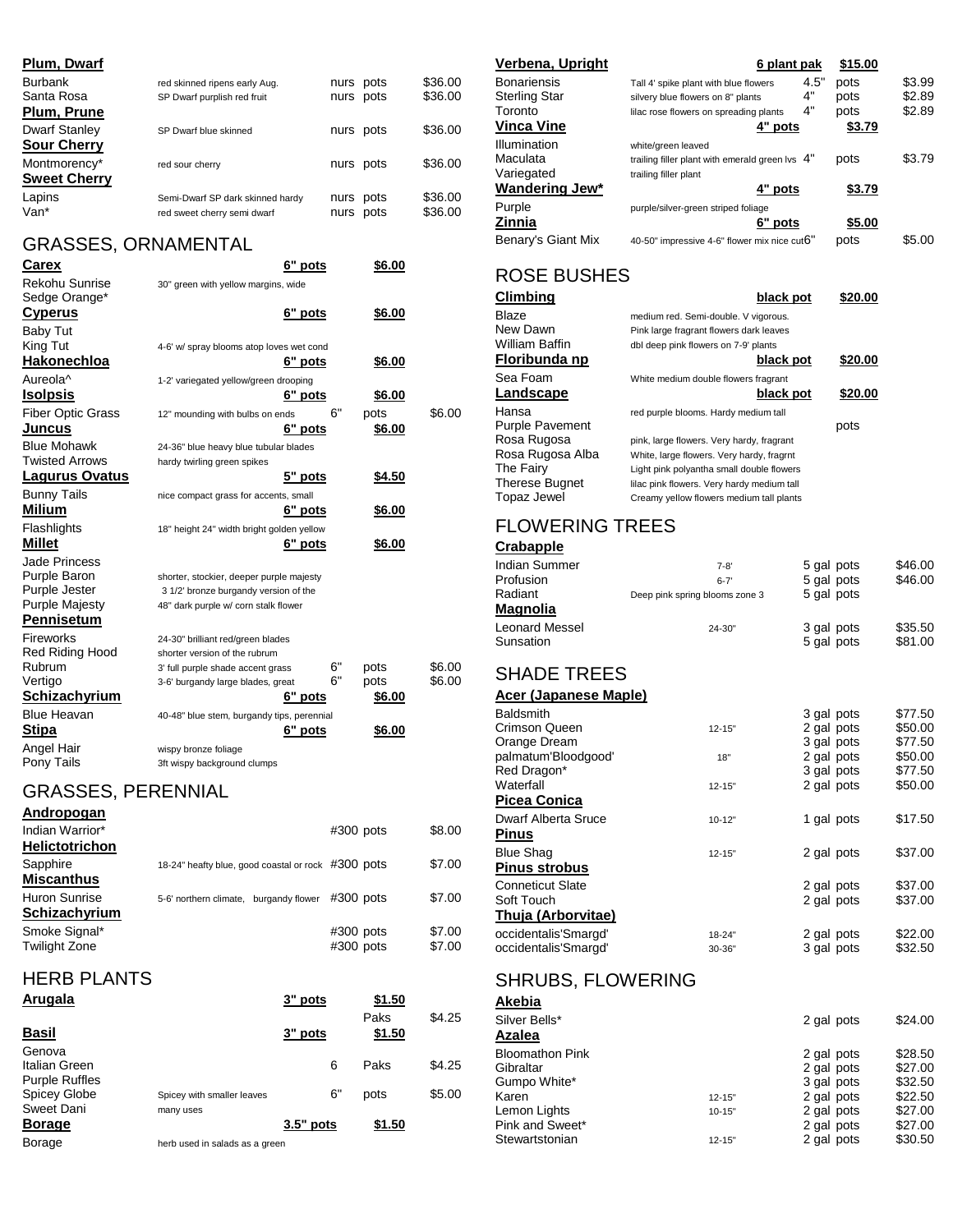| Chianti                            | impressive maroon petals on 4' stock                                    |             |               |                    |
|------------------------------------|-------------------------------------------------------------------------|-------------|---------------|--------------------|
| Miss Sunshine*                     | large yellow petals/ mid-size dark center                               |             |               |                    |
| Pacino Cola<br>Pacino Gold         | pale orange stocky nice foliage                                         | 6"          | pots          | \$6.00             |
| Ring of Fire                       | 12-16" short stocky golden flower<br>dark ctr to dark red petals ending |             |               |                    |
| Soroya                             | taller 6' stock w/ orange-tangerine 5-6"                                |             |               |                    |
| Sunbright                          | dark brown center with yellow petals                                    |             |               |                    |
| Sunny Smile                        | 6-20" depending on container will flowr yr                              |             |               |                    |
| Sunrich Lemon                      | 25-35" bright yellow dark centers                                       |             |               |                    |
| Sunrich Orange                     | large brown center surrounded w/ pale                                   |             |               |                    |
| Sunpatiens                         | <u>4.5" pots</u>                                                        |             | \$3.99        |                    |
| Coral                              | 24"                                                                     | 4.5"        | pots          | \$3.99             |
| Spreading Royal                    |                                                                         |             |               |                    |
| Spreading White<br>White           | 24-48" variegated green/yellow, white                                   |             |               |                    |
| Supertunia                         | 24" white sun or shade<br>4.5" pots                                     |             | \$3.99        |                    |
|                                    |                                                                         |             |               |                    |
| Bermuda<br>Beach<br>Black Cherry*  | salmon pink                                                             |             |               |                    |
| Bordeaux                           | purple throat and veined                                                |             |               |                    |
| Double Dark Blue                   | billiant double flower                                                  |             |               |                    |
| Double Peppermint                  | delicious pink/white double bloom                                       |             |               |                    |
| Flamingo*                          | pink                                                                    |             |               |                    |
| Indigo Charm*                      | shade of blue in the smaller charm bloom                                |             |               |                    |
| Limoncello*                        | 8-12" only yellow supertunia                                            |             |               |                    |
| Mini Appleblossom                  | blush pink                                                              |             |               |                    |
| Mini Blue Veined                   | Silver blue with blue throat/veins flower                               |             |               |                    |
| Mini Silver                        | pale pale pink w/ purple throat                                         |             |               |                    |
| Mini Strawberry Pink               | early, wonderful trailing, dense, miniature                             |             |               |                    |
| Mini White*                        |                                                                         |             |               |                    |
| Picasso in Pink                    | trailing pink with green edge flower                                    |             |               |                    |
| Pretty Much Picasso                | trailing purple/green edged flower                                      |             |               |                    |
| Priscilla                          | trailing plants with blue flowers                                       | 10":        | basket        | \$25.00            |
| Raspberry Blast<br>Red             | dark pink bicolor<br>brilliant summerlong red bloom                     |             |               |                    |
| Royal Magenta                      | trailing violet blue sun loving                                         |             |               |                    |
| Royal Velvet                       | showy plants with silver/green foliage                                  |             |               |                    |
| Vista Bubblegum                    | vigorous resilient to water w/ great                                    |             |               |                    |
| Vista Silverberry                  | white with pink veining to pink center                                  |             |               |                    |
| White                              | white flowers on cascading plants                                       |             |               |                    |
| White Russian                      | white with dark center                                                  |             |               |                    |
| Surfinia                           | <u>4.5" pots</u>                                                        |             | \$3.99        |                    |
| Sky Blue                           | large flower heads well branched plants                                 |             |               |                    |
| Talinum                            | 4" pots                                                                 |             | \$3.79        |                    |
| Limon*                             | nice chautreuse foliage airy red stick flwr                             |             |               |                    |
|                                    |                                                                         |             |               |                    |
| Verde                              | 32" wisping tall airy pink small flowers                                |             |               |                    |
| Thunbergia                         | 4" pots                                                                 |             | \$3.79        |                    |
|                                    |                                                                         |             | basket        |                    |
| Orange                             | Black-Eyed Susan, vining plants                                         | wall<br>12" | basket        | \$15.00            |
| White<br>Yellow                    | with there respective colors, great<br>in hangers                       | 10"         | basket        | \$32.00<br>\$25.00 |
| Torenia                            |                                                                         |             | \$3.79        |                    |
|                                    | <u>4" pots</u>                                                          |             |               |                    |
| Catalina*                          | pink/light pink-yellow                                                  |             |               |                    |
| Gilded Grape*<br>Grape-o-licious*  | purple center yellow petals<br>purple center pure white petals          |             |               |                    |
| Magenta Moon                       | red and yellow glass flower                                             |             |               |                    |
| Purple Moon                        | purple blue/light blue flower                                           |             |               |                    |
| Summer Wave Blue                   | great summer flower, trailing and low                                   |             |               |                    |
| Summer Wave Large                  | great summerlong blue/violet bloom                                      |             |               |                    |
| Verbena, Trailing                  | <u>4" pots</u>                                                          |             | <u>\$3.79</u> |                    |
| Lanai Blush White                  |                                                                         |             |               |                    |
| Lanai Candy Cane*                  | pink and white star striped                                             |             |               |                    |
| Lanai Deep Pink                    |                                                                         |             |               |                    |
| Lanai Twister Pink                 | pink center turning light pink to white                                 |             |               |                    |
| Lanai Twister Purple               |                                                                         |             |               |                    |
| Lanai Twister Red                  |                                                                         |             |               |                    |
| Superbena Burgandy                 | large clusters, trailing burgandy                                       | 10"         | basket        | \$25.00            |
| Superbena Coral Red                |                                                                         |             |               |                    |
| Superbena Dark Blue                | large bloom, large foliage well cascading                               | 4"          |               |                    |
| Superbena Large Lilac              | huge light lilac blue flowers early                                     |             | pots          | \$3.79             |
| Superbena Pink<br>Superbena Royale | nice trailing blue                                                      |             |               |                    |
| Superbena Royale Iced              |                                                                         |             |               |                    |
| Superbena Royale                   |                                                                         |             |               |                    |
| Superbena Royale                   |                                                                         |             |               |                    |
| Superbena White<br>Tukana Scarlet  |                                                                         |             |               |                    |

| <u>Catnip</u>            |                                               | 3 <u>" pots</u> |           | <u>\$1.50</u> |        |
|--------------------------|-----------------------------------------------|-----------------|-----------|---------------|--------|
| Nepeta Catatia           | mainly used for feline favor                  |                 |           |               |        |
| Chamomile                |                                               | 3" <u>pots</u>  |           | <u>\$1.50</u> |        |
| German                   |                                               |                 |           |               |        |
| <u>Chives</u>            |                                               |                 |           | <u>\$1.50</u> |        |
| Common                   |                                               |                 |           |               |        |
| Garlic                   | culinary herb                                 |                 | #200 pots |               | \$3.79 |
| Gigantic                 |                                               |                 |           |               |        |
| <u>Cilantro</u>          |                                               | 3" pots         |           | <u>\$1.50</u> |        |
| Mexican Sage             | herb used in Mexican dishes                   |                 | 6         | Paks          | \$4.25 |
| Santo                    | slow bolting                                  |                 |           |               |        |
| <u>Dill</u>              |                                               | 3" <u>pots</u>  |           | \$1.50        |        |
| Fernleaf                 | herb mainly used in pickling                  |                 | 6"        | Paks          | \$4.25 |
| F <u>ennel</u>           |                                               | <u>3" pots</u>  |           | <u>\$1.50</u> |        |
|                          |                                               |                 |           |               |        |
| Florence                 | bulbing                                       |                 |           |               |        |
| Trevi                    | nonbulbing for its greenery                   |                 |           |               |        |
| <u>Geranium, Scented</u> |                                               | <u>6" pots</u>  |           | <u>\$6.00</u> |        |
| Strawberry               |                                               |                 |           |               |        |
| <u>Hyssop</u>            |                                               | <u>3" pots</u>  |           | <u>\$1.50</u> |        |
|                          | spires blu-vlet flwrs, medicinal, perennial   |                 | 3"        | pots          | \$1.50 |
| Lavender                 |                                               | 3" pots         |           | <u>\$1.50</u> |        |
| English                  | decorative herb                               |                 |           |               |        |
| Goodwin Creek            | 20-28" intense purple flower (z 6)            |                 |           |               |        |
| Grappenall               | 30" silvery white foliage indigo-blue         |                 |           |               |        |
| Grosso                   | 30" deep violet flowers                       |                 |           |               |        |
| Hidcote Blue             | ornamental herb fragrant many uses            |                 | 4.5"      | pots          | \$3.99 |
| Kew Red                  | annual havin ggrey green foliage cerise       |                 |           |               |        |
| Lady                     |                                               |                 |           |               |        |
| Munstead Strain          | decorative herb                               |                 |           |               |        |
| Pinnata                  | ferny creamy grey foliage, purple blue flwr   |                 |           |               |        |
| Provence                 | 20" narrow grey green foliage, pink flwr      |                 |           |               |        |
| <u>Lemon Balm</u>        |                                               | 3" pots         |           | <u>\$1.50</u> |        |
| Lemon Balm               | multi-purpose herb good in teas               |                 |           |               |        |
| Lem <u>on Grass</u>      |                                               | <u>3" pots</u>  |           | <u>\$1.50</u> |        |
| East Indian              | great multi-purpose herb for soups, teas 4.5" |                 |           | pots          | \$3.99 |
| Lemon Verbena            |                                               |                 |           |               |        |
| Lemon Verbena            |                                               |                 | 4.5"      |               |        |
|                          | multi-purpose herb                            |                 |           | pots          | \$3.99 |
| <u> Marjoram, Sweet</u>  |                                               | 3" pots         |           | <u>\$1.50</u> |        |
| Sweet Marjoram           | culinary herb used in many food dishes        |                 |           |               |        |
| Mint                     |                                               | <u>3" pots</u>  |           | <u>\$1.50</u> |        |
| Chocolate                |                                               |                 |           |               |        |
| Mojito                   | used with rum drink                           |                 | 4.5"      | pots          | \$3.99 |
| Orange                   |                                               |                 |           |               |        |
| Peppermint               | multi-purpose herb used in teas               |                 |           |               |        |
| Spearmint                | multi-purpose used in teas                    |                 |           |               |        |
| Verigated Pineapple      |                                               |                 |           |               |        |
| <u>Oregano</u>           |                                               | 3" pots         |           | \$1.50        |        |
| Common                   | culinary herb                                 |                 | 6         | Paks          | \$4.25 |
| Golden                   | all purpose culinary herb                     |                 | 4.5"      | pots          | \$3.99 |
| Greek                    | the italian cookers friend, medicinal         |                 | 4.5"      | pots          | \$3.99 |
| Kent Beauty              | cascading pink hop-like flowers, must         |                 | 4.5"      | pots          | \$3.99 |
| Parsley                  |                                               | 3" pots         |           | <u>\$1.50</u> |        |
| Dark Italian Grn         | culinary herb plain leaved                    |                 | 6         | Paks          | \$4.25 |
| Giant of Italy           | dark green huge leaved culinary uses          |                 | 3"        | pots          | \$1.50 |
| Green River(3x curled)   | culinary herb curled leaves                   |                 | 6         | Paks          | \$4.25 |
| <u>Rosemary</u>          |                                               | <u>3" pots</u>  |           | <u>\$1.50</u> |        |
| Arp                      |                                               |                 | 4.5"      | pots          | \$3.99 |
| <b>Blue Spire</b>        | dark green foliage blue flowers               |                 |           |               |        |
| Common                   | multi-purpose herb                            |                 | 3"        | pots          | \$1.50 |
| Hill Hardy               | 12-18" hardier variety light blue flwr        |                 |           |               |        |
| Irene                    | Vigorous with deep blue flowers               |                 |           |               |        |
| Prostrate                | 3-5" low creeping, blue flowers               |                 | 4.5"      | pots          | \$3.99 |
| Spicey Island            | up to 6' sturdy, thick dark green leaves      |                 |           |               |        |
| Tuscan Blue              | 3' wider dark green leaves deep blue flwr     |                 |           |               |        |
| Upright                  | multi-purpose herb                            |                 | 4.5"      | pots          | \$3.99 |
| <u>Sage</u>              |                                               | 3" pots         |           | <u>\$1.50</u> |        |
| Common                   | multi-purpose herb                            |                 | 6         | Paks          | \$4.25 |
| Golden                   | multi-purpose herb                            |                 | 4.5"      | pots          | \$3.99 |
| Pineapple                | multi-purpose herb                            |                 | 4.5"      | pots          | \$3.99 |
| Purple                   | multi-purpose herb                            |                 | 4.5"      | pots          | \$3.99 |
| Tricolor                 |                                               |                 | 4.5"      |               | \$3.99 |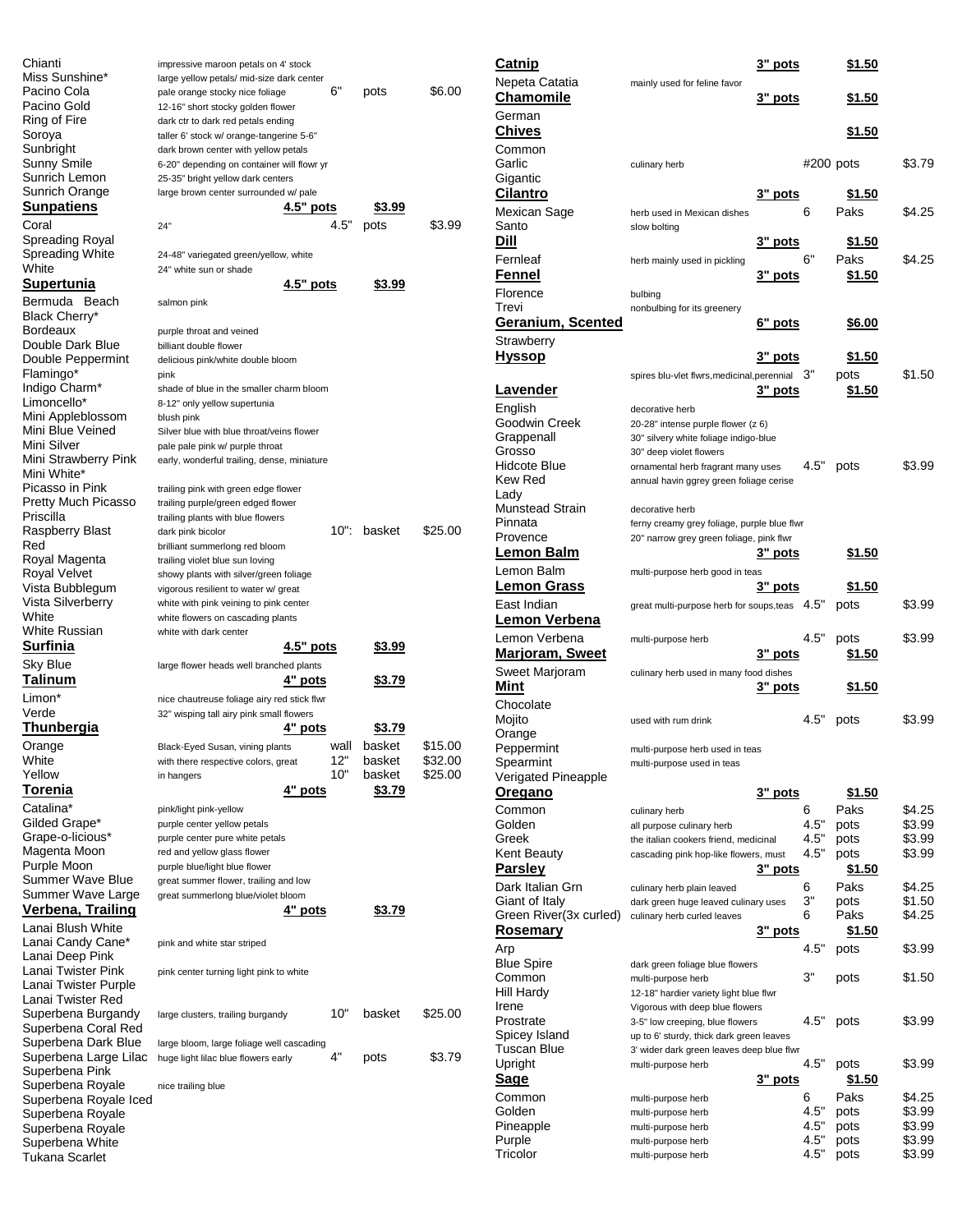| <u>Savory</u>         |                                         | 3" pots |             | \$1.50 |        |
|-----------------------|-----------------------------------------|---------|-------------|--------|--------|
| Summer Savory         | culinary herb                           |         |             |        |        |
| <b>Winter Savory</b>  | perennial version of                    |         |             |        | \$1.50 |
| Stevia                |                                         | 3" pots |             | \$1.50 |        |
|                       | a sweet herb to replace sugar in teas,  |         | 6           | Paks   | \$4.25 |
| <b>Sweet Woodruff</b> |                                         |         |             |        |        |
| Common                | ornamental herb                         |         | $#200$ pots |        | \$5.49 |
| Tarragon              |                                         | 3" pots |             | \$1.50 |        |
|                       |                                         |         | 4.5"        | pots   | \$3.99 |
| <u>Thyme</u>          |                                         | 3" pots |             | \$1.50 |        |
| <b>Archers Gold</b>   | 8-12" dark golden foliage, lemon scent, |         |             |        |        |
| Caraway               |                                         |         | 4.5"        | pots   | \$3.99 |
| Doone Valley          | culinary herb                           |         | 4.5"        | pots   | \$3.99 |
| Elfin                 | tiny leaves pink flowers                |         |             |        |        |
| English               | culinary herb                           |         | 3"          | pots   | \$1.50 |
| Lavender              | culinary and ornamental herb            |         | 4.5"        | pots   | \$3.99 |
| Lemon Creeping        | low growing with lemon scented leaves   |         |             |        |        |
| <b>Pink Creeping</b>  | olive green foliage, pink flowers       |         |             |        |        |
| <b>Red Creeping</b>   | green foliage fuschia-red flowers       |         |             |        |        |
| Silver                | culinary herb                           |         | 4.5"        | pots   | \$3.99 |
| Wooly                 | creeping gey wooly foliage pink flwr    |         |             |        |        |
|                       |                                         |         |             |        |        |

## PERENNIAL PLANTS

| Agastache                             | 2.5" pot                                  |             | \$1.75        |        |
|---------------------------------------|-------------------------------------------|-------------|---------------|--------|
| Golden Jubilee                        | golden foliage w/ blue flowers            |             |               |        |
| Honeybee Blue                         |                                           |             |               |        |
| <u> Alcea (Hollyhock)</u>             | $2.5"$ pot                                |             | \$1.75        |        |
| Black as Night*                       | single black flower on 48" plant          |             |               |        |
| Henry Eight Mix                       | single 6" bloom on 5' multi-stem          |             |               |        |
| Nigra the Watchman*                   | single dark maroon on 48" stocks          |             |               |        |
| Allium                                | 2.5" pot                                  |             | \$1.75        |        |
| cernuum                               |                                           |             |               |        |
| <b>Allysum</b>                        | $2.5"$ pot                                |             | \$1.75        |        |
| Montanum Luna                         | 1st year deep yellow flowering compact    |             |               |        |
| Anemone                               | $2.5"$ pot                                |             | <u>\$1.75</u> |        |
| Annabelle Deep Rose                   | 10" slightly taller rose flowers, nice    |             |               |        |
| Pulsatilla                            | 6-9" sturdy violet flower, yellow ctr     |             |               |        |
| <b>Aquilegia</b>                      | <u>2.5" pot</u>                           |             | <u>\$1.75</u> |        |
| Biedermeier                           | dwarf plants of mixed colors              |             |               |        |
| <b>Clementine Blue</b>                |                                           |             | #300 pots     | \$5.00 |
| <b>Clementine Dark</b>                |                                           |             |               |        |
| Clementine Red                        |                                           |             |               |        |
| <b>Clementine Rose</b>                |                                           | 2.5"        | pots          | \$1.75 |
| <b>Clementine Salmon Rose</b>         |                                           |             |               |        |
| Clementine White                      |                                           |             |               |        |
| Dragonfly Mix                         | 18" hybrid mix                            |             |               |        |
| Mckannas Giants                       | 24" taller mix                            |             |               |        |
| Nora Barlow Mix                       | 28" double flowered mix                   |             |               |        |
| Winky Mix                             | 18" plant with numerous bicolored flowers |             |               |        |
| Arabis                                | 2.5" pot                                  |             | \$1.75        |        |
| Alpina Snowcap                        | caucasica 'white ground cover             |             |               |        |
| Spring Charm                          | 4" tall spreading ground cover            |             |               |        |
| Armeria                               | 2.5" pot                                  |             | \$1.75        |        |
| Formosa                               | 12" tall mix                              |             |               |        |
| Joystick Lilac Shades*                |                                           |             |               |        |
| Joystick Red Shades<br>Joystick White | 8-12" long stem red globe flowers         |             |               |        |
| <b>Maritime Pink</b>                  | rose colored ground cover                 |             |               |        |
| Artemesia                             | <u># 300 pot</u>                          |             | \$7.00        |        |
| Silver Mound                          |                                           |             |               |        |
|                                       | 8-10" silver foliage                      |             |               |        |
| <u>Aruncus</u>                        |                                           |             |               |        |
| aethusifolius                         | 10-12" white spikes nice fall color       |             | #300 pots     | \$5.00 |
| Aster                                 | 2.5" pot                                  |             | <u>\$1.75</u> |        |
| <b>Alpinus Dwarf</b>                  | Alpinus 12" tall with mixed colors        | 2.5"        | pots          | \$1.75 |
| <b>Astilbe</b>                        |                                           |             |               |        |
| Little Vision in Pink                 | 18-20" dark green foliage light pink flwr |             | #300 pots     | \$6.00 |
| Snowdrift*                            | 24" wide diamond shaped white plumes      | $#300$ pots |               | \$6.00 |
| Vision in Red                         | 15" deep red plumes, bronze-green foliage |             | #300pots      | \$6.00 |
| Younique Lilac*                       |                                           |             |               |        |
| <u>Astilbe (seed)</u>                 | 2.5" pot                                  |             | <u>\$1.75</u> |        |
| <b>Bella Mix</b>                      | new fine mix medium height                | 6"          | pots          | \$4.79 |

| Oxalis^                                                           | $4.5"$ pots                                                                             |      | <u>\$3.99</u>  |         |
|-------------------------------------------------------------------|-----------------------------------------------------------------------------------------|------|----------------|---------|
| Carmed Velvet                                                     | dark almost black foliage white flowers                                                 | 4.5" | pots           | \$3.99  |
| Charmed Wine                                                      | nice burgandy foliage with white flowers                                                |      |                |         |
| <u>Passiflora</u>                                                 | 6" pots                                                                                 |      | <u>\$6.00</u>  |         |
| Blue Bahama<br>Pentas*                                            | vining large blue flower                                                                | 6"   | pots           | \$6.00  |
| Graffiti Red Lace*                                                | 10-12" umbrella red blooms, heat tolerant 4"                                            |      | pots           | \$3.79  |
| <u>Pericallis</u>                                                 | 6" pots                                                                                 |      | <u>\$6.00</u>  |         |
| Senetti Blue Bicolor                                              |                                                                                         |      |                |         |
| Perilla                                                           | 4.5" pots                                                                               |      | <u>\$3.99</u>  |         |
| Purple-Red                                                        | coleus-type red veined purple leaf sun-                                                 |      |                |         |
| Petunia                                                           | $4.5"$ pots                                                                             |      | \$3.99         |         |
| African Sunset*                                                   | compact orange                                                                          | 4.5" | pots           | \$3.99  |
| Crazytunia Mandevilla                                             | magenta, yellow, red stripping upright                                                  |      |                |         |
| Crazytunia Sparky*<br>Glow Blue Stardust                          | splotched magenta/yellow mounding<br>star blue/white trailling                          |      |                |         |
| Plush Red*                                                        | flowing red.for baskets.landscape                                                       |      |                |         |
| Ray Salmon*                                                       | mounding orange/salmon                                                                  |      |                |         |
| <u> Petunia, Cascading</u>                                        | <u>4" pots</u>                                                                          |      | <u>\$3.79</u>  |         |
| Easy Wave Burgandy<br>Shock Wave Denim                            | burgandy and white stripped<br>blue blends nice trailing                                |      |                |         |
| Tidal Wave Silver                                                 |                                                                                         |      |                |         |
| Wave Blue                                                         |                                                                                         | 4"   | pots           | \$3.79  |
| Wave Lavender                                                     |                                                                                         |      |                |         |
| Wave Misty Lilac<br>Wave Pink                                     | pink flowers on cascading plants                                                        | 6    | Paks           | \$15.00 |
| Wave Purple                                                       | purple flowers on cascading plants                                                      |      |                |         |
| Wave Rose                                                         |                                                                                         |      |                |         |
| Pilea                                                             | 4" pots                                                                                 |      | <u>\$3.79</u>  |         |
| Aqua Marine                                                       | trailing shade lover for foliage                                                        | 4"   | pots           | \$3.79  |
| <u>Platycodon</u>                                                 | 4 <u>" pots</u>                                                                         |      | <u>\$3.79</u>  |         |
| Sentimental Blue<br><b>Plectranthus</b>                           | New dwarf Hybrid with blue ballon<br>4.5" pots                                          |      | <u>\$3.99</u>  |         |
| Silver Sheild                                                     | upright with velvety silver/gray foliage                                                | 4.5" | pots           | \$3.99  |
| Ptilotus                                                          | <u>4" pots</u>                                                                          |      | <u>\$3.79</u>  |         |
| Joey                                                              | heat loving silver green fol 3"pink spikes 4"                                           |      | pots           | \$3.79  |
| <u>Purslane</u>                                                   | 4" <u>pots</u>                                                                          |      | <u>\$3.79</u>  |         |
|                                                                   |                                                                                         |      |                |         |
| White*                                                            | heat tolerant succulant nice white                                                      | 4"   | pots           | \$3.79  |
| <u>Rhodochiton</u>                                                | 5" pots                                                                                 |      | \$5.00         |         |
| Purple Bells                                                      |                                                                                         | wall | basket         | \$15.00 |
| Rhodos                                                            | wonderful vining foliage, purple flower                                                 | 5"   | pots           | \$5.00  |
| <u>Rhoeo*</u>                                                     | 4" pots                                                                                 |      | <u>\$3.79</u>  |         |
| tricolor*                                                         | green/white/purple heavy grass-like foliage4"                                           |      | pots<br>\$3.79 | \$3.79  |
| Sagina^                                                           | 4" pots                                                                                 |      |                | \$3.79  |
| Lime Moss<br><u>Salvia</u>                                        | lime yellow pernnial moss, nice in cntainrs4"<br>4.5" pots                              |      | pots<br>\$3.99 |         |
| Black and Blue                                                    | upright rich blue w/ tubular flower                                                     |      |                |         |
| Oceana Blue                                                       | 24-36' light blue                                                                       |      |                |         |
| Sallyfun Blue Emotion<br>Summer Jewel Red                         | 18" darker blue w/white tongue                                                          |      |                |         |
| <u>Sanvitalia</u>                                                 | 4" pots                                                                                 |      | <u>\$3.79</u>  |         |
| Tsavo Yellow                                                      | low growing nice yellow flowers                                                         |      |                |         |
| Scabiosa^                                                         | 4" pots                                                                                 |      | <u>\$3.79</u>  |         |
| Ritz Blue                                                         | flowers all summer pale blue flower                                                     | 4"   | pots           | \$3.79  |
| Ritz Rose                                                         | flowers all summer pale blue flower                                                     | 4"   | pots           | \$3.79  |
| Scaevola                                                          | <u>4" pots</u>                                                                          |      | <u>\$3.79</u>  |         |
| Diamond*<br>New Wonder                                            | white with purple margins                                                               | 10"  | basket         | \$25.00 |
| Suntastic                                                         | 10-15" trailing lemon yellow                                                            |      |                |         |
| <u>Sedum^</u>                                                     | <u>4" pots</u>                                                                          |      | <u>\$3.79</u>  |         |
|                                                                   | try this trailer in baskets yel w/ grn needles4"                                        |      | pots           | \$3.79  |
| Angelina<br>Chocolate Ball*                                       | dark foliage creeping z6                                                                |      |                |         |
|                                                                   | succulent gray-green, purplish edge z5<br>variegated grn/wht foliage, pink flwr/foliage |      |                |         |
|                                                                   | 4" pots                                                                                 |      | <u>\$3.79</u>  |         |
| Purpureum*<br>tricolor<br><u>Snapdragon</u><br>Fruit Salad Mango* | bicolor bronze/yellow trailing                                                          | 10"  | basket         | \$25.00 |
| Fruit Salad Pitaya*                                               | pink trailing                                                                           |      |                |         |
| Sunflower<br>Ballad*                                              | 3" jiffy<br>24-30" nice for pots.landscape yellow                                       |      | <u>\$1.49</u>  |         |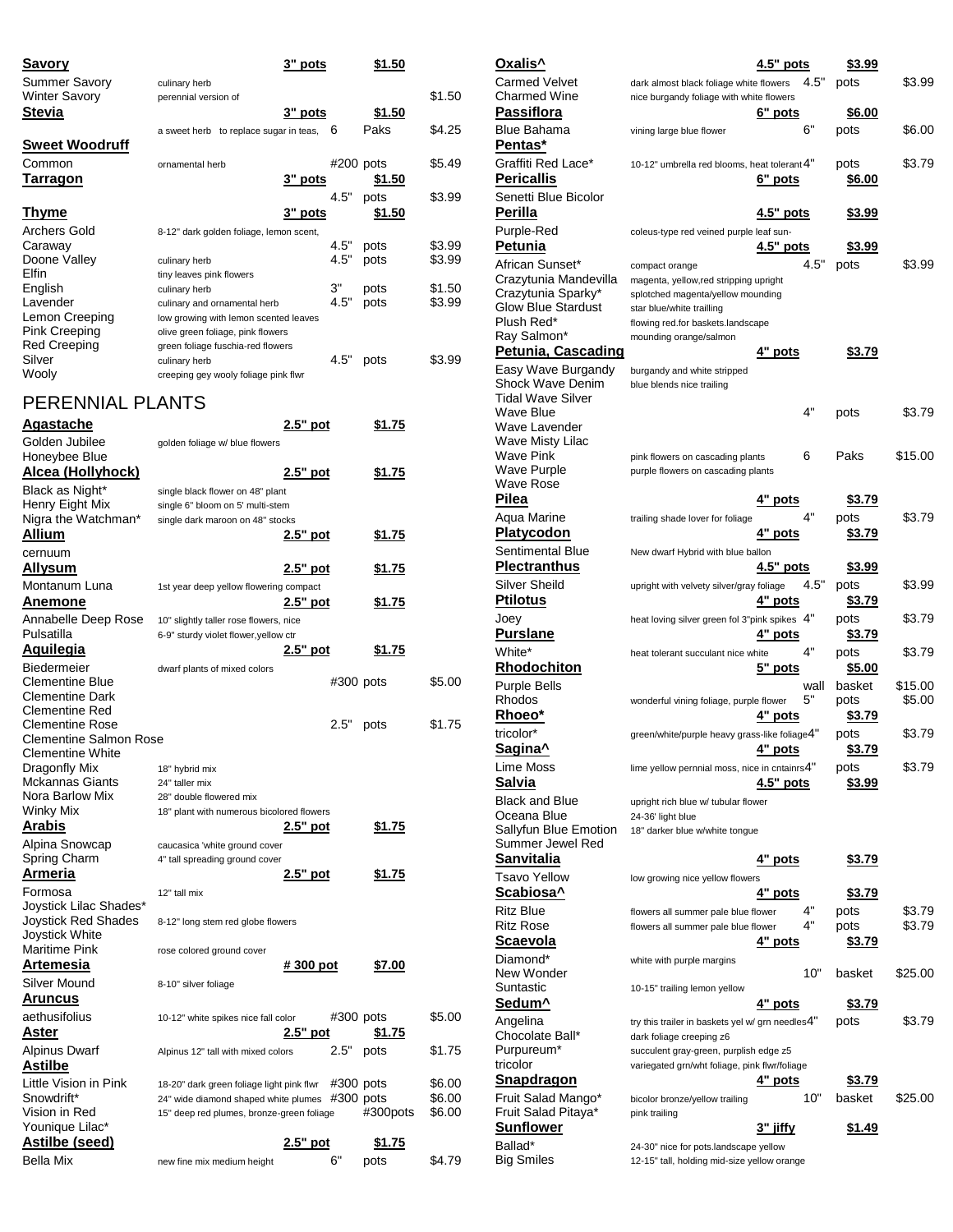| Lobelia                                                     | 4" pots                                                                                |           | <u>\$3.79</u>    |         |
|-------------------------------------------------------------|----------------------------------------------------------------------------------------|-----------|------------------|---------|
| Anabel Superior Blue*                                       | blue edge white center heat tolerant                                                   |           |                  |         |
| <b>Big Blue</b><br>California Rose                          | dark blue cascading flower<br>pink/rose                                                | Gro       | Bag              | \$28.00 |
| California White*                                           | 8-12" great white for combinations                                                     |           |                  |         |
| Hot Blue                                                    |                                                                                        |           |                  |         |
| Hot Tiger<br>Star Blue                                      | light blue edges, dark blue strips on white<br>solid deep blue trailing                | 10"       | basket           | \$25.00 |
| Star Deep Blue                                              |                                                                                        |           |                  |         |
| Superstar                                                   | white w/ eyes & blue tips                                                              |           |                  |         |
| <u>Lobularia</u>                                            | <u>4" pots</u>                                                                         |           | <u>\$3.79</u>    |         |
| Blushing Princess*<br>Dark Knight*                          | light lavender flowers                                                                 |           |                  |         |
| Frosty Knight                                               |                                                                                        |           |                  |         |
| Lavender Stream*                                            | pale laven clusters of nice trailing bloom $8"$                                        |           | basket           | \$15.00 |
| <b>Snow Princess</b>                                        | loads of trailing summerlong white flowers 10"                                         |           | basket           | \$25.00 |
| White Knight*<br>Lophospermum                               |                                                                                        | 6" round  | <u>\$6.00</u>    |         |
| Great Cascade Wine                                          | wine red cascading great for hangers                                                   | 10"       | basket           | \$25.00 |
| <u>Lysimachia</u>                                           | 4" pots                                                                                |           | \$3.79           |         |
| Walkabout Sunset*                                           | variegated grn/yllw foliage, yellow flwr                                               | 4"        | pots             | \$3.79  |
| Lysimachia^                                                 |                                                                                        |           |                  |         |
| Goldi                                                       | golden yellow trailing accent plant                                                    |           |                  |         |
| <u>Mandevilla</u>                                           |                                                                                        |           |                  |         |
| Sunparasol Giant                                            |                                                                                        | 12"       | 1 gal pots       | \$13.00 |
| Sunparasol White<br>Melampodium                             | 4" pots                                                                                |           | basket<br>\$3.79 | \$28.00 |
| Golden Globe                                                | golden-yellow flowers on 6-7" plant                                                    |           |                  |         |
| Lemon Delight                                               | similar to Million Gold lighter yellow                                                 |           |                  |         |
| <b>Million Gold</b>                                         | compact 8-10" yellow daisy-like                                                        |           |                  |         |
| Mercardonia                                                 | 4 <u>" pots</u>                                                                        |           | <u>\$3.79</u>    |         |
| <b>Bright Yellow</b><br><u>Mina Lobata</u>                  | bright yllw exciting new release<br>6" pots                                            |           | <u>\$6.00</u>    |         |
| Jungle Queen                                                | up to 16' climber w/ red/yllw flwrs                                                    |           |                  |         |
| Muehlenbeckia                                               | <u>4" pots</u>                                                                         |           | <u>\$3.79</u>    |         |
| Wire Vine                                                   | small flowering vine nice accent 4"<br>trailing                                        |           | pots             | \$3.79  |
| <u>Nemesia</u>                                              | 4" pots                                                                                |           | <u>\$3.79</u>    |         |
| Angelart Orange*                                            | cool weather orange 7" lots of bloom                                                   |           |                  |         |
| <b>Blue Bird</b>                                            | trailing plants with deep blue blossoms                                                |           |                  |         |
| Compact Innocent<br>Compact Pink                            | trailing plants with deep white blossoms<br>8-12" bountiful pink flowers cold tolerant |           |                  |         |
| Raspberry*                                                  |                                                                                        |           |                  |         |
| Sunsatia Lemon                                              | yellow, nice, cooler loving                                                            | 10"       | basket           | \$25.00 |
| Sunsatia Mango<br><b>New Guinea Impatiens</b>               | more heat tolerant, white, yellow, purple                                              | 4.5" pots | <u>\$3.99</u>    |         |
| Sonic Light Lavender                                        | 8" lilac                                                                               |           |                  |         |
| Sonic Light Pink                                            |                                                                                        |           |                  |         |
| Sonic Orange                                                |                                                                                        |           |                  |         |
| Sonic Red<br>Sonic Salmon                                   | 8" dark red                                                                            |           |                  |         |
| Sonic Sweet Purple                                          |                                                                                        |           |                  |         |
| Sonic White                                                 |                                                                                        |           |                  |         |
| Super Sonic Lavender                                        |                                                                                        | 6"        |                  |         |
| Super Sonic Lilac<br>Super Sonic Red                        | 12", large flowers<br>Dark foliage with deep red flower                                |           | pots             | \$6.00  |
| Super Sonic White                                           | nice large white, shade loving, dark foliage                                           |           |                  |         |
| <b>Ornamental Pepper</b>                                    | 6" pots                                                                                |           | <u>\$6.00</u>    |         |
| <b>Black Pearl</b>                                          | 14-18" dark prple floliage w/ small deep $6"$                                          |           | pots             | \$6.00  |
| Medusa<br>Purple Flash*                                     | colorful display of upright long<br>13-15" dark purple w/white, light prpl             |           |                  |         |
| Sangria                                                     | upright red fruit                                                                      |           |                  |         |
| Osteospermum                                                | 4" pots                                                                                |           | <u>\$3.79</u>    |         |
| 3D Silver                                                   | 10" light purple double ctr/ white petals                                              |           |                  |         |
| Flow Pow Purple Red                                         |                                                                                        |           |                  |         |
| Lemon Symphony<br>Margarita Cascata Pink part trailing pink |                                                                                        |           |                  |         |
| Margarita White Spoon                                       | white with spoon tipped petals                                                         |           |                  |         |
| Orange Symphony                                             |                                                                                        |           |                  |         |
| Soprano Light Purple<br>Soprano White                       | spring to fall flowering colorful daisy-type                                           |           |                  |         |
| Zion Orange*                                                |                                                                                        |           |                  |         |
| Zion Red*                                                   |                                                                                        |           |                  |         |

| Grande                                                                  | 32" mixed colors of spiked flowers                                              |                 |                          |               |                    |
|-------------------------------------------------------------------------|---------------------------------------------------------------------------------|-----------------|--------------------------|---------------|--------------------|
| Showstar                                                                | 12-16" mix blooms 2nd year                                                      |                 |                          |               |                    |
| Aubrieta                                                                |                                                                                 | <u>2.5" pot</u> |                          | \$1.75        |                    |
| Audrey Blue Shades                                                      |                                                                                 |                 |                          |               |                    |
| Audrey Light Blue                                                       |                                                                                 |                 |                          |               |                    |
| Audrey Red Purple<br>Grandiflora Mix                                    | rock garden nice color<br>6" tall mix spreading ground cover                    |                 | 2.5"                     | pots          | \$1.75             |
| <u>Baptisia</u>                                                         |                                                                                 | #300 pot        |                          | \$10.00       |                    |
|                                                                         |                                                                                 |                 |                          |               |                    |
| Decadnc Blubry                                                          | indigo blue                                                                     |                 |                          |               |                    |
| <u>Belamcanda</u>                                                       |                                                                                 |                 |                          |               |                    |
| chinensis Freckle Face 24-36" spotted red and orange star-              |                                                                                 |                 | #300 pots                |               | \$6.00             |
| <u>Brunnera</u>                                                         |                                                                                 |                 |                          |               |                    |
| Emerald Mist                                                            | baby blue flowers green and white foliage#300 pots                              |                 |                          |               | \$8.00             |
| Buddleia                                                                |                                                                                 |                 |                          |               |                    |
| <b>Butterfly Mix</b>                                                    | reds, whites, purples                                                           |                 | 2.5"                     | pots          | \$1.75             |
| Dark Dynasty*                                                           | rich royal blue on 3-3.5'                                                       |                 | #300 pots                |               | \$6.00             |
| Queen of Hearts*                                                        | large magenta-red panicles                                                      |                 | #300 pots                |               | \$6.00             |
| <u>Campanula</u>                                                        |                                                                                 |                 |                          |               |                    |
| Glomerata Superba                                                       | 20" plants with deep violet flowers                                             |                 | 2.5"                     | pots          | \$1.75             |
| Campanula, Clips                                                        |                                                                                 | 2.5" pot        |                          | <u>\$1.75</u> |                    |
| Blue                                                                    | light blue flowers on 6" plants                                                 |                 | 2.5"                     | pots          | \$1.75             |
| White                                                                   | white bell shape flowers on 6" plants                                           |                 |                          |               |                    |
| Candytuft (Iberis)                                                      |                                                                                 | <u>2.5" pot</u> |                          | <u>\$1.75</u> |                    |
| <b>Snow White</b>                                                       | 8" tall plants with pink/white flowers                                          |                 |                          |               |                    |
| Centaurea                                                               |                                                                                 | 2.5" pot        |                          | <u>\$1.75</u> |                    |
| Montana Blue                                                            | 24" tall cornflower with blue flowers                                           |                 |                          |               |                    |
| <u>Centranthus</u>                                                      |                                                                                 | <u>2.5" pot</u> |                          | <u>\$1.75</u> |                    |
| Ruber                                                                   | Red Valerian 24" tall with red flowers                                          |                 |                          |               |                    |
| <u>Cerastium</u>                                                        |                                                                                 | <u>2.5" pot</u> |                          | <u>\$1.75</u> |                    |
| Silver Carpet                                                           | 4" trailing w/ white flowers                                                    |                 |                          |               |                    |
| Cheiranthus                                                             |                                                                                 | <u>2.5" pot</u> |                          | <u>\$1.75</u> |                    |
| Gold Shot                                                               | Extra dwarf wallflower with orange                                              |                 |                          |               |                    |
| Little Kiss Lilac                                                       | grown as annual,                                                                |                 |                          |               |                    |
| <u> Chrysanthemum-Shasta Daisy</u>                                      |                                                                                 | 2.5" pot        |                          | <u>\$1.75</u> |                    |
|                                                                         |                                                                                 |                 |                          |               |                    |
| Alaska                                                                  |                                                                                 |                 |                          |               |                    |
|                                                                         | 26" fully double Shasta Daisy                                                   |                 |                          |               |                    |
|                                                                         | large single white daisies on 12" plants                                        |                 |                          |               |                    |
| Crazy Daisy<br>Silver Princess<br>Snow Lady                             | dwarf Irg flwrd                                                                 |                 |                          |               |                    |
| <u>Cimicifuga</u>                                                       |                                                                                 |                 |                          |               |                    |
| James Compton                                                           | 36" drk prpl foliage creamy white flower                                        |                 | $#300$ pots              |               | \$6.95             |
| Clematis                                                                |                                                                                 |                 |                          |               |                    |
| Avant-Garde*                                                            | red flower w/ pink petaloid(center)                                             |                 | 1 gal pots               |               | \$16.00            |
| Belle of Woking                                                         | double 4" cool-pink blossom                                                     |                 | 1 gal pots               |               | \$16.00            |
| Bourban                                                                 |                                                                                 |                 | 1 gal pots               |               | \$16.00            |
| Comtesse de Bouchaud velvety-rose flowers on 6-10' summerlong1 gal pots |                                                                                 |                 |                          |               | \$16.00            |
| Crystal Fountain*                                                       | double lilac blue with a center fountain                                        |                 | 1 gal pots               |               | \$16.00            |
| Fleuri*                                                                 | dark purple offset strip down center                                            |                 | 1 gal pots               |               | \$16.00            |
|                                                                         | white ruffled edge                                                              |                 | 1 gal pots               |               | \$16.00            |
| Gillian Blades<br>lce Blue*                                             | big white light blue                                                            |                 | 1 gal pots               |               | \$16.00            |
| integrifolia<br>Kilian Donahue*                                         | bell-like blue non climber long bloom<br>ruby red center fading to pink edges   |                 | 1 gal pots<br>1 gal pots |               | \$16.00<br>\$16.00 |
| Multi-Blue                                                              | early and late summer 4" bloom                                                  |                 | 1 gal pots               |               | \$16.00            |
| Pink Champagne                                                          | 5" deep rosy pink flowers                                                       |                 | 1 gal pots               |               | \$16.00            |
| Rebecca*                                                                | scarlet                                                                         |                 | 1 gal pots               |               | \$16.00            |
|                                                                         | large deep velvet crimson flowered                                              |                 | 1 gal pots               |               | \$16.00            |
|                                                                         | 30' climber with profuse 1" flowers                                             |                 | 1 gal pots               |               | \$12.49            |
| Rouge Cardinal<br>terniflora<br>Texensis Etoile Rose*                   | bell-like deep pink outer petals/light pink                                     |                 | 1 gal pots               |               | \$16.00            |
| Viticella, Venosa                                                       | blue with white center strips                                                   |                 | 1 gal pots               |               | \$16.00            |
| <u>Coreopsis</u>                                                        |                                                                                 | 2.5" pot        |                          | <u>\$1.75</u> |                    |
| Baby Sun                                                                | 16" border plant w/ compact yellow                                              |                 |                          |               |                    |
|                                                                         | 18" plants with bright yellow flowers                                           |                 |                          |               | \$5.00             |
| Early Sunrise<br>Red Chiffon Satin*<br>Rising Sun                       | red/yellow<br>20-36" newest dark yellow/gold double,                            |                 | #300 pots                |               |                    |
| Sun Ray                                                                 | beautiful large double yellow                                                   |                 |                          |               |                    |
| Sunburst                                                                | double yellow flowers on 30" plants                                             |                 |                          |               |                    |
|                                                                         | yellow w/ red center                                                            |                 |                          |               |                    |
|                                                                         |                                                                                 | 2.5" pot        |                          | <u>\$1.75</u> |                    |
|                                                                         | 36-42" light blue nice cut 1st year                                             |                 |                          |               |                    |
| Sunfire*<br><u>Delphinium</u><br>Belladonna<br>Bellamosa                | 36-42" deep purple-blue 1st year                                                |                 |                          |               |                    |
| Blue Butterfly                                                          | compact plants with sky blue flowers-15"                                        |                 |                          |               |                    |
| Blue Mirror<br>Magic Fountain Mix                                       | dwarf 8-10" tall with blue flowers<br>Dwarf variety with a wide range of colors |                 |                          |               |                    |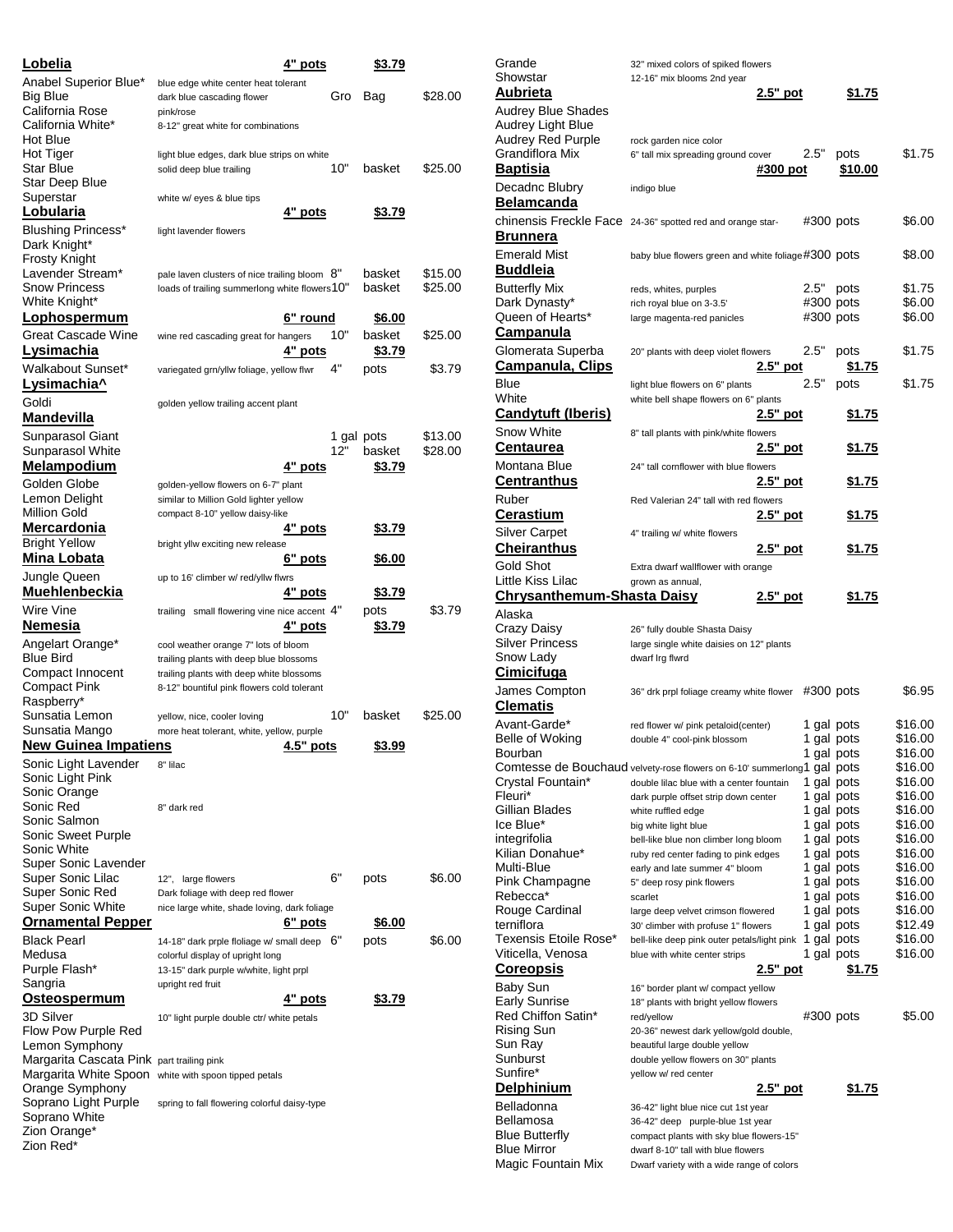| Delphinium, Pacific Giant              |                                                       | 2.5" pot   |                        | \$1.75        |                  |
|----------------------------------------|-------------------------------------------------------|------------|------------------------|---------------|------------------|
| Astolat                                | rose-lilac 4' tall                                    |            |                        |               |                  |
| <b>Black Knight</b>                    | dark blue 4" tall                                     |            |                        |               |                  |
| <b>Blue Bird</b>                       | blue/white 4' tall                                    |            |                        |               |                  |
| Blue Jay                               | blue/dark eye 4' tall                                 |            | #300 pots              |               | \$6.00           |
| Cameliard                              | lavender/white bee 4" tall                            |            |                        |               |                  |
| Galahad                                | huge clear white on 4' plants                         |            |                        |               |                  |
| Guinevere                              | light pink lavender flws on 4'plants                  |            |                        |               |                  |
| King Authur<br>Percival                | violet w/white bee flws on 4" plants                  |            |                        |               |                  |
| Summer Nights                          | tall white<br>deeper blue tall spring flower          |            |                        |               |                  |
| Summer Skies                           | sky blue flowers on 4' plants                         |            |                        |               |                  |
| <b>Dianthus</b>                        |                                                       | 2.5" pot   |                        | \$1.75        |                  |
| <b>Ballad Blend</b>                    | pink/dark pink double mix                             |            |                        |               |                  |
| Confetti Mix                           | blend of 8" sumerlong                                 |            |                        |               |                  |
| Deltoides Artic Fire                   | red/white flowers 6" plants                           |            |                        |               |                  |
| Fire and Ice*                          |                                                       |            | #300 pots              |               | \$7.00           |
| Knappii Harmony Yellow                 | single yellow flowers on 16" plants                   |            |                        |               |                  |
| Dicentra (Bleeding Heart)              |                                                       |            |                        |               |                  |
| Burning Hearts                         | long blooming fringed foliage                         |            | #300 pots              |               | \$15.00          |
| Golden Hearts*                         |                                                       |            | #300 pots              |               | \$10.00          |
| King of Hearts*                        | fern-leaved, heat tolerant, nice rose color #400 pots |            |                        |               | \$11.39          |
| spectabilis                            | old fashion Bleeding Heart                            |            | #300 pots              |               | \$7.00           |
| Spectabilis Alba                       | 30" white Bleeding Heart                              |            | #300 pots              |               | \$7.00           |
| Dictamnus                              |                                                       |            |                        |               |                  |
| albus (fraxinella)                     | 32" mauve-pink flowers                                |            | #300 pots              |               | \$6.00           |
| <b>Digitalis</b>                       |                                                       | 2.5" pot   |                        | \$1.75        |                  |
| <b>Camelot Cream</b>                   | 4' striking color                                     |            |                        |               |                  |
| <b>Camelot Lavender</b>                |                                                       |            |                        |               |                  |
| <b>Camelot Rose</b>                    |                                                       |            |                        |               |                  |
| <b>Camelot White</b>                   |                                                       |            |                        |               |                  |
| Excelsior                              | 4' tall with pink, white, purple bells                |            |                        |               |                  |
| Foxy                                   | 1st year 24-30" bloom                                 | 2.5" pot   |                        |               |                  |
| <b>Doronicum</b>                       |                                                       |            |                        | \$1.75        |                  |
| Leonardo                               |                                                       |            |                        |               |                  |
| Little Leo                             | 2.5" yellow blossoms on 15" plants                    |            |                        |               |                  |
| <b>Echinacea</b>                       |                                                       | 2.5" pot   |                        | <u>\$1.75</u> |                  |
| Bravado                                | 36" plants with large purple daisies                  |            |                        |               |                  |
| Cheyenne Spirit<br>Cleopatra           | mix of red, yellow, orange                            |            | #300 pots<br>#300 pots |               | \$7.00<br>\$9.00 |
| Magnus                                 | 36" plants with large rosy blooms                     |            | #300 pots              |               | \$7.00           |
| Primadonna Dp Rose                     | loves summer, butterflies, award winner               |            |                        |               |                  |
| Purpurea                               | 3' ht plants with purple blooms                       |            | 2.5"                   | pots          | \$1.75           |
| <b>White Swan</b>                      |                                                       |            |                        |               |                  |
| <b>Echinops</b>                        |                                                       | $2.5"$ pot |                        | \$1.75        |                  |
| Ritro Globe Thistle                    | 30" tall with variegated foliage, blue flws           |            |                        |               |                  |
| Erica                                  |                                                       |            |                        |               |                  |
| CD Eason*                              |                                                       |            | #300 pots              |               | \$14.00          |
| <u>Eupatorium</u>                      |                                                       |            |                        |               |                  |
| Baby Joe                               | 30" joe pye weed<br>late blooming                     |            | #300 pots              |               | \$6.00           |
| purporeum                              |                                                       |            |                        |               |                  |
| <u>Gaillardia</u>                      |                                                       | 2.5" pot   |                        | <u>\$1.75</u> |                  |
| Arizona Apricot                        | yellow dark yellow/orange bicolor                     |            |                        |               |                  |
| Arizona Red Shades                     | rose pink color first year flowers                    |            |                        |               |                  |
| Arizona Sun                            | 12"h 18"w dark red ctr, red inner                     |            |                        |               |                  |
| Burgandy                               | 24" large burgandy flower                             |            | 2.5"                   | pots          | \$1.75           |
| Goblin                                 | dwarf bushy plantswith large 3" blooms                |            |                        |               |                  |
| Royal Monarch                          |                                                       |            |                        |               |                  |
| <b>Geranium</b>                        |                                                       | 2.5" pot   |                        | <u>\$1.75</u> |                  |
| Alpenglow*                             |                                                       |            | #300 pots              |               | \$7.00           |
| Brookside*                             |                                                       |            | #300 pots              |               | \$6.00           |
| Dragon Heart*                          |                                                       |            | #300 pots              |               | \$7.00           |
| pusilum                                |                                                       |            |                        |               |                  |
| <u>Geum</u>                            |                                                       | 2.5" pot   |                        | <u>\$1.75</u> |                  |
| Cooky                                  | 12" shiny grn foliage w/ bright orange flwrs          |            |                        |               |                  |
| Lady Stratheden                        | 2" yellow flowers with long stems                     |            |                        |               |                  |
| Mrs. Bradshaw                          | 2" red flowers long stems                             | 2.5" pot   |                        |               |                  |
| <u>Gypsophilia</u>                     |                                                       |            |                        | <u>\$1.75</u> |                  |
| Repens Alba GC                         | 3" trailing white ground cover                        |            |                        |               |                  |
| <b>GC</b><br>Repens Rosea<br>Snowflake | 3" trailing pink ground cover<br>tall babiesbreath    |            | 2.5"                   | pots          | \$1.75           |
| <b>Helenium</b>                        |                                                       | 2.5" pot   |                        | \$1.75        |                  |
| Helena Mix                             | 14" mix of daisy type cut flower                      |            |                        |               |                  |
|                                        |                                                       |            |                        |               |                  |

| Rocky Mntn Dark Red             | dark red flowers very heat tolerant                                        |                  | 6"   | pots          | \$6.59  |
|---------------------------------|----------------------------------------------------------------------------|------------------|------|---------------|---------|
| Rocky Mntn Light Pink           | heat tolerant, vigorous pink with drk pk eye                               |                  |      |               |         |
| Rocky Mountain White            | vigorous growing very heat tolerant                                        |                  |      |               |         |
| Tango Lavender                  |                                                                            |                  |      |               |         |
| Tango White                     | very heat tolerant with dark foliage                                       |                  |      |               |         |
| Wilhelm Langguth                | variagated with red blossoms                                               |                  |      |               |         |
| <u>Gerbera Daisy</u>            |                                                                            | 6" pots          |      | \$6.00        |         |
| Gervais                         | 6 different tall colors                                                    |                  | 6"   | pots          | \$6.00  |
| Mega Revolution Mix             | large vibrant flowers on 12" plants                                        |                  |      |               |         |
| Gibasis                         |                                                                            | <u>4" pots</u>   |      | <u>\$3.79</u> |         |
| Tahitian Bridal Veil            | trailing mini white flowers great hanger                                   |                  | 8"   | basket        | \$15.00 |
| Hedera                          |                                                                            | 4" pots          |      | \$3.79        |         |
| Thorndale <sup>^</sup>          |                                                                            |                  |      |               |         |
|                                 | hardy ivy glossy grn w/ cream vein foliage                                 |                  |      |               |         |
| <b>Helichrysum</b>              |                                                                            | 4" pots          |      | <u>\$3.79</u> |         |
| <b>Icicles</b>                  | upright silver-white foliage                                               |                  |      |               |         |
| Petite Licorice                 | tiny silver-white stem version of Licorice                                 |                  |      |               |         |
| <b>White Licorice</b>           | accent plant with silvery foliage                                          |                  |      |               |         |
| <b>Heliotrope</b>               |                                                                            | <u>4" pots</u>   |      | <u>\$3.79</u> |         |
| Blue                            |                                                                            |                  | 4"   | pots          | \$3.79  |
| Heuchera <sup>^</sup>           |                                                                            | $4.5"$ pots      |      | \$3.99        |         |
| Amber Waves                     | brilliant yllw/orgn coral bell z5                                          |                  | 4.5" | pots          | \$3.99  |
| Gold Strike*                    | yellow with red veining z4                                                 |                  |      |               |         |
| Kira Jersey                     | red, dark red vein, z4                                                     |                  |      |               |         |
| <b>Hypoestes</b>                |                                                                            | 4" pots          |      | <u>\$2.89</u> |         |
|                                 |                                                                            |                  | 4"   |               |         |
| Confetti Mix                    | new brighter leaves                                                        |                  |      | pots          | \$2.89  |
| <b>Impatiens, Double</b>        |                                                                            | 4.5" pots        |      | \$3.99        |         |
| Rosebud Merlot                  | nice deep double red impatien                                              |                  |      |               |         |
| Rosebud Salmon                  | large double salmon flowers                                                |                  | 10"  | basket        | \$25.00 |
| Rosebud Strawberry              | red and white double flower                                                |                  |      |               |         |
| Rosebud White                   | double white Ight pink shade lovers                                        |                  |      |               |         |
| Summer White*                   | dark foliage mini rose pink flower                                         |                  |      |               |         |
| <b>Incarvellia</b>              |                                                                            | 4" pots          |      | \$3.79        |         |
| Cheron Pink                     | 10-20" trumpet season long flowers                                         |                  |      |               |         |
| <b>Ipomea</b>                   |                                                                            | <u>4.5" pots</u> |      | \$3.99        |         |
| Ace of Spades                   | purple heart-shaped sweet potatoe vine                                     |                  |      |               |         |
|                                 |                                                                            |                  |      |               |         |
|                                 |                                                                            |                  |      |               |         |
| Blacky<br>Illusion Emerald Lace | trailing dark leafed potato vine                                           |                  |      |               |         |
| Illusion Garnet Lace            | lime yellow trailing accent plant                                          |                  |      |               |         |
|                                 | burgandy narrow finger type accent plant                                   |                  |      |               |         |
| Marguerite<br>Raven             | trailing lime leaved potato vine                                           |                  |      |               |         |
| <b>Sweet Caroline</b>           | dark foilage good accent filler                                            |                  |      |               |         |
| <b>Sweet Caroline Bronze</b>    | large purple pointed edged<br>copper color multiple finger type leaves     |                  |      |               |         |
| Sweet Caroline Light            |                                                                            |                  |      |               |         |
| <b>Sweet Caroline Purple</b>    | purple finger type leaves                                                  |                  |      |               |         |
| Sweet Caroline Red*             |                                                                            |                  |      |               |         |
| Tricolor                        | trailing multicolored leaved potato vine                                   |                  |      |               |         |
| <u>Iresene</u>                  |                                                                            | <u>4" pots</u>   |      | <u>\$3.79</u> |         |
|                                 | green/yellow streaked, heart shape                                         |                  | 4"   | pots          | \$3.79  |
| Variegated Heart*               |                                                                            |                  |      |               |         |
| <u>Lamiastrum^</u>              |                                                                            | 4" pots          |      | <u>\$3.79</u> |         |
| Herman's Pride                  | distinctive variegated yellow green, yellow4"                              |                  |      | pots          | \$3.79  |
| Lamium <sup>^</sup>             |                                                                            | 4" pots          |      | \$3.79        |         |
| Pink Chablis                    |                                                                            |                  |      |               |         |
| Lampranthus*                    |                                                                            | <u>4" pots</u>   |      | <u>\$3.79</u> |         |
| Orange                          | succulent mesembryanthemum-type flower                                     |                  |      |               |         |
| Pink                            | pink daisy-type rock garden succulent                                      |                  |      |               |         |
| <u>Lantana</u>                  |                                                                            | <u>4" pots</u>   |      | <u>\$3.79</u> |         |
| Lemonade                        |                                                                            |                  |      |               |         |
| Luscious Berry Blend            | yellow to orange to red then pink cluster                                  |                  |      |               |         |
| Luscious Grape                  | lavender flowers on vigorous 24-30" plant $8$ "                            |                  |      | basket        | \$15.00 |
| Luscious Lemonade               |                                                                            |                  |      |               |         |
| Luscious Marmalade*             |                                                                            |                  |      |               |         |
| Patriot Classic                 | orange to red bloom                                                        |                  | 10"  | basket        | \$25.00 |
| Tiddley Winks Red               |                                                                            |                  |      |               |         |
| <b>Tiddley Winks Yellow</b>     | great for combinations w/ powder/yellow                                    |                  |      |               |         |
| White Bandana                   |                                                                            |                  |      |               |         |
| <u>Laurentia</u>                |                                                                            | <u>4" pots</u>   |      | <u>\$3.79</u> |         |
| <b>Blue Star</b>                | 1" star like bluish purple flower on 16"                                   |                  |      |               |         |
| Lisianthus*                     |                                                                            |                  |      |               |         |
| Echo Blue*                      |                                                                            |                  | 5"   |               |         |
| Echo Champagne*                 | 2-3' blue, great for cut and gardens<br>peach center rose edged cut flower |                  |      | pots          | \$5.00  |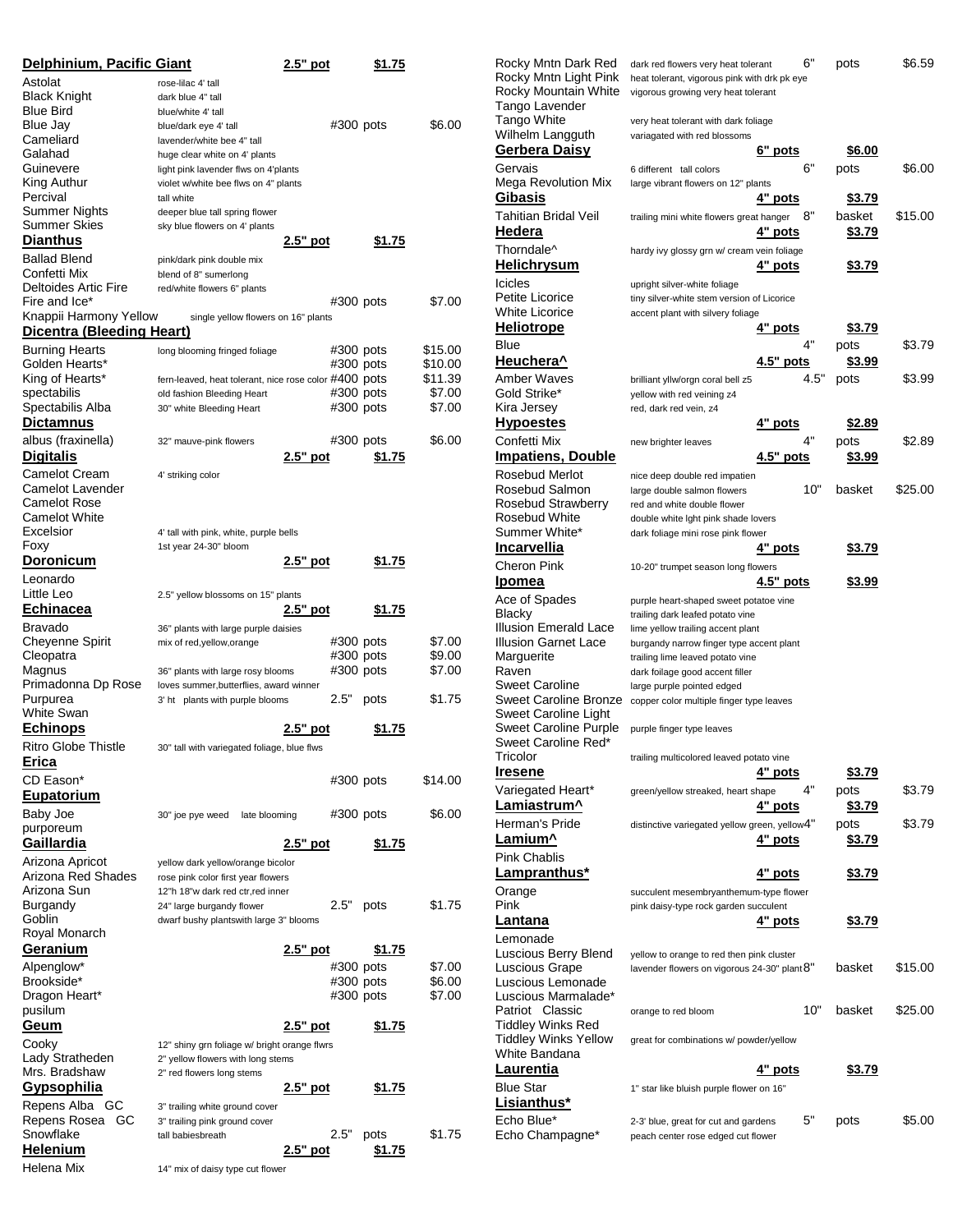| Maxi Dalinas Carolina<br>Mystic Dreamer*<br>Mystic Spirit* | 12" orange<br>15-18" bicolor lavender pale lavender/white<br>apricot               |                       |                  |
|------------------------------------------------------------|------------------------------------------------------------------------------------|-----------------------|------------------|
| Starsister Lt Pnk Pcotee*<br>Starsister Red/White*         | Lavender pink and white                                                            |                       |                  |
| Тахсо                                                      | 8-10" red outer petals red/white inner<br>14" deep burgandy                        |                       |                  |
| <b>Diascia</b>                                             | 4" pots                                                                            | <u>\$3.79</u>         |                  |
| <b>Flirtation Pink</b>                                     | 4"<br>10" loads of pink flowers maroon throat                                      | pots                  | \$3.79           |
| <b>Flying Colors Orange</b>                                |                                                                                    |                       |                  |
| Flying Colors Red                                          | heat tolerant with masses of wine red                                              |                       |                  |
| <b>Dichondra</b>                                           | 4" pots                                                                            | \$3.79                |                  |
| Silver Falls                                               | 8"<br>wonderful cascading hanging, bedding                                         | witches               | \$20.00          |
| Dracaena                                                   |                                                                                    |                       |                  |
| <b>Bicolor</b>                                             | green center, pink/white margins                                                   |                       |                  |
| Indivisa                                                   | 3"<br>spikes for planters                                                          | pots                  | \$1.59           |
| Magenta                                                    | spikes with green foliage turning burgandy $4.5"$                                  | pots                  | \$3.99           |
| marginata<br><u>Eucalyptus</u>                             | red to purple spikes<br>4" pots                                                    | \$3.79                |                  |
|                                                            | 4"                                                                                 |                       |                  |
| Silver Dollars<br><b>Silver Drops</b>                      | wonderful cut flower accent piece<br>smaller nickel size silver foliage            | pots                  | \$3.79           |
| <b>Euphorbia</b>                                           | 4.5" pots                                                                          | \$3.99                |                  |
| Diamond Delight                                            |                                                                                    |                       |                  |
| Diamond Frost                                              | 4.5"<br>tall white airy flowers on a nice deep                                     | pots                  | \$3.99           |
| <u>Euryops</u>                                             | 4" pots                                                                            | \$3.79                |                  |
| Sonnenschein                                               |                                                                                    |                       |                  |
| <b>Evolvulus</b>                                           | 10" full sun nice early yellow flowers                                             |                       |                  |
| Blue My Mind*                                              |                                                                                    |                       | \$3.79           |
| <b>Flowering Kale</b>                                      | heat loving true blue summerlong blooms 4"<br>6" pots                              | pots<br><u>\$6.00</u> |                  |
|                                                            |                                                                                    |                       |                  |
| Peacock Red<br>Peacock White                               | 8"<br>10" frilly red center darker outer leaves<br>144<br>pale pink/ white centers | pots<br>Paks          | \$8.00<br>\$4.25 |
| <u>Fuchsia</u>                                             | $4.5"$ pots                                                                        | <u>\$3.99</u>         |                  |
| Dark Eyes                                                  | 10"                                                                                | basket                | \$25.00          |
| Marinka                                                    | trailing with red/purple flowers<br>8"<br>trailing single red                      | basket                | \$15.00          |
| Midnight                                                   | dark red to black corolla pink sepals                                              |                       |                  |
| Orange King*                                               | coral orange I/P, flame orange O/P,                                                |                       |                  |
| Swingtime                                                  | trailing with white/rose-red flowers                                               |                       |                  |
|                                                            |                                                                                    |                       |                  |
| Taffeta Bow*                                               | purple/pink I/P, hot pink O/P                                                      |                       |                  |
| <u>Fuchsia, upright</u>                                    | 6" pots                                                                            | \$6.00                |                  |
| Gartenmeister                                              | upright w/red 3" tubular flower                                                    |                       |                  |
| Hot Pink White*                                            | 6"<br>white I/P, pink O/P heat/sun tolernt                                         | pots                  | \$6.00           |
| Gaura^                                                     |                                                                                    |                       |                  |
| Pink Fountain*                                             | 4.5"<br>18-24" summerlong bloom z 5-9                                              | pots                  | \$3.99           |
| Sparkle White*                                             | 18-24" white w/ hint of pink z5                                                    |                       |                  |
| Stratosphere White                                         | 20" airy pinkish white z5                                                          |                       |                  |
| Geranium, Interspecific                                    | 4" pots                                                                            | <u>\$3.79</u>         |                  |
| <b>Caliente Fire</b>                                       | 10                                                                                 | basket                | \$25.00          |
| <u>Geranium, Ivy</u>                                       | 4" pots                                                                            | <u>\$3.79</u>         |                  |
| Contessa Burgandy                                          | burgandy/white bicolor excellent heat                                              |                       |                  |
| Contessa Purple                                            | dark burgandy part sun                                                             |                       |                  |
| Contessa White                                             | white                                                                              |                       |                  |
| Freestyle Orchid<br>Geranium, Regal                        |                                                                                    | <u>\$6.00</u>         |                  |
|                                                            | 6" pots                                                                            |                       |                  |
| Elegance Claret*<br>Elegance Imperial                      | deep ruby Martha Washington<br>brilliant deep shimmering purple                    |                       |                  |
| Geranium, Seed                                             | 4" pots                                                                            | \$3.59                |                  |
| Elite Pink                                                 | dwarf plants with bright pink blooms                                               |                       |                  |
| Orbit Glow                                                 | dwarf plants with red/purple blooms                                                |                       |                  |
| Orbit Hot Pink                                             | dwarf with scarlet blossoms                                                        |                       |                  |
| Prem Pinto Coral                                           | dwarf plants with dark red blooms                                                  |                       |                  |
| Prem Pinto Deep Red                                        | dwarf plants with red blooms                                                       |                       |                  |
| Prem Pinto Lavender                                        | dwarf plants with red/pink blooms                                                  |                       |                  |
| Prem Pinto Salmon<br>Prem Pinto Slmn                       |                                                                                    |                       |                  |
| Prem Pinto Violet                                          | pale pink<br>dwarf plants with purple blooms                                       |                       |                  |
| Prem Pinto White                                           | dwarf plants with white single blooms                                              |                       |                  |
| <u>Geraniums, Zonal</u>                                    | 4.5" pots                                                                          | <u>\$3.99</u>         |                  |
| Classic Mosaic Red                                         | deep red vigorous                                                                  |                       |                  |
| Classic Salmon                                             |                                                                                    |                       |                  |
| <b>Classic Scarlet</b>                                     | bright scarlet on medium dark foliaged                                             |                       |                  |
| Maestro Deep Red<br>Patriot Bright Red                     | 4.5"                                                                               | pots                  | \$3.99           |

| <b>Helianthemum</b>                          | 2 <u>.5" pot</u>                                                                           | \$1.75                                       |
|----------------------------------------------|--------------------------------------------------------------------------------------------|----------------------------------------------|
| Mutible                                      | Sun Rose dwarf plants with mixed color                                                     |                                              |
| <b>Helianthus</b>                            | $2.5"$ pot                                                                                 | \$1.75                                       |
| maximilium                                   | 60" perennial sunflower 2" bloom                                                           |                                              |
| <u>Heliopsis</u>                             | 2.5" pot                                                                                   | \$1.75                                       |
| Summer Sun                                   | 24-36" tall plants with 2" yellow flowers                                                  |                                              |
| <b>Hemerocallis (Daylily)</b>                |                                                                                            |                                              |
| Blackthorne*<br>Earlybird Cardinal*          |                                                                                            | \$10.00<br>#300 pots                         |
| Marque Moon*                                 |                                                                                            | #300 pots<br>\$9.00                          |
| Red Hot Returns*                             |                                                                                            | \$11.00<br>#300 pots                         |
| When Sweetheart                              |                                                                                            | \$11.00<br>#300 pots                         |
| <b>Hesperis</b>                              | 2.5" pot                                                                                   | \$1.75                                       |
| Matroalis Violet                             | 4' tall spires with violet blooms                                                          |                                              |
| Heuchera                                     |                                                                                            |                                              |
| <b>Berry Smoothie</b><br>Bressingham Hybrids | rose pink foliage turning darker in later<br>6"<br>bright red to coral pink 18-24" flowers | \$11.00<br>#300 pots<br>\$4.79<br>pots       |
| Marvelous Marble*`                           | ruffled edge sheened purple                                                                |                                              |
| Melting Fire*                                |                                                                                            |                                              |
| Purple Palace                                | micrantha 20" plants with white flowers                                                    | \$5.00<br>#300 pots                          |
| Solar Eclipse*<br>Splendens Firefly          | 2.5"<br>dainty scarlet flower spikes                                                       | \$10.00<br>#300 pots<br>\$1.75<br>pots       |
| <b>Hibiscus</b>                              | 4" pots                                                                                    | \$3.00                                       |
| Luna Pink Swirl                              | 24-30"<br>9" flowers                                                                       |                                              |
| Luna Red                                     |                                                                                            | #300 pots<br>\$5.00                          |
| Luna Rose                                    |                                                                                            |                                              |
| Luna White                                   |                                                                                            |                                              |
| My Valentine*<br>Tie Dy*                     |                                                                                            | \$10.00<br>#300 pots<br>\$10.00<br>#300 pots |
| <u>Hollyhock</u>                             | 2.5" pot                                                                                   | \$1.75                                       |
| Chater`s Double                              | 4-6' tall rosea mixed with large dbl blooms                                                |                                              |
| Crčme de Cassis                              | 5-6' with dbl, single purple flower                                                        | \$5.00<br>#300 pots                          |
| Peaches and Cream                            | 2.5"                                                                                       | \$1.75<br>pots                               |
| <u>Hosta</u>                                 |                                                                                            |                                              |
| Afterglow*<br>Empress Wu*                    |                                                                                            | \$14.00<br>#300 pots<br>\$10.00<br>#300 pots |
| Humpback Whale*                              |                                                                                            | \$11.00<br>#300 pots                         |
| Lakeside Paisley Print*                      |                                                                                            | \$12.00<br>#300 pots                         |
| Luna Moth*                                   | 20" light green margins dark green ctr                                                     | \$15.00<br>#300 pots                         |
| Rainbow's End<br><b>Iberis (Candytuft)</b>   | 16-20" nice variegation grn/dark grn/yllw #300 pots<br>$2.5"$ pot                          | \$12.00                                      |
| Candy Cane Mix*                              | 4"                                                                                         | <u>\$1.75</u><br>\$2.89                      |
| Candy Cane Purple*                           | lilac, purple, red, rose, white mix<br>13" candytuft bedding filler                        | pots                                         |
| Candy Cane Red*                              |                                                                                            |                                              |
| Little Gem <sup>*</sup>                      |                                                                                            | \$6.00<br>#300 pots                          |
| <u>Incarvillea</u>                           | <u>2.5" pot</u>                                                                            | <u>\$1.75</u>                                |
| Hardy Gloxinia                               | 12-18 "tropical looking rose-purple rumpet #300 pots                                       | \$5.00                                       |
| Iris                                         |                                                                                            |                                              |
| Poem of Ecstacy*<br><b>Lathyrus</b>          | <u>3" pots</u>                                                                             | \$8.00<br>#300 pots<br>\$1.75                |
| Latifolius Mix                               | Hardy Sweet Pea to 5' mixed colors                                                         |                                              |
| <u>Lavendula</u>                             | 2.5" pot                                                                                   | <u>\$1.75</u>                                |
| Ellegance Purple*                            | 2.5"<br>fragrant 12-14" long blooming first year                                           | \$1.75<br>pots                               |
| Hidcote Blue                                 |                                                                                            |                                              |
| Lavance Purple*                              | compact perennial lavander stunning purple                                                 |                                              |
| Purple Ribbon<br>Leucanthemum                | 16-27" annual, purple/ rose fragrant flower                                                |                                              |
| Banana Cream                                 |                                                                                            |                                              |
| Liatris                                      | 15-18", large primrose petals, yellow<br>$2.5"$ pot                                        | \$8.00<br>#300 pots<br><u>\$1.75</u>         |
| Floristan Violet                             | 2.5"<br>florist violet spikes on 36" plants                                                | \$1.75<br>pots                               |
| Floristan White                              | 2.5"<br>florist white spikes on 36" plants                                                 | \$1.75<br>pots                               |
| Kobold                                       |                                                                                            |                                              |
| Linum                                        | <u>2.5" pot</u>                                                                            | <u>\$1.75</u>                                |
| Saphyr<br>Lobelia                            | light blue flax on 10" plants<br>2.5" pot                                                  |                                              |
| Fan Blue                                     | 2.5"                                                                                       | <u>\$1.75</u><br>\$1.75                      |
| Fan Burgandy                                 | 20-24" impressive 1st yr blue towering<br>where can you get this wonderful                 | pots                                         |
| Fan Deep Rose                                | 20-24" large abundant rose flwrs                                                           |                                              |
| Fan Salmon                                   |                                                                                            |                                              |
| Fan Scarlet                                  | it's uses so cheaply?                                                                      |                                              |

it's uses so cheaply?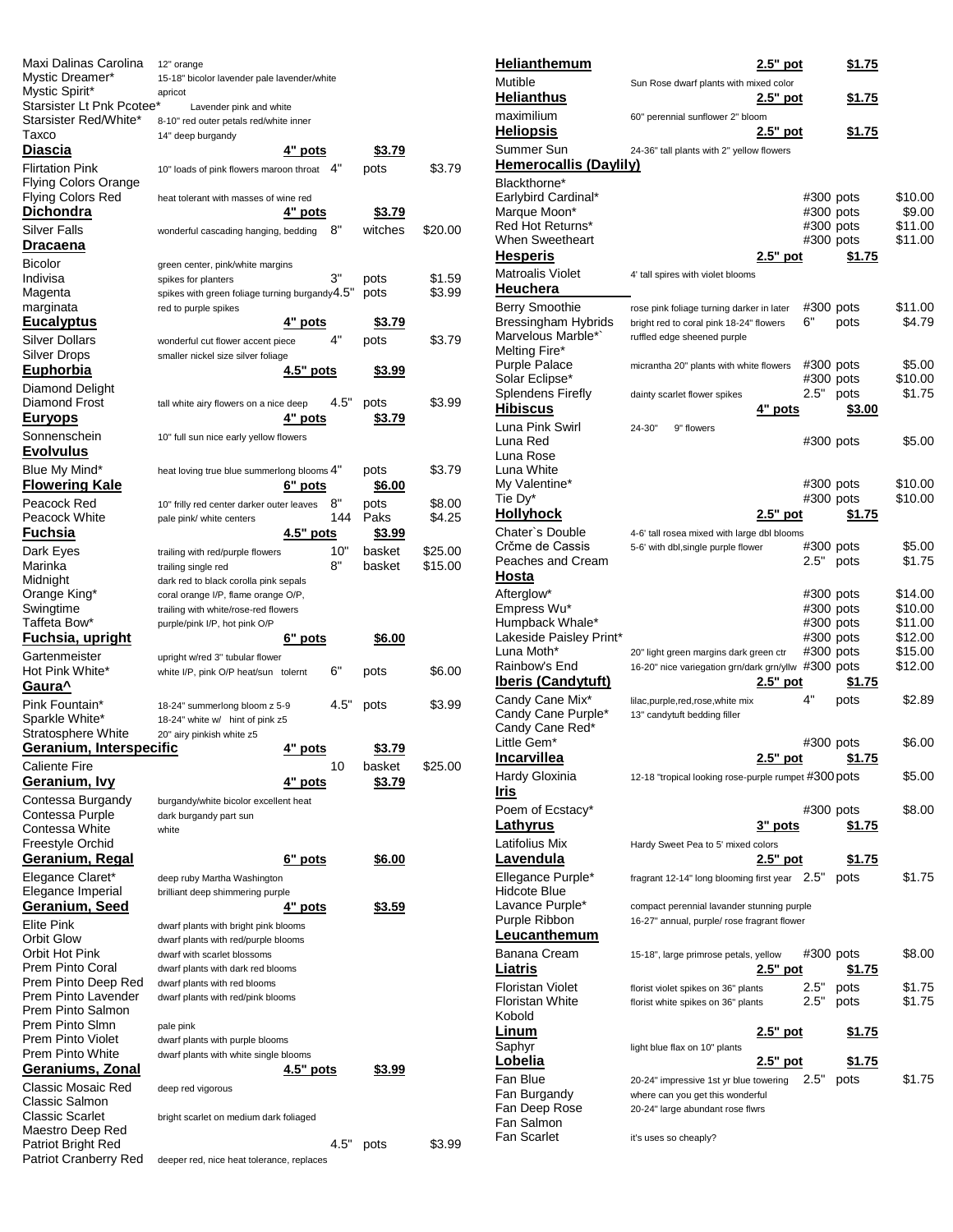| <u>Lunaria</u>                                             |                                                                                  | <u>2.5" pot</u> |           | <u>\$1.75</u> |        |
|------------------------------------------------------------|----------------------------------------------------------------------------------|-----------------|-----------|---------------|--------|
| Money Plant                                                |                                                                                  |                 |           |               |        |
| <u>Lupine</u>                                              |                                                                                  | 2.5" pot        |           | <u>\$1.75</u> |        |
| Gallery Blue                                               | 20" tall lupine with 6-8"flower spikes                                           |                 |           |               |        |
| <b>Gallery Pink</b>                                        | 20" tall lupine with 6-8"flower spikes                                           |                 |           |               |        |
| Gallery Red                                                | 20" tall lupine with 6-8"flower spikes                                           |                 |           |               |        |
| Gallery White<br>Gallery Yellow                            | 20" tall lupine with 6-8"flower spikes<br>20" tall lupine with 6-8"flower spikes |                 |           |               |        |
| Lupine, Russell Hyb                                        |                                                                                  | 2.5" pot        |           | \$1.75        |        |
| My Castle(Red)                                             | red shades                                                                       |                 |           |               |        |
| The Chandelier(yellow)                                     | tall 40" yellow spikes                                                           |                 |           |               |        |
| The Chatelaine(pink)                                       | pink shade with white eye                                                        |                 |           |               |        |
| The Governor(blue)                                         | marine blue with white eye                                                       |                 |           |               |        |
| The Pages(carmine)                                         | carmine shade                                                                    |                 |           |               |        |
| Lychnis                                                    |                                                                                  | <u>2.5" pot</u> |           | \$1.75        |        |
| Lumina Orange                                              |                                                                                  |                 |           |               |        |
| Lumina Salmon                                              |                                                                                  |                 |           |               |        |
| Malva                                                      |                                                                                  | 2.5" pot        |           | <u>\$1.75</u> |        |
| Pink Perfection                                            | tall plants with pink blossoms                                                   |                 |           |               |        |
| <u>Monarda</u>                                             |                                                                                  | 2.5" pot        |           | <u>\$1.75</u> |        |
| Didyma Panorama                                            | 30" tall Bee Balm with a range of colors                                         |                 | 2.5"      | pots          | \$1.75 |
| Lilac Lollipop*                                            |                                                                                  |                 | #300 pots |               | \$7.00 |
| Panorama Red Shades 30" shades of light to dark red aromic |                                                                                  |                 |           |               |        |
| <u>Myosotis</u>                                            |                                                                                  | <u>2.5" pot</u> |           | <u>\$1.75</u> |        |
| Bluesylva                                                  | 8" blue, compact                                                                 |                 |           |               |        |
| Victory Blue                                               | fragrant 6-8" hardy biennial                                                     |                 |           |               |        |
| <u>Nepeta</u>                                              |                                                                                  | 2.5" pot        |           | <u>\$1.75</u> |        |
| Blue Carpet                                                | 10" lavender-blue spires                                                         |                 | 2.5"      | pots          | \$1.75 |
| Catmint<br>Cats Meow*                                      | 16" purple-blue spires loved by cats                                             |                 | 2.5"      | pots          | \$1.75 |
| Pink Candy*                                                | 18" long flowering candy pink bloom                                              |                 |           |               |        |
| Pe <u>nstemon</u>                                          |                                                                                  | $2.5"$ pot      |           | \$1.75        |        |
| Glacier                                                    | 32" white to blue white, wax green foliage                                       |                 |           |               |        |
| Jingle Bells*                                              | 28" w/ scarlet flowers                                                           |                 |           |               |        |
| Prairie Dusk*                                              | rose purple flower, better in clusters                                           |                 | #300 pots |               | \$5.00 |
| Perovskia                                                  |                                                                                  | $2.5"$ pot      |           | <u>\$1.75</u> |        |
| Taiga                                                      | 24-36" violet blue spires from seed                                              |                 | #300 pots |               | \$5.00 |
| <u>Phlox, subulata</u>                                     |                                                                                  |                 |           |               |        |
| Emerald Blue                                               | low creeping phlox with blue flowers                                             |                 | #300 pots |               | \$7.00 |
| Emerald Pink                                               | low creeping phlox with pink flowers                                             |                 | #300 pots |               | \$7.00 |
| Red Wing                                                   |                                                                                  |                 | #300 pots |               | \$7.00 |
| Physalis                                                   |                                                                                  | 2.5" pot        |           | <u>\$1.75</u> |        |
| Franchetii                                                 | <b>Chinese Lanterns</b>                                                          |                 |           |               |        |
| <u>Physostegia</u>                                         |                                                                                  | 2.5" pot        |           | <u>\$1.75</u> |        |
| Crown of Snow                                              | Obedient Plant 24" tall with white spikes                                        |                 |           |               |        |
| Rose Crown                                                 | Obedient Plant 24" tall with pink spikes                                         |                 |           |               |        |
| <b>Platycodon</b>                                          |                                                                                  | 2.5" pot        |           | <u>\$1.75</u> |        |
| Fuji Mix                                                   | 24" whites, pinks, blues                                                         |                 |           |               |        |
| Mariesii Blue                                              | 18" tall with blue ballon flowers                                                |                 |           |               |        |
| Sentimental Blue                                           |                                                                                  |                 |           |               |        |
| <u> Polemonium(Jacob's Ladder)</u>                         |                                                                                  | 2.5" pot        |           | <u>\$1.75</u> |        |
| <b>Blue Whirl</b>                                          |                                                                                  |                 |           |               |        |
| <u>Poppy</u>                                               |                                                                                  | 2.5" pot        |           | <u>\$1.75</u> |        |
| Allegro                                                    | 16" scarlet early 2nd year                                                       |                 |           |               |        |
| Flemenco<br>Pizzacato                                      |                                                                                  |                 |           |               |        |
| Shirley Double Mix                                         | 24" oriental mix<br>30" double pink, white, rose, red                            |                 |           |               |        |
| <u> Poppy, Oriental</u>                                    |                                                                                  | 2.5" pot        |           | <u>\$1.75</u> |        |
| <b>Brilliant</b>                                           |                                                                                  |                 |           |               |        |
| Meadow Pastels                                             | large red flowers on long stems<br>citrus color mix                              |                 |           |               |        |
| Oriental Mix                                               | mixed colors on 18" stems                                                        |                 |           |               |        |
| Potentilla                                                 |                                                                                  | <u>2.5" pot</u> |           | <u>\$1.75</u> |        |
| Mrs. Wilmont                                               | dp red ctr, crimson edges long flowering                                         |                 |           |               |        |
| <u>Primula</u>                                             |                                                                                  | 2.5" pot        |           | <u>\$1.75</u> |        |
| Noverna Deep Blue                                          | tall blue clustered flowers                                                      |                 | 2.5"      | pots          | \$1.75 |
| Orchid Primrose                                            | dp red buds/blu-viol on 3-6" spikes                                              |                 |           |               |        |
| Pacific Giants                                             | mixed colors on dwarf plants                                                     |                 |           |               |        |
| Prunella                                                   |                                                                                  | 2.5" pot        |           | <u>\$1.75</u> |        |
| Bella Blue                                                 |                                                                                  |                 |           |               |        |
| Bella Deep Rose                                            | 6-8" full of pink 1st year flowers                                               |                 | #300 pots |               | \$5.00 |

| <u>Calibrachoa</u>                               | 4" pots                                                                                                                   |      | <u>\$3.79</u> |         |
|--------------------------------------------------|---------------------------------------------------------------------------------------------------------------------------|------|---------------|---------|
| Callie Light Blue                                | nice light blue with mounding habit                                                                                       |      |               |         |
| Coralberry*                                      |                                                                                                                           |      |               |         |
| Minifamous Dble<br>Minifamous Dble               |                                                                                                                           |      |               |         |
| Minifamous Dble                                  |                                                                                                                           |      |               |         |
| Peach Cobbler                                    | yellow/orange star colored                                                                                                |      |               |         |
| Superbell Strawberry                             | bicolor burgandy ctr pink petals                                                                                          |      |               |         |
| Superbells Apricot<br>Superbells Blackberry      |                                                                                                                           |      |               |         |
| Superbells Cherry Star                           |                                                                                                                           |      |               |         |
| Superbells Coralberry                            |                                                                                                                           |      |               |         |
| Superbells Dreamsicle                            | red/white bicolor                                                                                                         |      |               |         |
| Superbells Lemon Slice<br>Superbells Pink        |                                                                                                                           |      |               |         |
| Superbells Plum                                  |                                                                                                                           |      |               |         |
| Superbells                                       |                                                                                                                           |      |               |         |
| Superbells Red                                   | brilliant red a must see                                                                                                  | 10"  | basket        | \$25.00 |
|                                                  | Superbells Tickled Pink deep pink center/ speckled lgt pnk<br>Superbells Trailing Blue continuious flowering mass of blue |      |               |         |
| Superbells Trailing                              |                                                                                                                           |      |               |         |
| Superbells Trailing White                        |                                                                                                                           |      |               |         |
| Superbells White                                 |                                                                                                                           |      |               |         |
| Superbells Yellow<br>Canna                       | 6" pots                                                                                                                   |      | <u>\$6.00</u> |         |
| Orange*                                          | summerlong bloom, pot or in gardens                                                                                       | 6"   | pots          | \$6.00  |
| Yellow*                                          | pot size determined bigger the better                                                                                     |      |               |         |
| Cineraria                                        | 6 <u>" pots</u>                                                                                                           |      | <u>\$6.00</u> |         |
| Jester Mix                                       | explosion mix of mum looking flwrs, cool 6"                                                                               |      | pots          | \$6.00  |
| Cleome                                           | 4.5" pots                                                                                                                 |      | <u>\$3.99</u> |         |
| Clio                                             | 18" summerlong bloom won't reseed                                                                                         |      |               |         |
| Sparkler Mix                                     | 4' tall full flowering mix                                                                                                | 4"   | pots          | \$3.99  |
| <u>Clerodendrum</u>                              | <u>6" pots</u>                                                                                                            |      | <u>\$6.00</u> |         |
| thomsoniaee<br><u>Coleus</u>                     | bleeding heart vine climbing red/white flwr<br>4.5" pots                                                                  |      | <u>\$3.99</u> |         |
| Black Dragon                                     | 12" deep red w/ purplish-black edges                                                                                      | 4"   | pots          | \$2.89  |
| Florida City Yalaha                              |                                                                                                                           |      |               |         |
| Giant Exhibition Mix                             | 12-18" large leaf nice colors                                                                                             | 4.5" | pots          | \$3.99  |
| India Frills                                     | 15" green pink red                                                                                                        |      |               |         |
| Kong Green<br>Kong Mosaic                        | cream veining on green leaves<br>blotched red green and cream leaves                                                      |      |               |         |
| Kong Red                                         | similar to scarlet with brighter red center 4.5"                                                                          |      | pots          | \$3.99  |
| Kong Rose                                        | large red to burgandy to green edged                                                                                      |      |               |         |
| Kong Salmon Pink<br>Kong Scarlet                 | large green edge red to salmon pink center                                                                                |      |               |         |
| Molten Lava                                      | 18-22" full shade red/burgandy/green<br>24-30" red edges to dark red center                                               |      |               |         |
| Saturn                                           | lime green ctr, wine red edges                                                                                            |      |               |         |
| SG Big Blonde                                    |                                                                                                                           |      |               |         |
| <b>SG Burgandy Wedding</b><br>SG Defiance        |                                                                                                                           | 4.5" | pots          | \$3.99  |
| SG Luminesce*                                    | narrow pink, green/dark red marrgins                                                                                      |      |               |         |
| SG Rain Forest*                                  | 18" deep green/burgandy serrated leaf                                                                                     |      |               |         |
| SG Tilt o Whirl                                  | orange red yellow 24-30"                                                                                                  |      |               |         |
| Solar Sunrise*<br>Versa Mix                      | 18-24" green and burgandy<br>3 difrnt plants change colors thru season 4"                                                 |      | pots          | \$3.79  |
| Colocasia                                        |                                                                                                                           |      |               |         |
| Blue Hawaii                                      | 48" large blue vein on green glossy leaf $6"$                                                                             |      | pots          | \$6.00  |
| Hawaiian Punch*                                  | 36" smaller green foliage, red stems/veins                                                                                |      |               |         |
| Kona Coffee                                      | 30" tall chocolate semi-large leaf                                                                                        |      |               |         |
| White Lava*<br><u>Container</u>                  | 48" large green glossy, white ctr/vein leaf                                                                               |      |               |         |
| 12" mixed containers                             | 12" hanging basket w/ various plants                                                                                      | 12"  | basket        | \$32.00 |
| Large containers                                 | 14"+ patio planters w/various plants                                                                                      | 14"+ | pots          | \$45.00 |
| <u>Cuphea</u>                                    | 4" pots                                                                                                                   |      | <u>\$3.79</u> |         |
| Cigar Plant                                      | semi-trailing plants with red blooms                                                                                      | 8"   | basket        | \$15.00 |
| Purple                                           | Mexican Heather fine leaves on dwf plts                                                                                   | 10"  | basket        | \$25.00 |
| Dahlia                                           | 6" pots                                                                                                                   |      | <u>\$6.00</u> |         |
| Dahlinova Lisa Dark Pink<br>Dahlinova Louisiana* | large pink bloom on 8" plant<br>lavender/purple                                                                           |      |               |         |
| Dahlinova Oregon*                                | deep red 8-12"                                                                                                            |      |               |         |
| Dalaya Shari                                     | bicolored pale yellow/lavender                                                                                            |      |               |         |
| Decorative Giant Mix                             | 42-54" cut flower giant colors                                                                                            | 6"   | pots          | \$6.00  |
| Durango<br>Figaro Mix                            | 14" yellow<br>12" viberant double mix of colors                                                                           | 6"   | pots          | \$6.00  |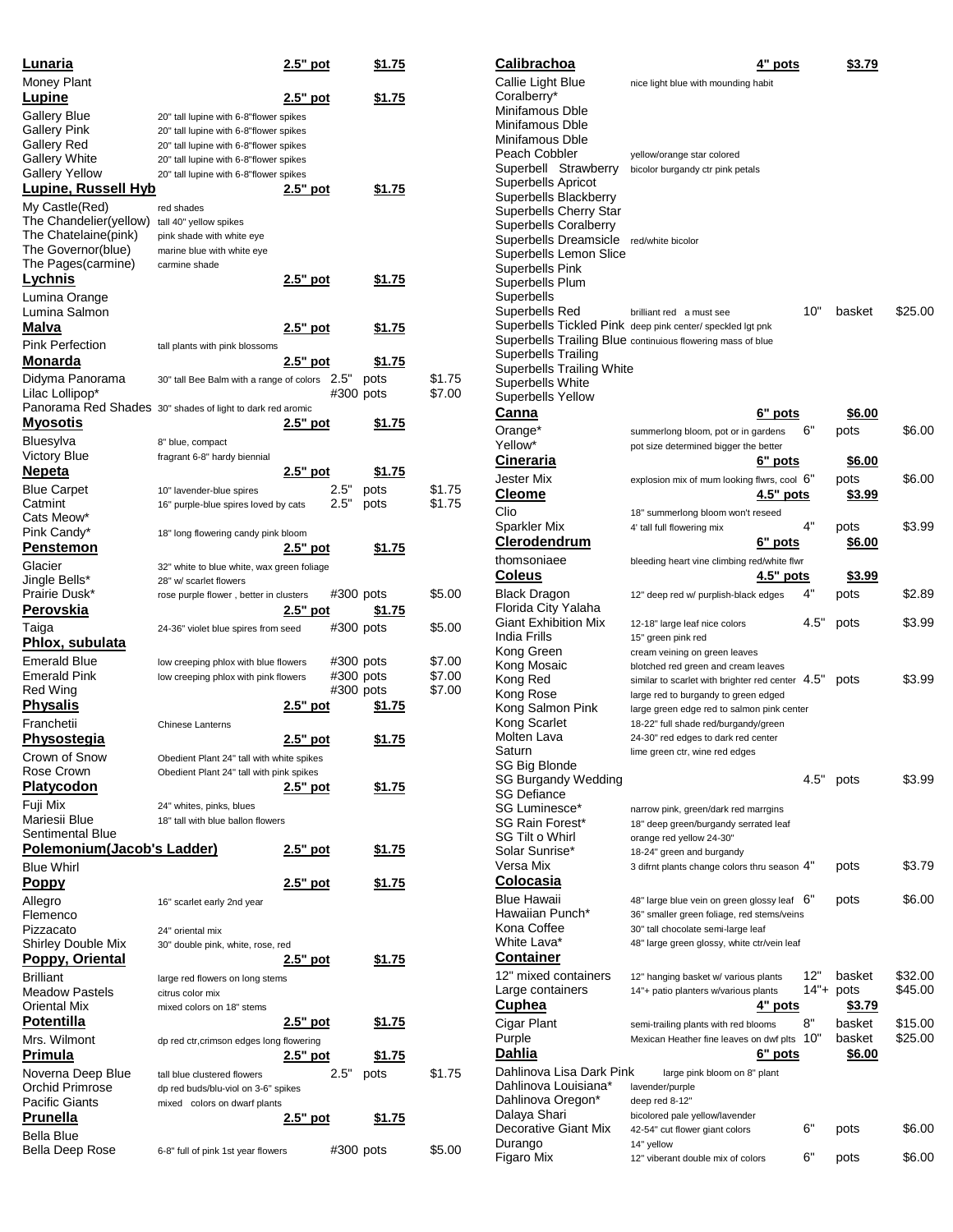| <u>Alstroemeria</u>                         | <u>5" pots</u>                                                                       |      | \$5.29         |         |
|---------------------------------------------|--------------------------------------------------------------------------------------|------|----------------|---------|
| Inca Collection                             | 12" summerlong bloom                                                                 |      |                |         |
| Alternathera                                | 4" pots                                                                              |      | \$3.79         |         |
| Purple Knight                               | dark purple foliage for accent, mixed pots                                           |      |                |         |
| Raspberry Rum*<br>Red Thread                | dark red/burgandy edged, cherry blotchd 4"<br>compact red variegated w/ green leaves |      | pots           | \$3.79  |
| <u>Anagallis</u>                            | 4" <u>pots</u>                                                                       |      | <u>\$3.79</u>  |         |
| Skylover                                    | summerlong bloom great for baskets heat                                              |      |                |         |
| <u>Angelonia</u>                            | 4" <u>pots</u>                                                                       |      | <u>\$3.79</u>  |         |
| Angelface Blue                              | heat tolerant 18-24" blue spikes                                                     |      |                |         |
| <b>Blue Angel</b>                           | purple summerlong/loving blooms                                                      |      |                |         |
| Carita Raspberry                            | 14" deep pink w/ burgandy throat                                                     |      |                |         |
| Aptenia                                     | <u>4" pots</u>                                                                       |      | <u> \$3.79</u> |         |
| cordifolia                                  | variegated lime green/cream pink flwr                                                |      |                |         |
| <u>Argyranthemum</u>                        | 6" pots                                                                              |      | <u>\$6.00</u>  |         |
| Butterfly<br>Comet Pink                     | yellow daisy flowers<br>bushy plants with fully double 1" flowers                    |      |                |         |
| Comet Red                                   |                                                                                      | 6"   | pots           | \$6.00  |
| Comet White                                 | white daisy upright 12-14"                                                           |      |                |         |
| <b>Comet Yellow</b>                         |                                                                                      |      |                |         |
| Bacopa                                      | 4 <u>" pots</u>                                                                      |      | \$3.79         |         |
| Bubbles Blue*                               | double pale lilac-blue                                                               |      |                |         |
| Double Pink<br>Double Snowball              |                                                                                      |      |                |         |
| <b>Giant Snowflake</b>                      | Trailing plants with pure white flowers                                              | 8"   | basket         | \$15.00 |
| Scopia Great Purple                         | trailing blue nice for cont, baskets,                                                |      |                |         |
| Snowstorm                                   | trailing w/small wh flws                                                             | 10"  | basket         | \$25.00 |
| Snowstorm Blue                              |                                                                                      |      |                |         |
| Snowstorm Pink<br>Begonia                   | $4.5"$ pots                                                                          |      |                |         |
|                                             |                                                                                      |      | <u> \$3.99</u> |         |
| Big Red Bronze Leaf<br>Big Red Green Leaf   | 20-24" height, 18-20" spread<br>Nice for large containers, landscape                 | 10"  | basket         | \$25.00 |
| Big Rose Bonze Leaf                         | large flowers                                                                        | 4.5" | pots           | \$3.99  |
| Encanto Red*                                | long hanging flower, long narrow foliage                                             |      |                |         |
| Gryphon                                     | 16" nice glossy foliage                                                              |      |                |         |
|                                             |                                                                                      |      |                |         |
| Lucky Strike*                               |                                                                                      |      |                |         |
| Rose Petticoat*                             | white with red edging                                                                |      |                |         |
| <u>Begonia, Elatior</u>                     | 4.5" pots                                                                            |      | \$3.99         |         |
| <b>Barkos</b><br><b>Blitz</b>               | fully double bright red<br>medium form with yellow flower                            |      |                |         |
| Eva                                         | glowing orange/red/yellow                                                            |      |                |         |
| <u>Begonia, Rex</u>                         | $4.5"$ pots                                                                          |      | \$3.99         |         |
| Curly Emma*                                 | green/silver turn choc/red inner curl leaf 4.5"                                      |      | pots           | \$3.99  |
| Escargot                                    | swirling white green edged unique foliage                                            |      |                |         |
| Great Expectations*                         | serrated silver/green inner curl leaf                                                |      |                |         |
| Hugh McLaughlin<br>Jive*                    | dark pink to light pink, burgandy veining                                            |      |                |         |
| Magma                                       | burgandy center/edge surounding pale                                                 | 4.5" | pots           | \$3.99  |
| Red Kiss                                    | foliage dark ctr/edge red middle                                                     |      |                |         |
| Super Curl*                                 | serrated burgndy, silver inner curl leaf                                             |      |                |         |
| Begonia, Trailing                           | 4.5" pots                                                                            |      | \$3.99         |         |
| Breezy Pink                                 | amazing trailing double pink shade lover $4.5"$                                      |      | pots           | \$3.99  |
| Breezy Red<br>Breezy Salmon Orange          | amazing trailing double red shade lover<br>amazing trailing double shade lover       |      |                |         |
| Breezy White                                | amazing trailing double White shade lover                                            |      |                |         |
| <b>Breezy Yellow</b>                        | amazing trailing double yellow shade lover                                           |      |                |         |
| Dragon Wing Red                             | free flowing on glossy green large leaves 10"                                        |      | basket         | \$25.00 |
| Dragon Wings Pink                           | cascading heat toerant wing shape leaves                                             |      |                |         |
| Illumination Apricot<br>Illumination Orange | cascading full and double flowers<br>cascading full and double flowers               |      |                |         |
| Illumination Scarlet                        | 2-3' trailing for window boxes hangers                                               |      |                |         |
| Illumination White                          | cascading full and double flowers                                                    |      |                |         |
| Illuminationa Salmon                        |                                                                                      |      |                |         |
| <b>Begonia, Tuberous</b>                    | 4.5" pots                                                                            |      | <u>\$3.99</u>  |         |
| Non-Stop Deep Red                           |                                                                                      |      |                |         |
| Non-Stop Pink<br>Non-Stop Salmon            |                                                                                      |      |                |         |
| Non-Stop White                              |                                                                                      |      |                |         |
| Non-Stop Yellow                             |                                                                                      |      |                |         |
| NS Mocca Deep<br><b>Bidens</b>              | bronze foliage deep orange flowers<br><u>4" pots</u>                                 |      | <u>\$3.79</u>  |         |

| <b>Pulmonaria</b>                        |                                                        |                  |             |               |        |
|------------------------------------------|--------------------------------------------------------|------------------|-------------|---------------|--------|
| Raspberry Splash<br><u>Pyrethrum</u>     | 12" polkadot green/white w/ pink/purple #300 pots      | 2.5" pot         |             | <u>\$1.75</u> | \$7.00 |
| Robinson's Giant Mix<br><u>Rudbeckia</u> | 24" red and pink mix                                   | <u>2.5" pot</u>  | $#300$ pots | <u>\$1.75</u> | \$5.00 |
| Goldstrum<br>Salvia                      | 3-4" golden yellow/black ctr 20" hgt                   | 2.5" pot         | #300 pots   | <u>\$1.75</u> | \$7.00 |
| East Friesland*                          |                                                        |                  | #300 pots   |               | \$7.00 |
| New Dimension Blue*                      | deep blue on hardy 12" plants                          |                  |             |               |        |
| Purple Volcano<br>Queen Blue             | 10" 1st year purple stunner<br>18-24" deep violet-blue |                  |             |               |        |
| Queen Dark Violet                        | 18-24" deep violet-blue spikes                         |                  |             |               |        |
| Rose Queen                               | superba 'rose spikes on 24" plants                     |                  | 2.5"        | pots          | \$1.75 |
| <u>Salvia patens</u>                     |                                                        | <u>2.5" p</u> ot |             | <u>\$1.75</u> |        |
| Blue Angel                               | tender per. w/ rich blue tubular flowers               |                  |             |               |        |
| Salvia transylvanica                     |                                                        | 2.5" pot         |             | <u>\$1.75</u> |        |
| <b>Blue Spires</b>                       | impressive royal blue flowers on 40" stem 2.5"         |                  |             | pots          | \$1.75 |
| <u>Saponaria</u>                         |                                                        | 2.5" pot         |             | <u>\$1.75</u> |        |
| <b>Pink Beauty</b>                       | Rock Soapwort with purple flowers 3" tall 2.5"         |                  |             | pots          | \$1.75 |
| Saxifraga                                |                                                        | 2.5" pot         |             | <u>\$1.75</u> |        |
| <b>Flower Carpet Pink</b>                |                                                        |                  |             |               |        |
| Purple Robe                              | pink flowered ground cover                             |                  |             |               |        |
| Scabiosa                                 | 'rock foil' ground cover with Purple flws              | <u>2.5" pot</u>  |             | <u>\$1.75</u> |        |
|                                          |                                                        |                  |             |               |        |
| <b>Ritz Blue</b><br><b>Ritz Rose</b>     | shorter first year flowering                           |                  |             |               |        |
| <u>Sedum</u>                             |                                                        | $2.5"$ pot       |             | <u>\$1.75</u> |        |
| Acre                                     | yellow flowers with green foliage                      |                  |             |               |        |
| Autumn Joy                               | 15" grey-green foliage with red flowers                |                  | #300 pots   |               | \$6.00 |
| Blue Spruce*<br>GC                       | 8" blue needle foliage yellow flwrs                    |                  |             |               |        |
| Dragons Blood<br>Lemonjade*              | spurium 'red flowered bronze foliage                   |                  | #300 pots   |               | \$7.00 |
| Lizard                                   | tiny rosey green short tube like foliage               |                  |             |               |        |
| Maestro                                  | 18" blue-green foliage with pink blossoms #300 pots    |                  |             |               | \$7.00 |
| Oracle*                                  | low growing gray/green foliage, yllw flwr              |                  |             |               |        |
| Pure Joy*                                | 12" light pink flowers                                 |                  | #300 pots   |               | \$7.00 |
| Sea Star                                 |                                                        |                  |             |               |        |
| Sunsparkler Firecracker*                 |                                                        |                  | #300 pots   |               | \$7.00 |
| Sunsparkler Lime                         |                                                        |                  | #300 pots   |               | \$7.00 |
| Voodoo                                   | 6" grn/red round foliage brght rose flwr               |                  | 2.5"        | pots          | \$1.75 |
| <u>Sempervirum</u>                       |                                                        | 3" pots          |             | \$1.75        |        |
| Hens and Chicken                         | green to bronze leaved 3-4" tall                       |                  |             |               |        |
| Stachys                                  |                                                        | 2.5" pot         |             | <u>\$1.75</u> |        |
| <b>Fuzzy Wuzzy</b>                       | 14-16" soft silver/gray-green folge tall wht           |                  |             |               |        |
| Lamb's Ear                               | silver leaves shaped like lambs ears                   |                  |             |               |        |
| <b>Statice</b>                           |                                                        | 2.5" pot         |             | <u>\$1.75</u> |        |
| Perizeii Blue Sea                        | 18" blue cut flower                                    |                  |             |               |        |
| <b>Sweet Williams</b>                    |                                                        | 2.5" pot         |             | <u>\$1.75</u> |        |
| Spring Messenger                         | 15" tall mix early to flower                           |                  |             |               |        |
| Tall Double Mix                          | 18" tall large double mix towards the 2nd              |                  |             |               |        |
| <u>Thymus Serpyls</u>                    |                                                        | <u>2.5" pot</u>  |             | <u>\$1.75</u> |        |
| Mother of Thyme                          | Coccineum creeping Thyme                               |                  |             |               |        |
| Veronica                                 |                                                        | 2.5" pot         |             | <u>\$1.75</u> |        |
| <b>Blue Bouquet</b>                      | 12" tall with blue spires                              |                  |             |               |        |
| Enchanted Indigo*                        |                                                        |                  | #300 pots   |               | \$7.00 |
| Spicata Blue Carpet                      | 24" tall w/blue spires                                 |                  |             |               |        |
| Spicata Pink Carpet                      | 24" tall w/pink spires                                 |                  | 2.5"        | pots          | \$1.75 |
|                                          |                                                        |                  |             |               |        |

# POTTED PLANTS

| Abutilon                                     |                                               | $4.5"$ pots | \$3.99         |        |
|----------------------------------------------|-----------------------------------------------|-------------|----------------|--------|
| Bella Mix                                    | 3" bell shaped flowers on compact plants 4.5" |             | pots           | \$3.99 |
| Acalypha                                     |                                               | 4" pots     | \$3.79         |        |
| Chenile Firetail<br>Accent Plant             | 1-2" puffy drooping pink flowers              |             |                |        |
| German Ivy                                   |                                               | 3"<br>4"    | pots           | \$2.00 |
| German Ivy<br>Aqastache                      | green leaved filler plants                    | 4" pots     | pots<br>\$3.79 | \$3.79 |
| Arizona Sandstone<br>Arizona Sun*<br>Sunset* |                                               | 4"          | pots           | \$3.79 |